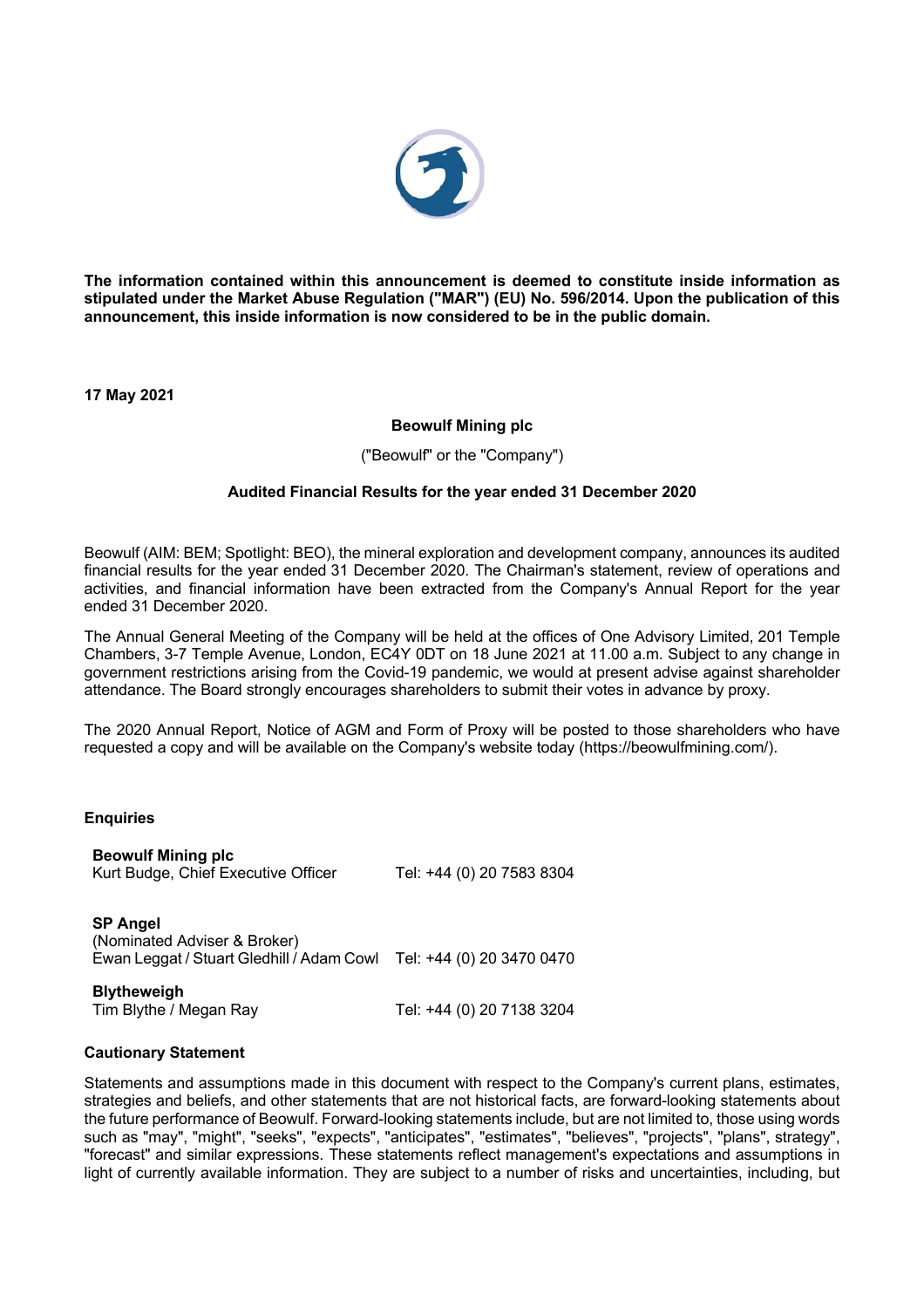not limited to , (i) changes in the economic, regulatory and political environments in the countries where Beowulf operates; (ii) changes relating to the geological information available in respect of the various projects undertaken; (iii) Beowulf's continued ability to secure enough financing to carry on its operations as a going concern; (iv) the success of its potential joint ventures and alliances, if any; (v) metal prices, particularly as regards iron ore. In the light of the many risks and uncertainties surrounding any mineral project at an early stage of its development, the actual results could differ materially from those presented and forecast in this document. Beowulf assumes no unconditional obligation to immediately update any such statements and/or forecast.

### **CHAIRMAN'S STATMENT**

### Dear Shareholders

Beowulf closed 2020 with a fully subscribed Capital Raising. The Company achieved its target of SEK 83 million, with strong support from Nordic investors who provided approximately 80 per cent the total funds.

Despite exploration activity being limited during the year, Vardar made excellent progress in Kosovo, with geophysics results delivering a plethora of exploration targets.

Fennoscandian has widened its focus to a broader/Circular Economy strategy, to add to its developing resource/production base of natural flake graphite in Finland.

Progress with Kallak was limited, as the Government's attention was rightly diverted to the pandemic. The big news was the criticism of the Government's handling of the Kallak application by the Constitutional Committee ("KU"), which was slightly preceded in late October, with the Government deciding to consult UNESCO on the Company's application. A response is still awaited from UNESCO.

# *Vardar Minerals ("Vardar")*

Vardar gives Beowulf strategic investment exposure to the highly prospective Tethyan Belt. During 2020, the Company invested a further £380,000 funding geophysics programmes at Mitrovica and Viti, taking the Company's ownership to approximately 46.1 per cent at year end.

In February 2021, the Company invested an additional £200,000 to fund preparatory works in advance of drilling this year. Post year end, the Company owns approximately 48.4 per cent of Vardar.

In Summer 2020, assay results were announced from soil and grab samples across Majdan Peak at Mitrovica. An extensive gold in soil anomaly was defined embracing an area approximately 1400 m x 700 m, correlating with mapped hydrothermal alteration. Furthermore, a new lead-zinc-copper-gold target was identified to the south of Majdan Peak; of significance given its proximity to the Stan Terg mine.

Towards the end of the year, the Company published a sequence of announcements with results from Induced Polarisation ("IP") - resistivity ground surveys, coupled with 'state-of-the-art' high-resolution airborne magnetic drone surveys for lead-zinc targets at Wolf Mountain and gold at Majdan Peak in Mitrovica, and copper-gold at Viti. The results of the IP surveys were extremely positive which defined numerous targets for drill testing.

At Wolf Mountain, IP chargeability zones were defined beneath areas of laterally extensive lead-zinc gossans and hydrothermal alteration. Established regional structural trends suggests they may be representative of high-grade lead-zinc-silver feeder structures.

At Majdan Peak, highly anomalous IP chargeability targets were defined beneath an area of mapped hydrothermal alteration correlating with the significant gold in soils anomaly. Importantly, the IP anomalies demonstrate depth extent suggesting that the mapped surficial gold mineralisation is related to a potentially large underlying source.

At Viti, chargeability anomalies associated with an extensive north-northwest trending zone of alteration and anomalous multi-element soil sample and rock grab sample results were defined, situated near to gold and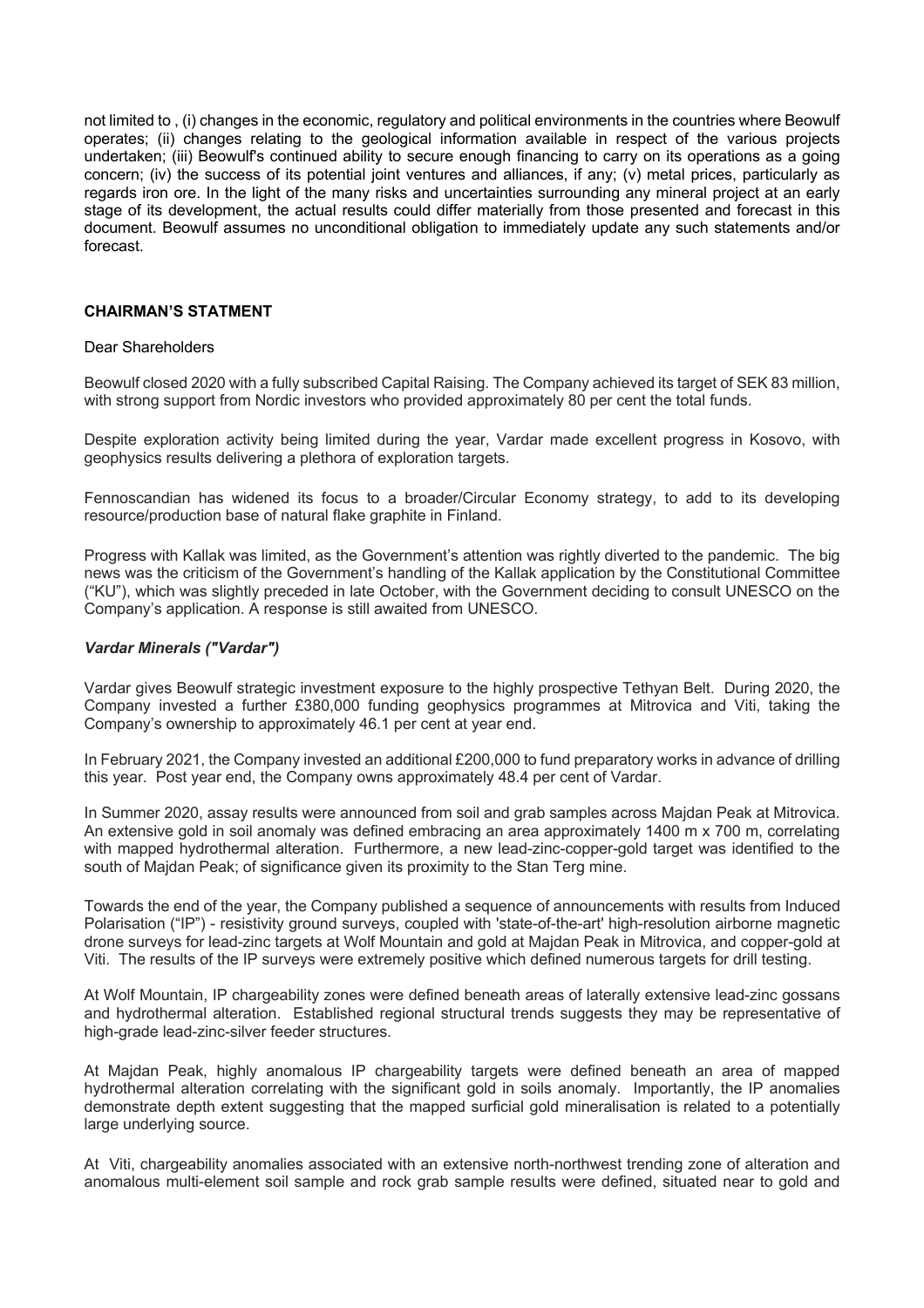copper mineralisation, associated with altered porphyritic trachyte dykes, intersected by stratigraphic drilling in 2019.

With these results, the correlation of the IP anomalies with anomalous metals in soils and mapped alteration, the potential grows for discovering lead-zinc and gold deposits and defining much larger mineralised systems at both Mitrovica and Viti. There is no shortage of high priority targets for drill testing in 2021.

# *Fennoscandian Resources ("Fennoscandian")*

Fennoscandian is developing a resource and production base of graphite that can provide security of supply and contribute to Finland's ambitions of achieving self-sufficiency in lithium-ion battery manufacturing, focusing on both natural flake graphite production and a Circular Economy/recycling strategy to produce high-value graphite products.

Since Fennoscandian was acquired in January 2016, Beowulf has invested over €2.2 million in graphite exploration, resource development, metallurgical testwork and the assessment of market applications for graphite from Aitolampi, including lithium-ion battery applications.

Fennoscandian has recently signed a Memorandum of Understanding ("MoU") with Epsilon Advance Materials Limited ("EAMPL"). The MoU enables Fennoscandian to build its downstream capability, collaborating with a strong and innovative technology/processing partner, and for EAMPL to firmly establish itself in Finland, as a market-entry point for supplying pre-cursor anode material into Europe. The MoU addresses the development of a strategic processing hub for both natural flake and recycled graphite to be located in Finland.

In addition, a Scoping Study contract for the Aitolampi graphite project has been awarded to AFRY Finland Oy. The purpose of the Scoping Study is to verify the robustness of the work completed by Fennoscandian, and to provide a roadmap for the next project development stage, most likely a Pre-feasibility Study. The output of the Scoping Study will enable Fennoscandian to share information on the Aitolampi project and communicate with the local community and other important stakeholders.

# *Kallak*

2020 was another frustrating year, with no evidence of any progress being made with the Company's Kallak application. Beowulf continued to engage with the Swedish Government, but COVID-19 diverted its attention to fighting the pandemic.

The Constitutional Committee ("KU"), which has been reviewing the Government's handling of the Kallak application met 26 November 2020 and made the following statement (translation):

"*KU has examined the application for a processing concession for Kallak. In the Government case, no visible administrative measures were implemented for almost three years. This means a delay that is not acceptable, according to KU.*

*"It also appears that the applicant has on several occasions asked the Ministry of Trade and Industry for a meeting. The Ministry has then stated that this is not possible because the issue concerns a forthcoming Government decision and is a matter under consideration.*

*"KU notes that the Ministry management's statement does not seem to be in line with what the Prime Minister has stated. The Government Offices thus seem to lack a common approach to the possibility for parties in administrative matters to have a meeting with the responsible ministry."*

A month prior to the KU's statement, the Government consulted with UNESCO on the Company's application. While the KU's statement will have no bearing on the final decision, the Company believes that once comments are received back from UNESCO a decision will be 'forthcoming', language used by the Minister in September 2019. The Company has been in communication with UNESCO regarding its review of Kallak.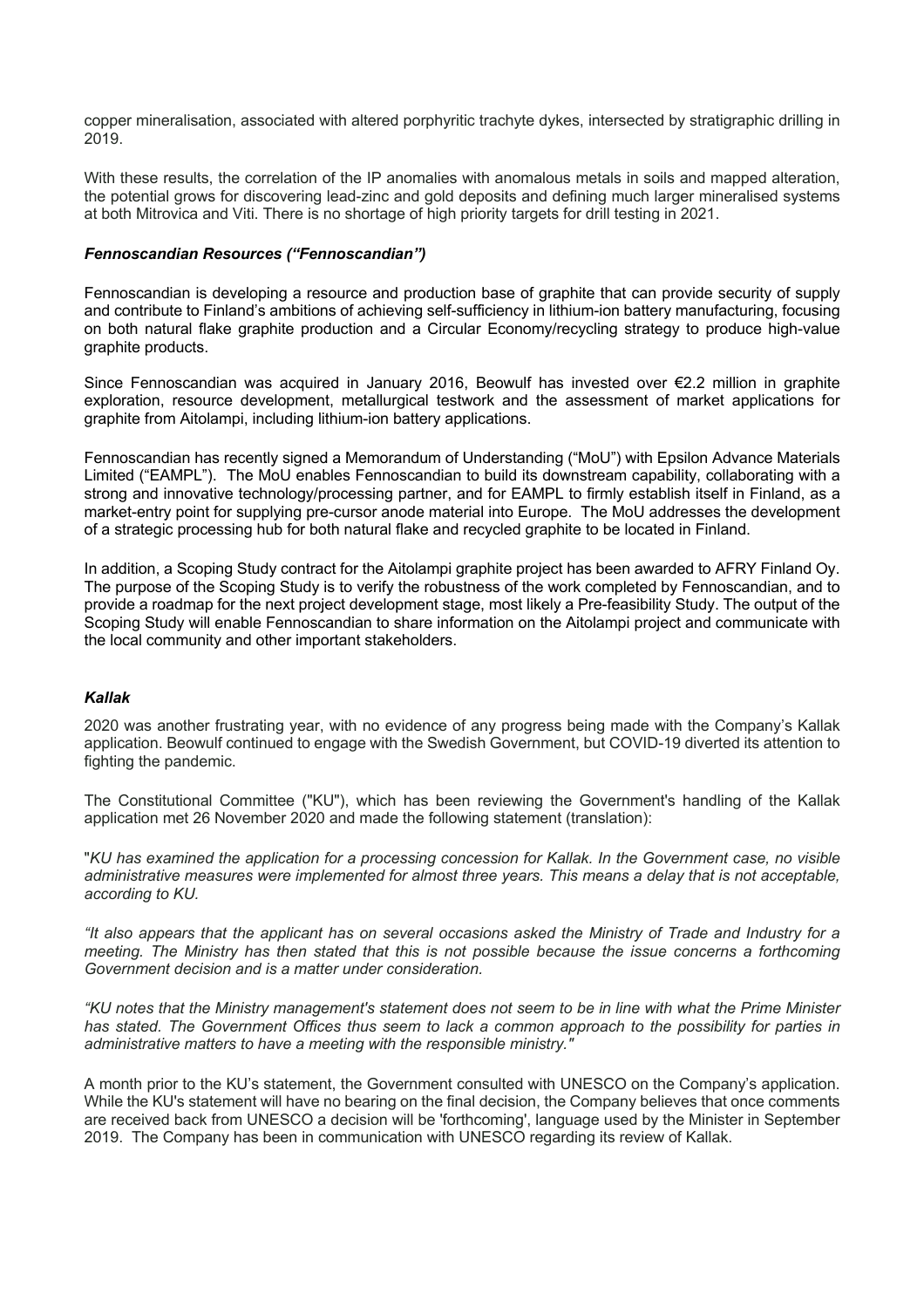Since the KU statement last November, political parties outside of Government are taking a greater interest in the case and, with the support of our advisers, we continue to inform and educate on the facts about Kallak and dispel the perceptions that exist.

Drilling planned for 2020 as part of the European Union ("EU") funded PACIFIC Project ("PACIFIC") was delayed until this year. The work programme will determine if a 3D seismic model can be constructed, using the established seismic characteristics of the Kallak deposit, and whether the 3D model can be used to identify additional iron ore mineralisation for the Exploration Target at Kallak South and further south, following the magnetic signature of mineralisation which extends into the Company's Parkijaure nr 6 exploration licence.

There is clear potential for the mine life at Kallak to be much greater than the 14 -years included in the Kallak North application. As can be seen with LKAB's operations at Kiruna, which have lasted over a century, new resources are typically identified after a mine is opened which support further investment and jobs over decades. Mines in the north of Sweden operate in this way and are very much part of the fabric of society.

# *Shareholder Base*

At 31 December 2020, there were 592,321,687 Swedish Depository Receipts representing 71.52 per cent of the issued share capital of the Company. The remaining issued share capital of the Company is held in the UK

# *Raising Finance*

Maintaining sufficient funding to sustain the business is a significant challenge for an exploration and development company in the natural resources sector.

The Company announced, on 13 August 2020, that it had secured bridge loan financing in Sweden of SEK 12 million (approximately £1.0 million) from Nordic investors. Since 2014, this has been the only divergence from equity capital markets fundraising. The bridging loan demonstrated the availability of alternative financing to the Company and good support from a group of Nordic investors, who went on to underwrite the SDR offer and buy shares via a Private Placement/Directed Issue in last year's Capital Raising.

The Company announced details of the Capital Raising, on 6 November 2020 and that it would conduct an Open Offer of up to 225,841,752 new Ordinary Shares to Qualifying Shareholders at 3.16 pence per Share (the "Offer Price") on a pre-emptive basis to raise up to approximately £7.3 million (gross) (the "Open Offer").

On 21 December 2020, the Company closed a fully subscribed Capital Raising of approximately £7.4 million before expenses (approx. SEK 83 million).

The Board continues to adopt the going concern basis to the preparation of the financial statements. The going concern assumption has been assessed by the Directors in light of the impact of COVID-19, taking into consideration the current financial position, ability to carry out its operations for the year and raise new funds. The Directors are confident that there is no immediate need for funding following the success of the Capital Raising.

### *2020 Financial Performance*

For the year, the consolidated loss increased from £428,707 in 2019 to £1,294,691. This increase was attributable to three main factors:

- 1. As a subsidiary, no fair value gain on investments in Vardar was accounted for, as compared to a prior year fair value gain of £563,431.
- 2. In relation to the Bridging Loan, there was a finance charge of £203,321; and
- 3. A higher impairment charge on Ågåsjiegge, Joutsijärvi, Polvela and Tammijärvi (£98,799) compared to the impairment charge in the prior year on Sala (£10,270).

Administration expenses increased in the year from £904,667 to £1,005,547, due mostly to more corporate time being devoted to the Capital Raising and less time being spent on projects. This resulted in a lower level of underlying exploration cost being capitalised.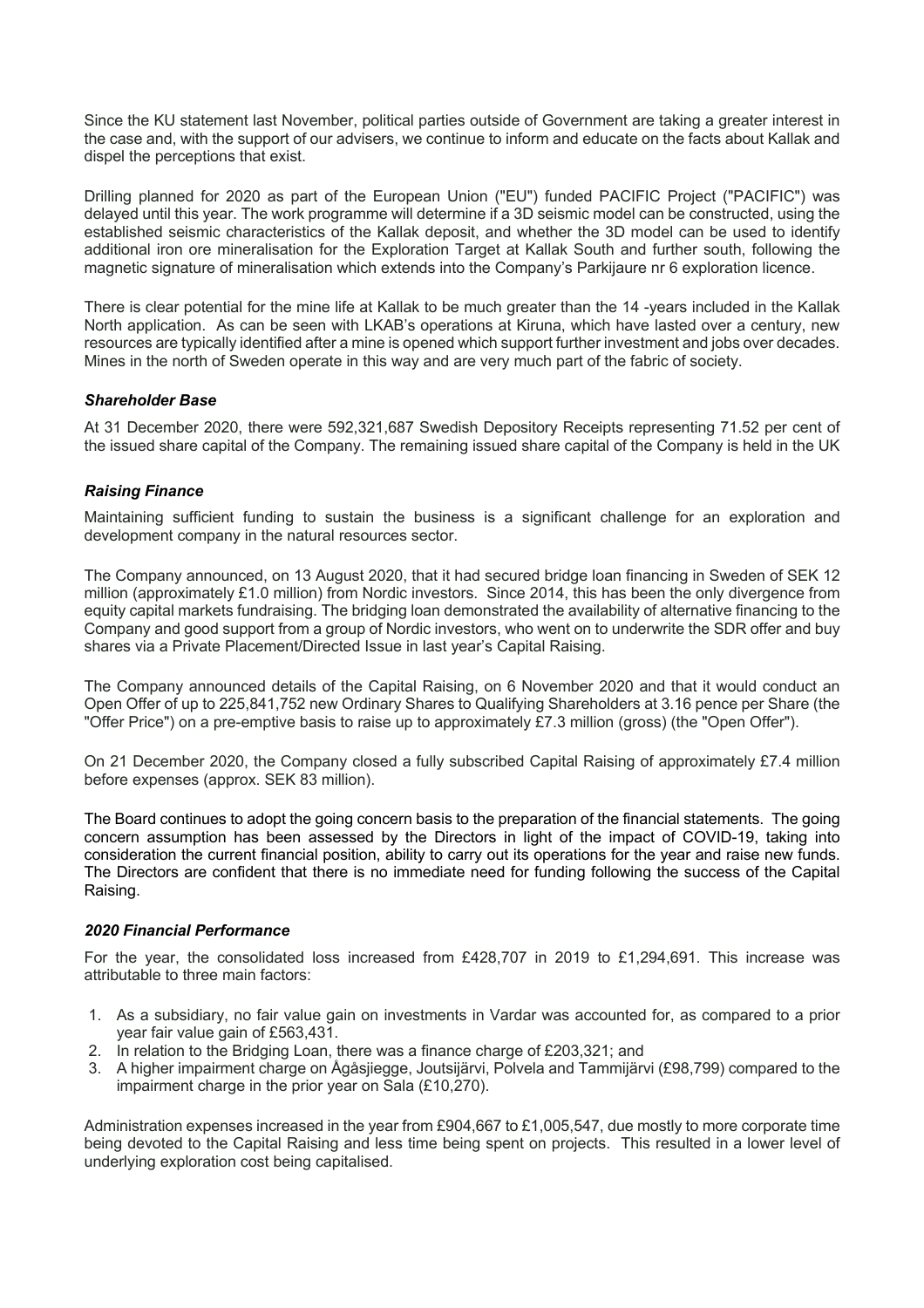Consolidated basic and diluted loss per share for the 12 months ended 31 December 2020 was 0.19 pence (2019: loss of 0.04 pence).

£4,329,414 in cash was held at the year-end (2019: £1,124,062).

At 31 December 2020 trade and other receivables of the Group included an amount of £1,392,081 relating to proceeds received in early January 2021 from issues of shares before the year end (2019: £nil).

The translation reserve losses attributable to the owners of the parent decreased from £1,291,068 at 31 December 2019 to £457,813 at 31 December 2020. Much of the Company's exploration costs are in Swedish Krona which has strengthened against the pound since 31 December 2019.

# *Corporate*

On 10 November 2020, the Company announced that Göran Färm was stepping down from the Board and as Non-Executive Chairman, and I joined Beowulf as a Non-Executive Chairman and a Director of the Company.

### *Staff and Employees*

On behalf of the Board, and especially given the pandemic, I would like to express my sincere thanks to our staff, employees and consultants in Sweden and Finland, and also to the staff, employees and consultants of Vardar, for their significant efforts throughout the past 12 months to drive our Company forwards.

# *ESG*

Beowulf is a strong supporter of the Sustainable Development Goals ("SDGs") and is currently reviewing how the Company can best proactively support their implementation in our regions of operation

The Company has adopted the following Disclosure Topics listed by the Sustainability Accounting Standards Board for the Metals and Mining sector (https://www.sasb.org/standards/) as material to the Company's stakeholders:

- Energy Management including Green House Gas Emissions;
- Water Management;<br>• Biodiversity Impacts:
- Biodiversity Impacts:
- Rights of Indigenous Peoples:
- Community Relations; and
- Business Ethics and Transparency.

As at this time Beowulf has no active mining operations, these Disclosure Topics will be integrated into the Company's policies, corporate strategy, project development plans and management systems.

As the Company moves forward with its ESG agenda, it will be transparent in its communications, the progress it is making, and sustainability results.

# *Outlook*

We are at a tipping point where global issues are converging to drive demand for primary raw materials. Metals are critical to achieving the transition to a Green Economy to address the Climate Emergency; transparent, secure, and sustainable supply chains need to be established; and Governments are considering how to power economic growth in a post-pandemic recovery.

Sustainability leadership is renewing the role of business in society and its unique ability to solve society's problems and scale-up solutions. When it comes to the Climate Emergency, all of us are in this together, we each need to do things differently, to play our part and not leave it to others to fix the problem.

Beowulf's purpose to be a responsible and innovative company that creates value for our shareholders, wider society and the environment, through sustainably producing critical raw materials, which includes iron ore,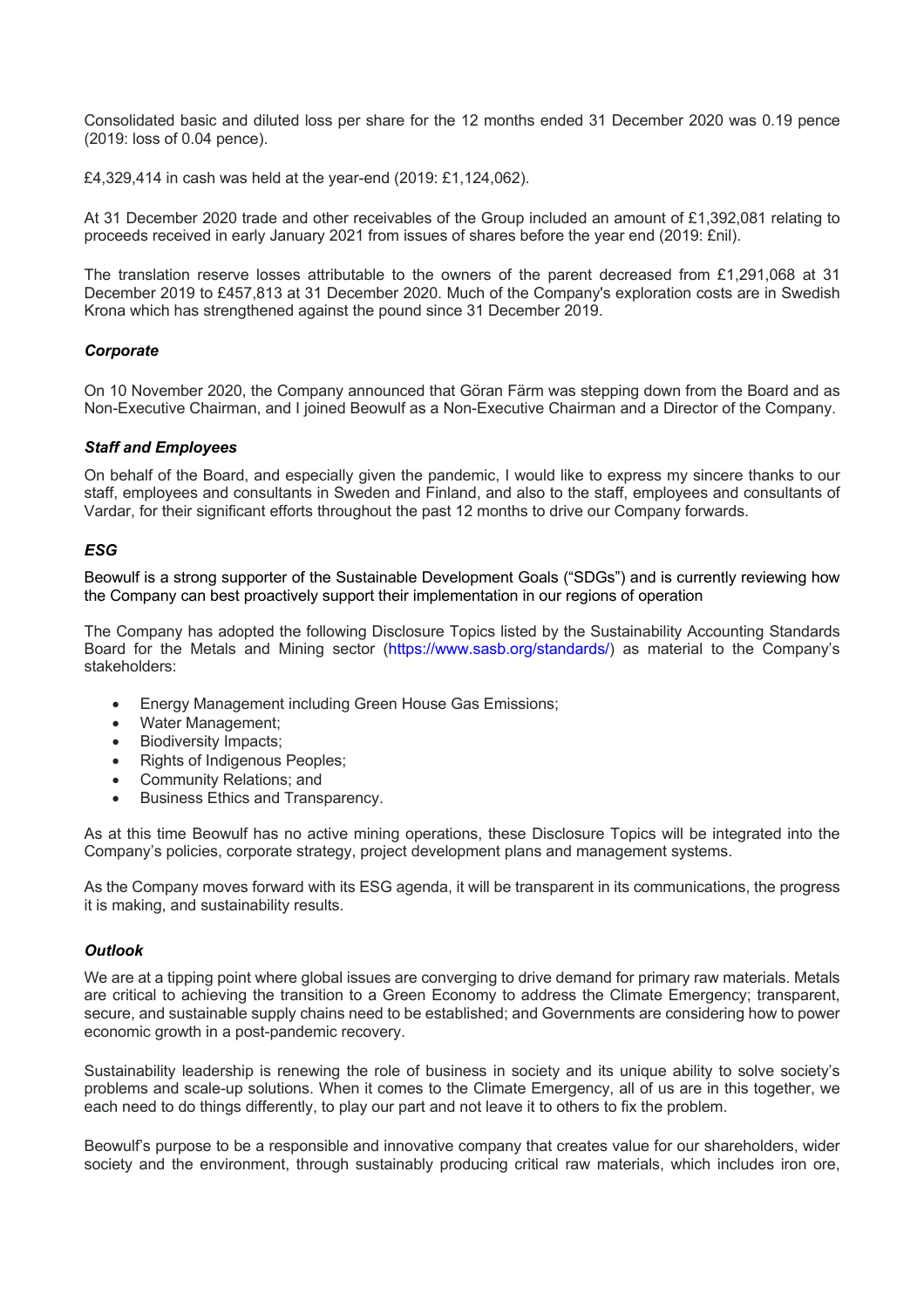graphite and base metals, needed for the transition to a Green Economy and to address the Climate Emergency.

Vardar is developing prospects that could deliver new metal supply to Europe.

Fennoscandian is well-positioned in the Finnish battery ecosystem as a potential future supplier of anode material for lithium-ion batteries.

Kallak is ideally situated as a secure and sustainable supply of high-quality iron ore to the growing fossil-free steel making sector powered by renewables in Sweden. Kallak can produce a market leading concentrate of 71.5 per cent iron content.

We have started this year financially strong, with a renewed sense of purpose. We have an attractive portfolio of projects to explore and develop and we have big ambitions. The Climate Emergency has our attention and is focusing our minds on what we need to do. It very much feels like it is Beowulf's time to step-up, respond to challenges facing all of us and make a positive difference. It will be an exciting year for the Company.

Sven Otto Littorin Non-Executive Chairman 14 May 2021

# **REVIEW OF OPERATIONS AND ACTIVITIES**

# **KOSOVO**

### *Vardar Minerals Limited*

Vardar provides Beowulf with investment exposure to the highly prospective Tethyan Belt. During 2020, the Company invested £380,000, funding geophysics programmes at Mitrovica and Viti. More recently, in February 2021, the Company invested a further £200,000 to fund preparatory works in advance of drilling this year. At the date of sign-off of this report, the Company owns approximately 48.4 per cent of Vardar.

Beowulf's investments and increasing ownership in Vardar are testament to the Company's confidence in the progress being made by the Vardar team, exploration results and the potential shown for a mineral deposit(s) discovery at Mitrovica and Viti.

At Mitrovica, located near to the world class Stan Terg lead-zinc-silver mine, potential not only exists for the discovery of additional lead-zinc-silver deposits, but also for the discovery of high-level epithermal gold deposits and for copper-zinc deposits.

It is simplistic to think of the targets at Mitrovica, which occur along a seven kilometres trend, in isolation. However, Vardar believes the targets are all related to a potentially much larger porphyry style mineralised system, based on meticulous geological mapping of hydrothermal alteration and interpretation of trench, drill and soil geochemical and geophysical exploration data.

At Viti, stratigraphic holes in 2019, intersected the correct alteration type, returning gold and visible copper mineralisation, that indicates potential for the discovery of a mineralised copper-gold porphyry in a hitherto unexplored area.

### *Kosovan Exploration Permits*

Vardar has a rolling programme of exploration permit applications and renewals.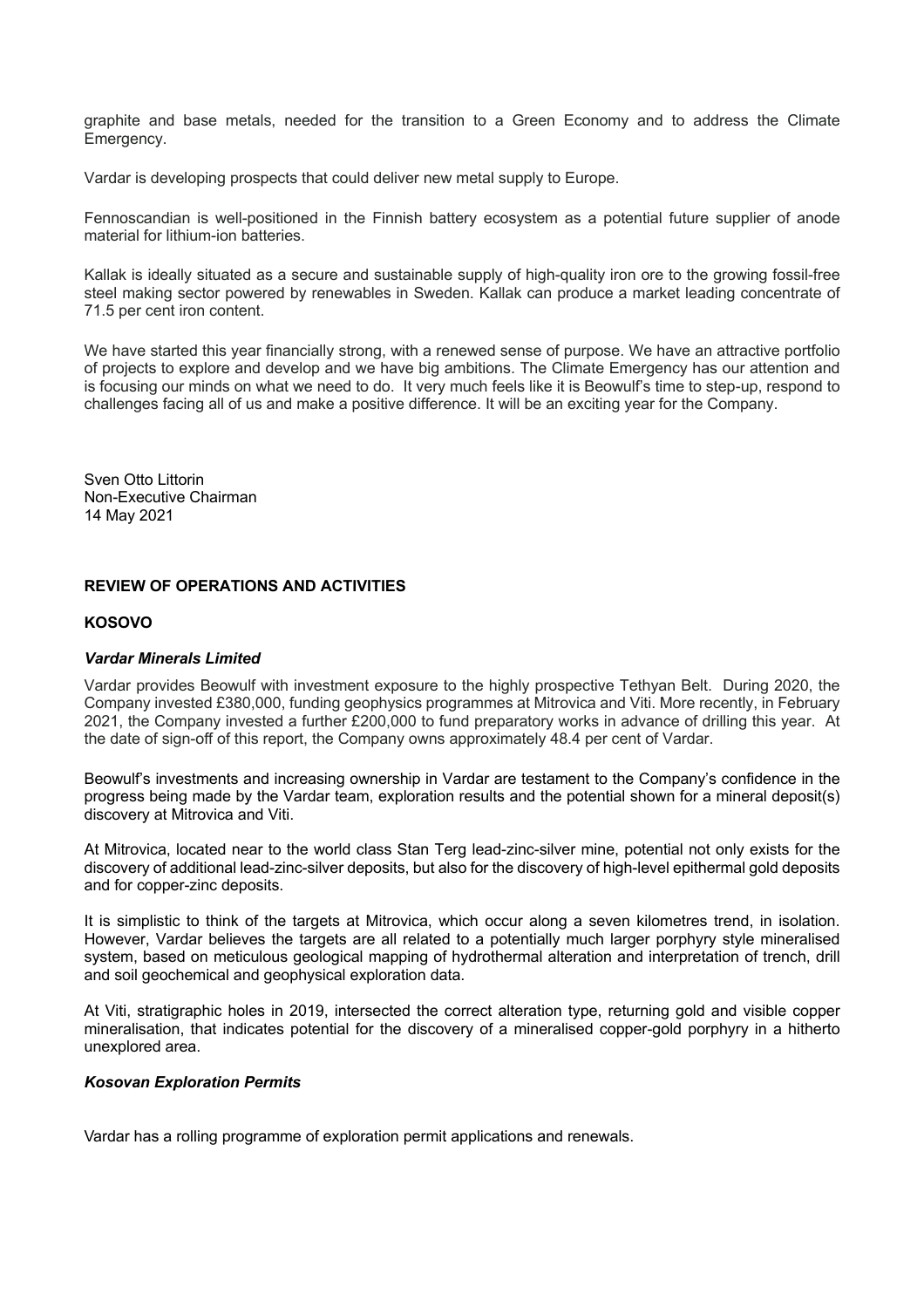As original permits were awarded around the same time, all renewals have become due around the same time. Vardar's renewal applications have also coincided with a changeover in personnel on the board of The Independent Commission for Mines and Minerals ("ICMM"), the permitting authority in Kosovo. The ratification of a new board has been delayed because of parliamentary elections, which took place in February 2021. It is hoped that the new board will soon be confirmed.

| <b>Name</b>                | Licence no. | Area<br>(hectares) | <b>Notes</b>                                                            |
|----------------------------|-------------|--------------------|-------------------------------------------------------------------------|
| Mitrovica<br>(2231)        | 2231        | 2,713.51           | Renewal application accepted, awaiting final<br>approval by ICMM board. |
| <b>Mitrovica</b><br>(2541) | 2541        | 130.20             | Renewal application accepted, awaiting final<br>approval by ICMM board. |
| Viti North<br>(2230)       | 2230        | 3,546.74           | Renewal application accepted, awaiting final<br>approval by ICMM board. |
| Viti West<br>(2345)        | 2345        | 5,207.78           | Renewal application accepted, awaiting final<br>approval by ICMM board. |
| Viti SE<br>(2344)          | 2344        | 8,829.91           | Renewal application accepted, awaiting final<br>approval by ICMM board. |

### *Exploration Overview*

The Mitrovica and Viti projects are located within the Tethyan Belt, a major orogenic metallogenic province for gold and base metals which extends from the Alps (Carpathians/Balkans) to Turkey, Iran and Indochina, and contains several world class discoveries.

The Tethyan Belt of south-east Europe can be regarded as Europe's chief copper-gold (lead-zinc-silver) province. Mitrovica and Viti occur within calc-alkaline magmatic arc(s) which developed during the closure of the Neotethys Ocean, primarily targeting epithermal gold, lead-zinc-silver replacement deposits and porphyry related copper-gold mineralisation.

The lack of modern-day exploration in the Balkans presents a real opportunity for new mineral deposit discoveries.

### *Mitrovica*

The Mitrovica licence is located immediately to the west and north west of the world class Stan Terg former lead-zinc-silver mine, which dates back to the 1930s; with current reserves of 29 million tonnes ("Mt") of ore at 3.45 per cent Pb, 2.30 per cent Zn, and 80 g/t Ag (ITT/UNMIK 2001 report), together with the past production of approximately 34 Mt of ore, the deposit represents an important source of metals in the south eastern part of Europe (Source: Strmić Palinkaš S., Palinkaš L.A et al, 2013. Metallogenic Model of the Trepča Pb-Zn-Ag Skarn Deposit, Kosovo: Evidence from Fluid Inclusions, Rare Earth Elements, and Stable Isotope Data. Economic Geology, 108, 135-162).

The licence is showing its potential for a range of porphyry related mineralisation types, including the Majdan Peak high-sulphidation epithermal gold target, the Wolf Mountain low-sulphidation lead-zinc-silver target and the Mitrovica South base and precious metal target in the southern part of the licence area. Vardar believes all the targets are related to a potentially much larger porphyry style mineralised system.

### *Wolf Mountain*

The Wolf Mountain target forms a prominent outcropping feature, with strike length of more than 4 km and width ranging from almost 20 m to greater than 300 m. It represents a hydrothermal breccia zone with stockworks, which outcrop as a gossan, with iron-manganese oxides and hydroxides. The peripheral parts of the zone are characterised by intense silicification corresponding to fold structures which control the development of the hydrothermal breccia.

The mineralisation is structurally controlled, and, for most of the target, mineralisation is developed in the basement, broadly following a tectonic contact between ultramafic rocks and phyllite, and mainly within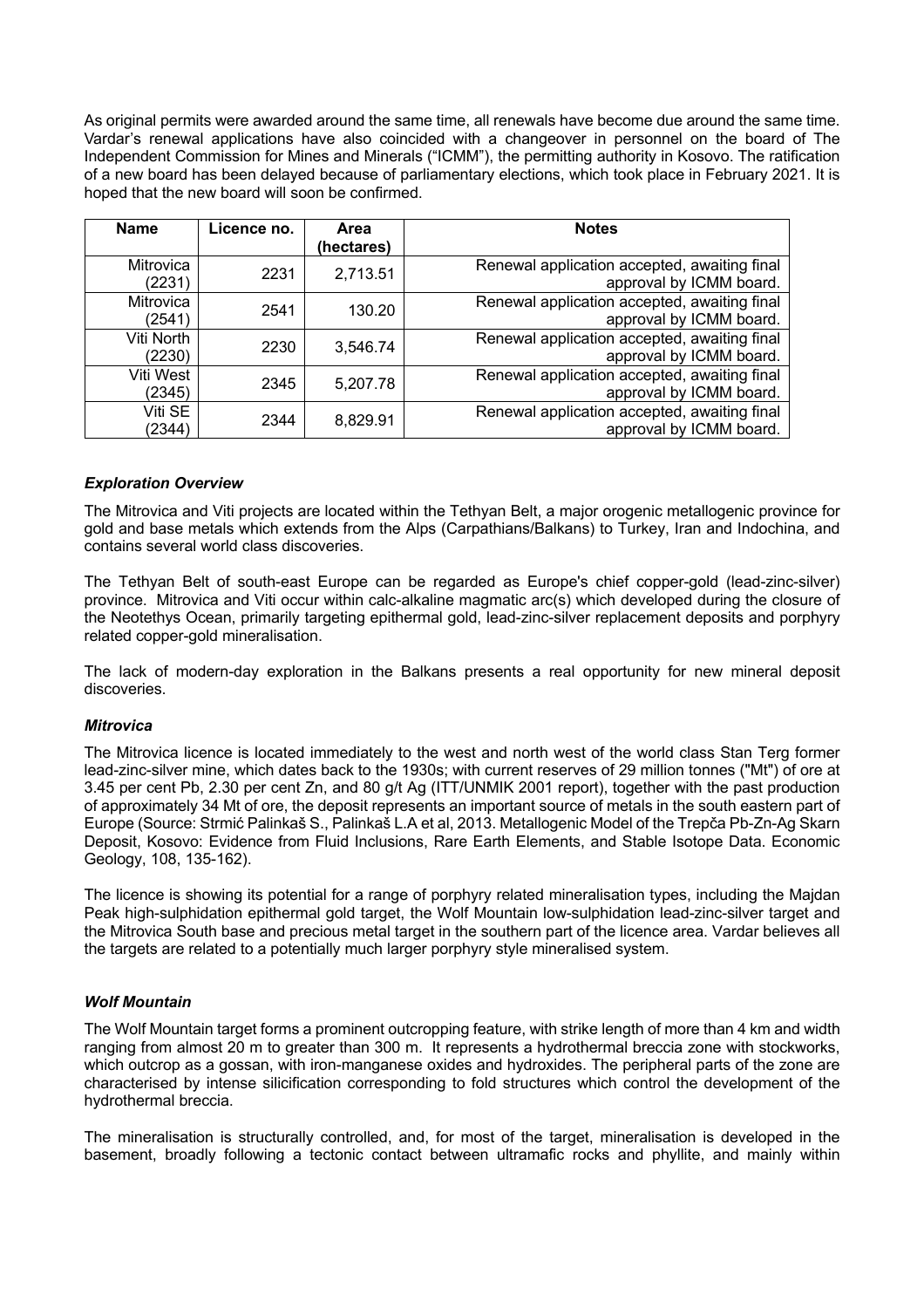ultramafic units. Mineralisation is likely vein/replacement-type related to Oligocene magmatic activity responsible for the hydrothermal systems mapped in the southern portion of the licence area.

In October, the Company reported highly anomalous IP chargeability zones, considered high priority targets for drill testing, defined beneath areas of laterally extensive Pb-Zn gossans and hydrothermal alteration.

The IP anomalies are located below, often straddling, the contact between younger Oligocene volcanoclastic rocks and ultramafic basement, in agreement with mapped and drill tested mineralisation, adding further support for a source of the observed mineralisation.

Importantly, anomalies follow established regional structural trends suggesting they may be representative of high-grade Pb-Zn-Ag feeder structures, often a characteristic of the deposit type.

Resistivity results correlate very well with geological mapping, drilling and trenching, delineating the lateral and vertical extent of the low resistivity volcanoclastic units over the higher resistivity ultramafic basement.

In December, the Company announced that an exceptional high chargeability anomaly had been identified to the east of the main Wolf Mountain prospect, correlating with anomalous soil samples (up to 1.0 per cent Zn and 0.5 per cent Pb and rock samples from gossans (including 3.5 per cent Zn, 1.8 per cent Pb, 93 g/t silver Ag.

The chargeable source follows a prominent northwest trending structure which connects to the Zijaca deposit (non-JORC compliant 5.2 Mt containing 2.83 per cent Zn, 2.83 per cent Pb and 16 g/t Ag) located just two kilometres to the southeast and it remains open ended to the northwest.

Results to date suggest that the Wolf Mountain prospect covers a much larger area than previously considered.

Referring back to 2019, a total of 278.5 m of trenching and 1,609 m of drilling were completed at Wolf Mountain. Drilling and trenching results confirmed extensive lead-zinc-silver mineralisation over an area of 800 m in length and 400 m in width.

Trenching highlights include:

- Trench WM-T01: 18 g/t silver, 2.01 per cent lead and 3.17 per cent zinc over 12.5 m, within a longer 51 m in length cross-section returning 11 g/t silver, 1.43 per cent lead and 1.87 per cent zinc;
- Trench WM-T02: 14 g/t silver, 3.6 per cent lead and 0.64 per cent zinc over 8 m.

Drilling highlights include:

• Drillhole WM004: 8 g/t silver, 1.27 per cent lead and 0.91 per cent zinc over 6.6 m (estimated true thickness); and

Drillhole WM007: 16 g/t silver, 2.69 per cent lead and 0.4 per cent zinc over 4.3 m (estimated true thickness).

Results to date suggest that the Wolf Mountain prospect consists of several structurally controlled targets, often occurring along geological contacts in the basement rocks and covering a larger area than previously considered.

### *Majdan Peak*

Majdan Peak is situated in the central portion of the Mitrovica licence area. Results to date have identified the main Majdan Peak gold target and a second target to the south, Majdan Peak South.

In June, the Company reported results from soil sampling which highlighted epithermal gold potential. An extensive gold anomaly was identified over an area approximately 1400 m x 700 m, with individual soil samples returning up to 0.36 g/t gold. The scale and size of the anomaly, together with coincidental multi-element anomalies and extensive hydrothermal alteration, are comparable to significant high-sulphidation epithermal gold deposits within the region. The gold anomaly correlates well with anomalous arsenic, copper, lead, mercury, strontium and antimony and geological mapping has shown the presence of advanced argillic alteration.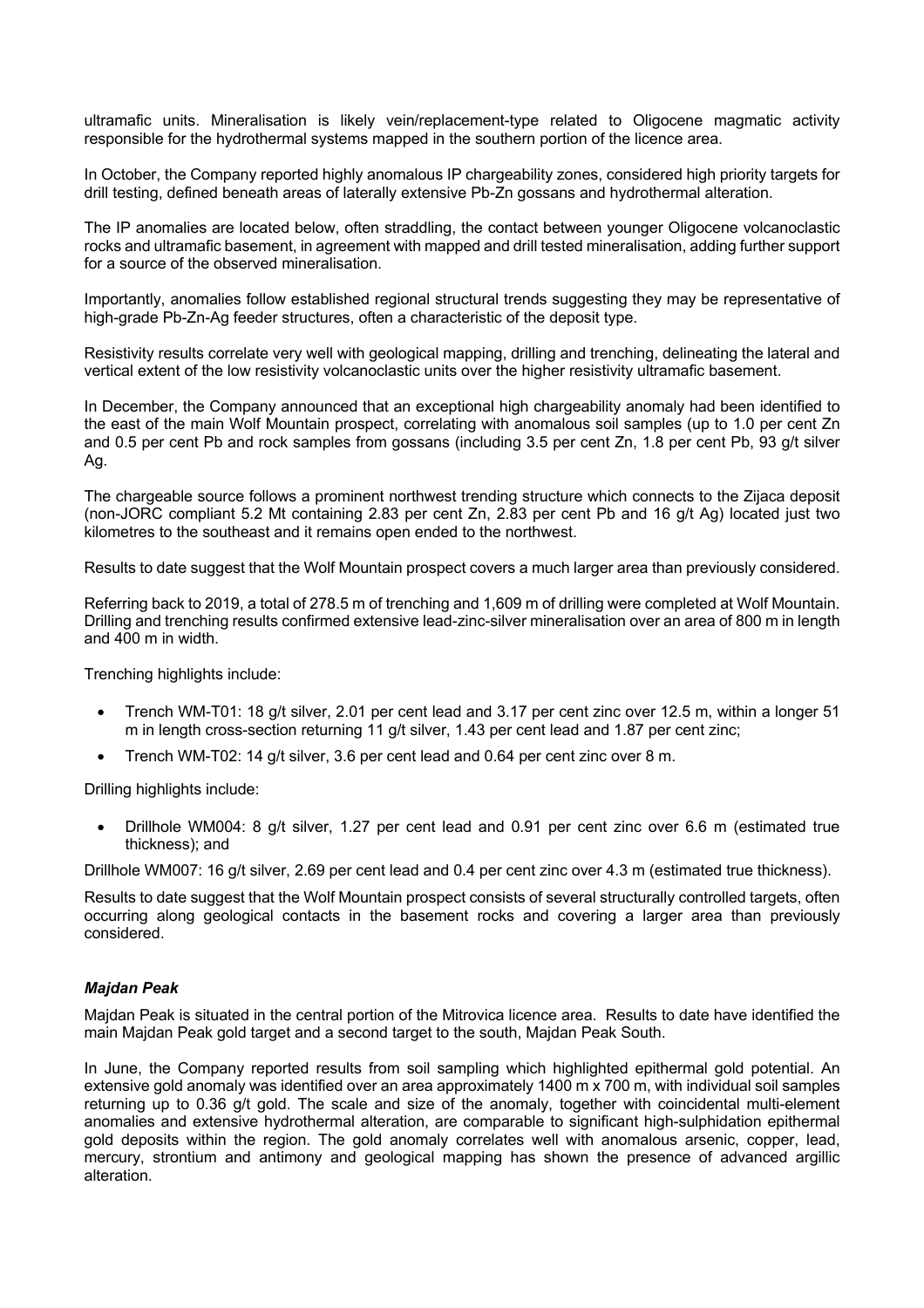In July, Beowulf reported results from a grab sampling programme. 96 samples were collected from outcrop and subcrop, 42 of which assayed in excess of 0.1 g/t gold. The anomalous results from this correlate well with gold in soils and alteration intensity and again confirmed the significant scale of the Majdan Peak gold anomaly, which remains open to the east.

Sample results over 1 g/t gold include:

• 7.2 g/t; 4.6 g/t; 2.8 g/t; 2.0 g/t; 1.5 g/t; 1.3 g/t; 1.3 g/t; and 1.1 g/t.

In addition to the primary gold target at Majdan Peak, a new multi-element anomaly delineated to the south of the main peak correlates well with anomalous rock grab samples, including samples with up to 0.79 g/t gold. Galena (lead sulphide) veins are also apparent in some of the outcropping gossans.

In November, the Company announced results from an IP and resistivity survey, where highly anomalous chargeability targets were mapped for both Majdan Peak and Majdan Peak South. These chargeability targets correlated well with anomalous rock and soil samples, mapped alteration and zones of demagnetisation identified by a high-resolution drone magnetic survey. The IP anomalies demonstrate depth extent and suggest that the mapped surficial gold mineralisation is related to a potentially large underlying source which is over 700 m in strike length with significant width and thickness.

The zones of high resistivity correlate well with mapped silicification and advanced argillic alteration which appear to overlay the main IP chargeability target, as would be expected in a typical high-sulphidation gold deposit. Shallow IP anomalies follow structural trends mapped in the magnetic data suggesting a structural control to the distribution of mineralisation which may link up to the carbonate replacement lead-zinc ore bodies of the neighbouring Stan Terg deposit.

# *Mitrovica South*

A new lead-zinc-copper-gold target has been identified in the southern part of the licence, particularly significant given its proximity, approximately 4 km, to the Stan Terg mine.

The Vardar team has mapped zinc mineralisation associated with trachyte dykes and soil sampling results, identifying distinctive zinc, copper, lead, silver, and gold anomalies extending laterally from known mineralisation, suggest that the mineralised system may be larger than initially indicated by geological mapping.

### *Viti*

The Viti project is located in south-eastern Kosovo and encompasses an interpreted circular intrusive, indicated by regional airborne magnetic data. There is evidence of intense alteration typically associated with porphyry systems, with several copper occurrences and stream sample anomalies in proximity to, and within the project area. In the south-east of the project area, reconnaissance mapping has identified several zones of intense argillic alteration, hydrothermal breccias and iron oxide stockworks.

In In 2019, two stratigraphic holes, totalling 439 m, were drilled to test for alteration type and potential associated mineralisation in the gossanous zone, and identified highly altered trachyte porphyry dykes with associated copper and gold mineralisation, with down the hole intersections of 1 m at 0.5 g/t and 10 m at 0.12 g/t.

During the year, the Company reported results from detailed 3D IP and resistivity surveys undertaken over the Metal Creek prospect, which forms part of the Viti project. High chargeability anomalies associated with an extensive north-northwest trending zone of alteration and anomalous multi-element soil sample and rock grab sample results were delineated. The newly defined high chargeability anomalies sit near gold and copper mineralisation, associated with altered porphyritic trachyte dykes, intersected by previous stratigraphic drilling. These anomalies could represent higher grade mineralised zones and Vardar is now planning to drill two short holes to test chargeability 'hot spots'.

# *Post-Year End*

Beowulf announced on 8 February 2021, that the Company had invested £200,000 to fund preparatory works, building access roads and drilling platforms, across the Mitrovica licence, lead-zinc targets at Wolf Mountain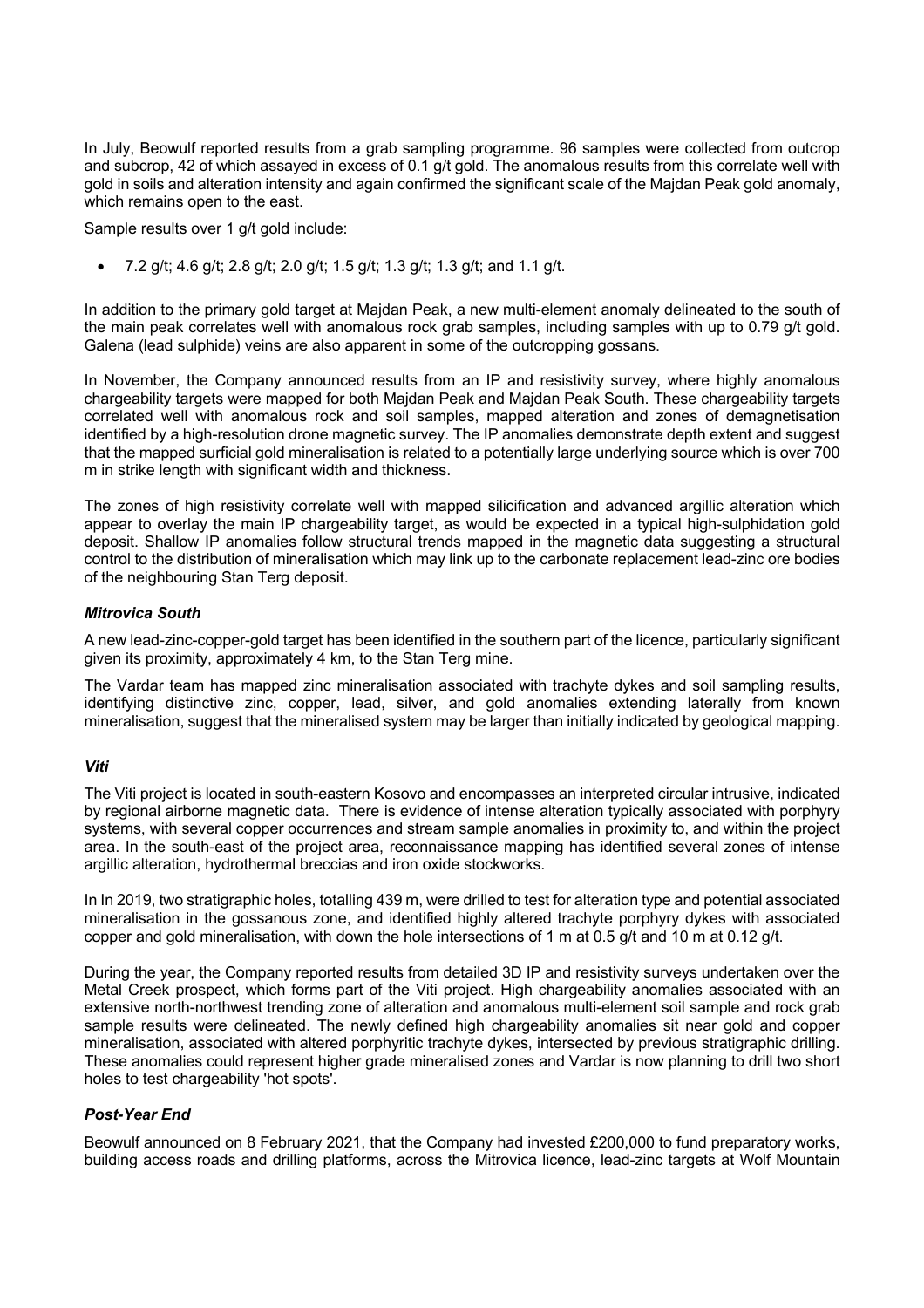and gold targets at Majdan Peak. It is hoped that drilling can commence in the third quarter of 2021. The investment increased the Company's ownership in Vardar from 46.1 per cent to 48.4 per cent approximately.

# **FINLAND**

# *Fennoscandian*

Fennoscandian is pursuing a strategy to develop a resource and production base of graphite that can provide security of supply and contribute to Finland's ambitions of achieving battery manufacturing self-sufficiency, focusing on both natural flake graphite production and a Circular Economy/recycling strategy to produce highvalue graphite products. The Company is also developing its knowledge in processing and manufacturing valueadded graphite products, including anode material for lithium-ion batteries.

Since Fennoscandian was acquired by Beowulf in January 2016, the Company has invested approximately €2.2 million in graphite exploration, resource development, metallurgical testwork and the assessment of market applications for graphite supplied from its Aitolampi project, including lithium-ion battery applications.

# *Finnish Exploration Permits*

Fennoscandian has a rolling programme of exploration permit applications and renewals.

Tukes (the permitting authority) processes the Company's exploration permit applications, which if deemed satisfactory, are published as a 'Hearing' for one month, during which time appeals can be submitted.

With the prevalence of 'not in my backyard' or NIMBYism, the right of appeal is often exercised, and an Administrative Court takes over the case.

In the case of Rääpysjärvi 1, Tukes granted a permit on 25 April 2019. On 27 April 2020, the Administrative Court of Eastern Finland rejected an appeal, but a further appeal has been made to the Supreme Administrative Court of Finland. The case continues.

| <b>Permit Name</b> | Licence no. | Area       | <b>Notes</b>                                    |
|--------------------|-------------|------------|-------------------------------------------------|
|                    |             | (hectares) |                                                 |
|                    |             |            | Exploration permit application submitted 31 Dec |
| Karhunmäki 1       | ML2019:0113 | 964.99     | 2019. Hearing published 31 March 2021.          |
|                    |             |            | Deadline for appeals 3 May 2021.                |
| Merivaara 1        | ML2020:0059 | 957.20     | Exploration permit application submitted        |
|                    |             |            | 1 Dec 2020.                                     |
| Pitkäjärvi 1       | ML2016:0040 | 407.45     | Exploration permit granted and appealed.        |
|                    | ML2017:0104 | 716.25     | Exploration permit granted. Ongoing appeals     |
| Rääpysjärvi 1      |             |            | process.                                        |

# **Aitolampi (Pitkäjärvi 1 Exploration Permit) – Graphite**

### *Introduction*

The Aitolampi graphite project sits within the Pitkäjärvi 1 licence and is located in eastern Finland, approximately 40 km southwest of the well-established mining town of Outokumpu.

Discovered in 2016, the licence covers an area of graphitic schists on a fold limb, coincidental with an extensive electro-magnetic ("EM") anomaly. Many of the EM zones are obscured by glacial till, but graphite observations in road cuttings and outcrops are also associated with abundant EM anomalies.

### *Mineral Resource Estimate:*

In 2019, Fennoscandian delivered an upgraded Mineral Resource Estimate ("MRE") for Aitolampi, with an 81 per cent increase in contained graphite (compared to the 2018 MRE) for the higher-grade western zone with an Indicated and Inferred Mineral Resource of 17.2 Mt at 5.2 per cent Total Graphitic Carbon ("TGC") containing 887,000 tonnes of contained graphite.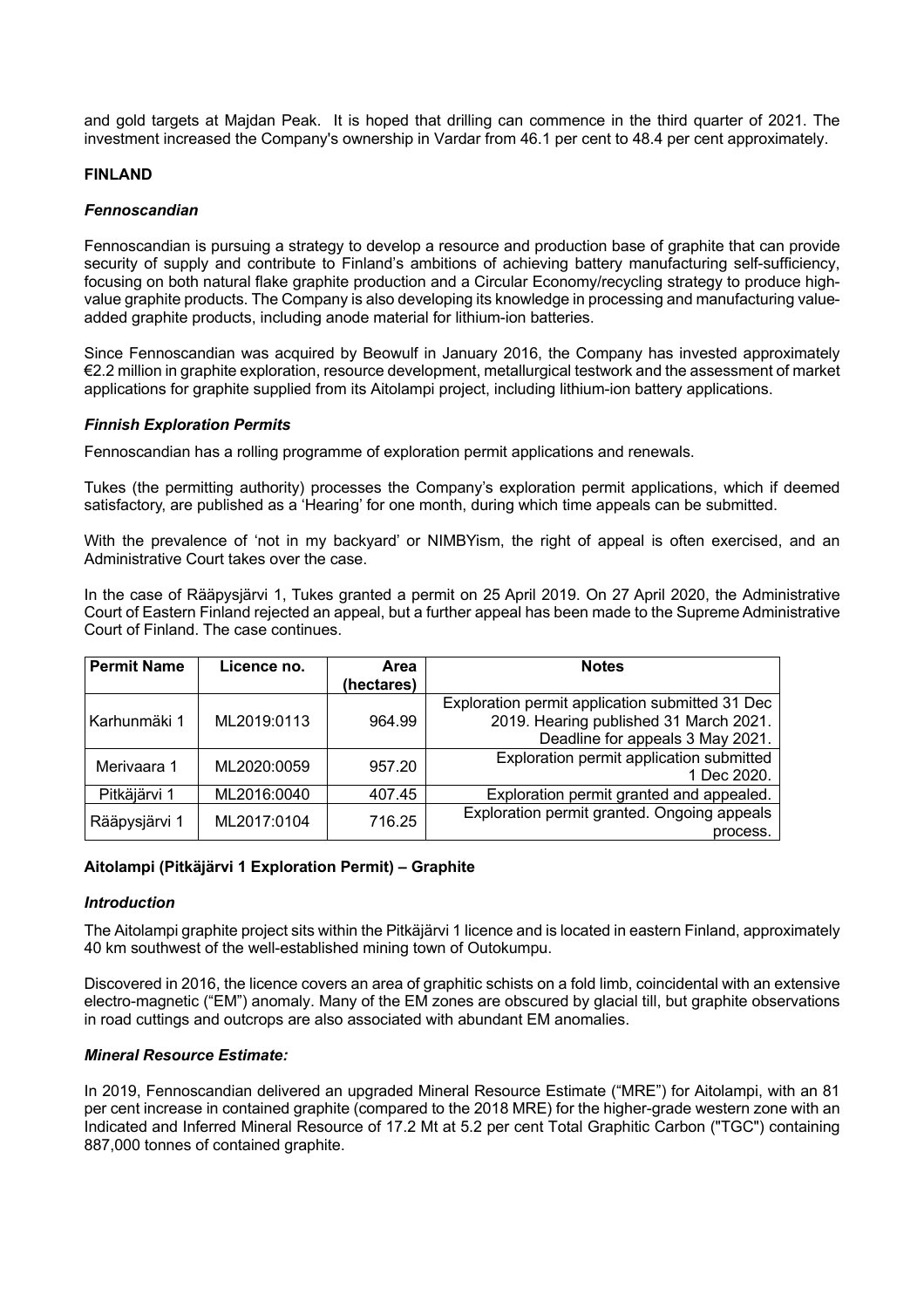An unchanged Indicated and Inferred Mineral Resource of 9.5 Mt at 4.1 per cent TGC for 388,000 tonnes of contained graphite for the eastern lens.

In total, an Indicated and Inferred Mineral Resource of 26.7 Mt at 4.8 per cent TGC for 1,275,000 t of contained graphite. All material is contained within two graphite mineralised zones, the eastern and western lenses, interpreted above a nominal three per cent TGC cut-off grade.

An augmented global Indicated and Inferred Mineral Resource of 11.1 Mt at 5.7 per cent TGC for 630,000 t of contained graphite, reporting above a five per cent TGC cut-off, based on the grade-tonnage curve for the resource.

The Mineral Resource was estimated by CSA Global of Australia following the guidelines of the JORC Code 2012 edition. See table below:

| Zone            | <b>Classification</b> | Mt   | TGC % | $S\%$ | <b>Density</b><br>(t/m <sup>3</sup> ) | <b>Contained</b><br>graphite (kt) |
|-----------------|-----------------------|------|-------|-------|---------------------------------------|-----------------------------------|
|                 | Indicated             | 9.2  | 5.1   | 5.0   | 2.80                                  | 468                               |
| Western<br>lens | Inferred              | 8.0  | 5.2   | 4.7   | 2.80                                  | 419                               |
|                 | Indicated + Inferred  | 17.2 | 5.2   | 4.8   | 2.80                                  | 887                               |
|                 | Indicated             | 1.8  | 4.1   | 4.4   | 2.82                                  | 74                                |
| Eastern lens    | Inferred              | 7.7  | 4.1   | 4.5   | 2.82                                  | 314                               |
|                 | Indicated + Inferred  | 9.5  | 4.1   | 4.5   | 2.82                                  | 388                               |
| <b>TOTAL</b>    | Indicated + Inferred  | 26.7 | 4.8   | 4.7   | 2.81                                  | 1,275                             |

# *2020 Summary*

During the year, test work on a composite sample for Karhunmäki, a new graphite prospect, was found by Fennoscandian to produce a concentrate grade of 96.4 per cent TGC, with 51.3 per cent large/jumbo flakes (+180 micron). The Company has applied for an Exploration Permit for the project.

Fennoscandian continued to assess the results of spheroidization and battery tests on its Aitolampi graphite.

Fennoscandian also joined, as a consortium member, the Business Finland funded BATTrace project, which aims to improve traceability along the battery raw materials value chain using mineralogical/geochemical fingerprinting, to validate responsible and sustainable sourcing of cobalt, nickel, lithium, and graphite.

# **2021 Update**

In March 2021, Fennoscandian signed a Memorandum of Understanding ("MoU") with Epsilon Advance Materials Limited ("EAMPL"). The MoU enables Fennoscandian to build its downstream capability, collaborating with a strong and innovative technology/processing partner, and for EAMPL to firmly establish itself in Finland, as a market-entry point for supplying pre-cursor anode material into Europe.

A Scoping Study contract for the Aitolampi graphite project has also been awarded to AFRY Finland Oy. The purpose of the Scoping Study is to verify the robustness of the work completed by Fennoscandian, and to provide a roadmap for the next project development stage, most likely a Pre-feasibility Study. The output of the Scoping Study will enable Fennoscandian to better explain the Aitolampi project to the local community and other important stakeholders.

### **SWEDEN**

# *Permits*

Beowulf, via its subsidiaries, currently holds four exploration permits, together with one registered application for an Exploitation Concession, as set out in the table below:

| <b>Name</b> | .icence | Area       | Valid | <b>Valid to</b> | <b>Notes</b> |
|-------------|---------|------------|-------|-----------------|--------------|
|             | no.     | (hectares) | from  |                 |              |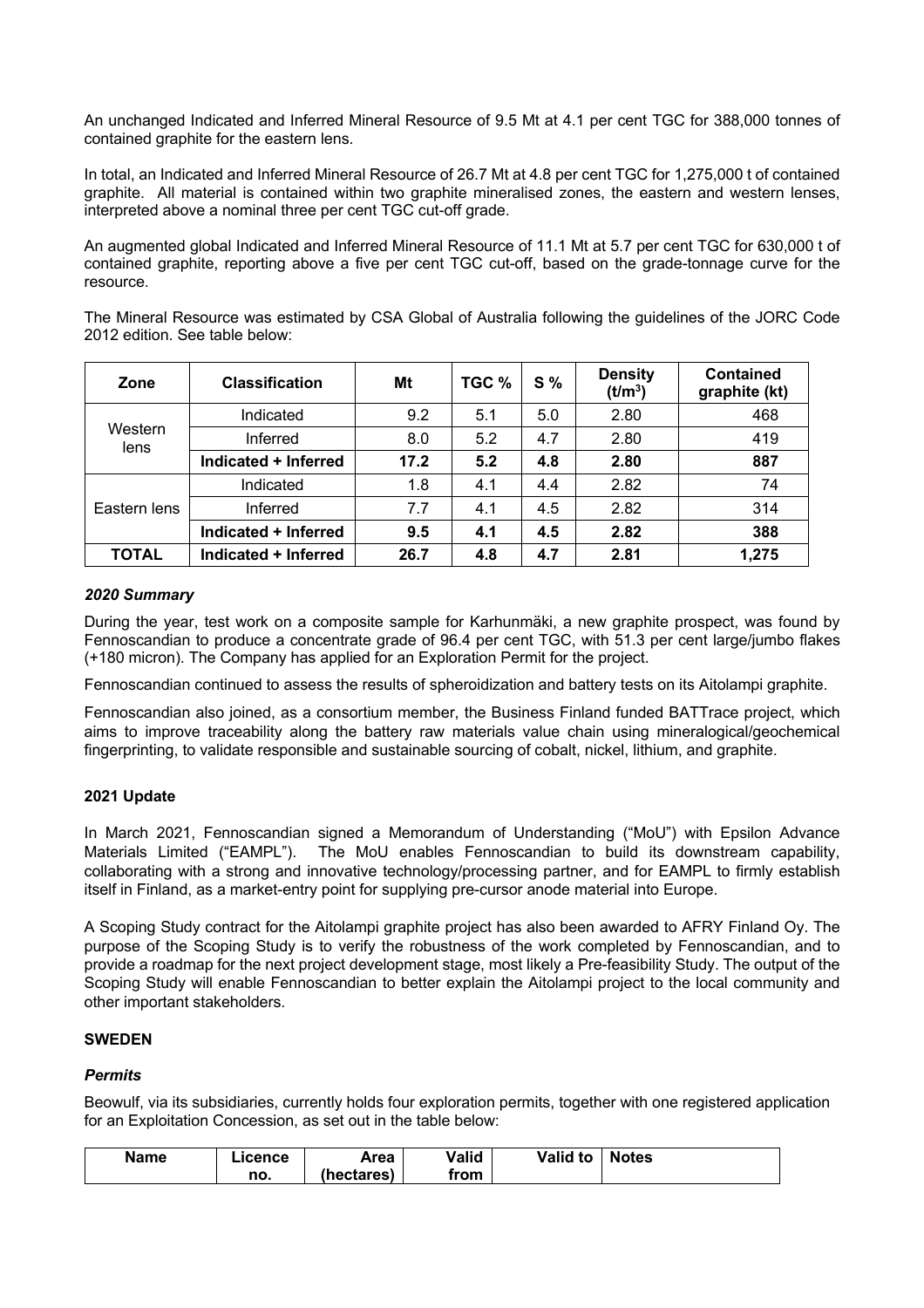| $\AA$ tvidaberg nr 1 <sup>2,4</sup> | 2016:51  | 12533 | 30/05/16 | 30/05/2022   |                         |
|-------------------------------------|----------|-------|----------|--------------|-------------------------|
| Kallak nr $11$                      | 2006:197 | 500   | 28/06/06 | 28/06/2022 1 | Kallak iron ore project |
| Parkijaure nr 6 <sup>1,4</sup>      | 2019:81  | 999   | 10/10/19 | 10/10/2022   | Exploration ground to   |
|                                     |          |       |          |              | the south of Kallak     |
| Parkijaure nr 2 <sup>1</sup>        | 2008:20  | 285   | 18/01/08 | 18/01/2024   | Kallak iron ore project |

Notes:

(1) Held by the Company's wholly owned subsidiary, Jokkmokk Iron Mines AB ("JIMAB").

(2) Held by the Company's wholly owned subsidiary, Beowulf Mining Sweden AB.

(3) An application for the Exploitation Concession was lodged on 25 April 2013 (Mines Inspector Official Diary nr 559/2013) and an updated, revised and expanded application was submitted in April 2014. On 21 September 2016, the Company submitted a letter to the Mining Inspectorate of Sweden, revising its application boundary to encompass both the Concession Area, delineated by the Kallak North orebody, and the activities necessary to support a modern and sustainable mining operation.

(4) Due to COVID-19, valid exploration permits have been awarded an additional year to their existing term. The Mining Inspectorate is yet to complete updating its registers and will directly inform each permit holder of the change that applies to their respective permits. As such the extension year, which should extend the term of these licences to 2023, has not been added to the licence 'Valid To' dates shown above.

# *Introduction*

The Company's most advanced project is the Kallak magnetite iron ore deposit located approximately 40 km west of Jokkmokk in the County of Norrbotten, Northern Sweden, 80 km southwest of the major iron ore mining centre of Malmberget, and approximately 120 km to the southwest of LKAB's Kiruna iron ore mine.

The Company is currently going through the process of obtaining an Exploitation Concession for Kallak North (the "Exploitation Concession").

On 17 September 2020, the Company published the market leading potential of Kallak's magnetite concentrate following an assessment by Dr. Arvidson MSc Mining/Mineral Processing, PhD Mineral Processing (equivalent), Royal Institute of Technology, Stockholm, as Qualified Person.

Kallak is excellently positioned as a secure and sustainable future supplier of high-quality iron ore powered by renewables to Sweden's growing fossil-free steel making sector.

The deposit is benefitted by excellent local infrastructure with all-weather gravel roads passing through the project and forestry tracks allowing for easy access throughout the licence. A major hydroelectric power station, with associated electric power-lines, is located only a few kilometres to the south east. The nearest railway, the Inlandsbanan, passes approximately 40 km to the east. The Inlandsbanan meets the Malmbanan railway at Gällivare, which provides routes to the Atlantic harbour at Narvik in Norway or to the Bothnian Sea harbour at Luleå in Sweden.

# *Kallak Resource*

The Kallak North and Kallak South orebodies are centrally located and cover an area approximately 3,700 m in length and 350 m in width, as defined by drilling. The MRE for Kallak North and South is based on drilling conducted between 2010-2014, a total of 131 holes and 27,895 m.

A resource statement for the Kallak project was finalised on 28 November 2014, following the guidelines of the JORC Code 2012 edition, summary as follows:

| Project      | Category  | Tonnage | Fe   |       |       |
|--------------|-----------|---------|------|-------|-------|
|              |           | Mt      | %    | %     | %     |
| Kallak North | Indicated | 105.9   | 27.9 | 0.035 | 0.001 |
|              | Inferred  | 17.0    | 28.1 | 0.037 | 0.001 |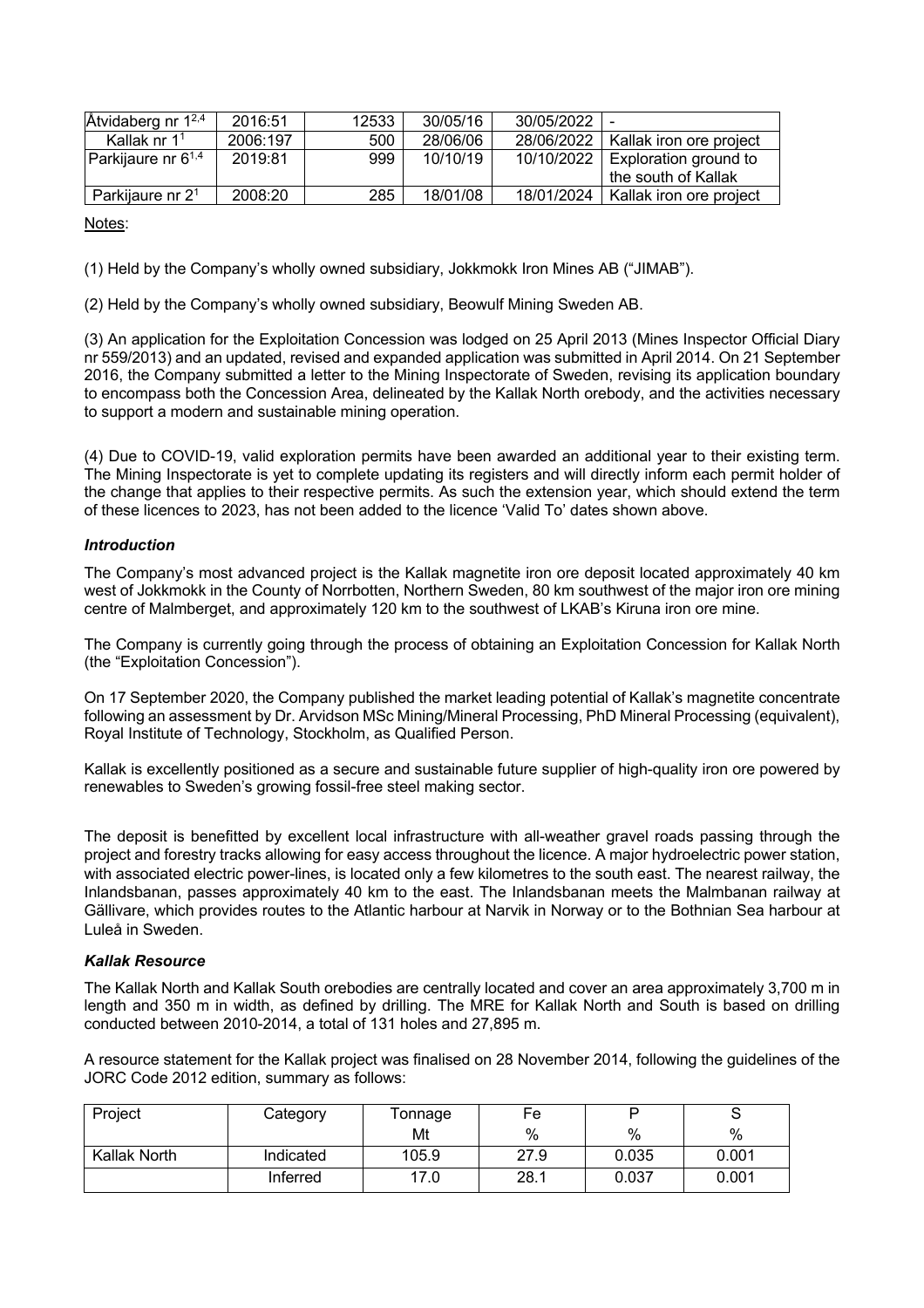| Kallak South | Indicated | 12.5  | 24.3 | 0.041 | 0.003 |
|--------------|-----------|-------|------|-------|-------|
|              | Inferred  | 16.8  | 24.3 | 0.044 | 0.005 |
|              |           |       |      |       |       |
| Global       | Indicated | 118.5 | 27.5 | 0.036 | 0.001 |
|              | Inferred  | 33.8  | 26.2 | 0.040 | 0.003 |

Notes:

(1) The effective date of the Mineral Resource Estimate is 28 November 2014.

(2) Resources have been classified as Indicated or Inferred, following the guidelines of the JORC Code, 2012 edition.

(3) Cut-off grade of 15 per cent iron has been used.

(4) Mineral Resource, which is not Mineral Reserves, has no demonstrated economic viability.

(5) An exploration target of 90-100 Mt at 22-30 per cent Fe represents potential ore below the pit shells modelled for this resource statement, and in the gap between drilling-defined Kallak South mineralised zones.

(6) The resource statement has been prepared and categorised for reporting purposes by Mr. Thomas Lindholm, of GeoVista AB, Fellow of the MAusIMM, following the guidelines of the JORC Code, 2012 edition.

The mineralised area at Kallak North is approximately 1,100 m long, from south to north, and, at its widest part in the centre, is approximately 350 m wide.

The deepest drill hole intercept is located some 350 m below the surface in the central part of the mineralisation. In the southern and northern parts, the intercepts are shallower at 150-200 m. However, in the northern part, there are no barren holes below them, so the mineralisation could continue at depth.

The investigations at Kallak South have been divided into two parts, the northern and southern ends, respectively. In the northern part the mineralisation extends approximately 750 m from north to south and has an accumulated width of 350 m. The deepest drill hole intercept is located some 350 m below the surface in the southern-most part of the mineralisation. In the southern part, the mineralisation extends approximately 500 m from north to south and has a maximum width of just over 300 m. The deepest drill hole intercept is located some 200 m to 250 m below the surface in the central part of the mineralisation.

Approximately 800 m in between the southern and northern parts of Kallak South has not been investigated by systematic drilling. An exploration target of 90 -100 Mt at 22-30 per cent iron has been assigned to the area between the southern and northern parts.

# *2020 Update*

Throughout 2020, Beowulf continued to push for a decision from with the Swedish Government on its application for an Exploitation Concession, while demonstrating its approach to developing an innovative, modern, and sustainable mining operation at Kallak. The Company continued to work with the Mayor in Jokkmokk, Norrbotten Regional Council Members and Norrbotten Members of Parliament to lobby the Government.

In May, the Company announced that it had awarded a drilling contract for Kallak to Kati Oy for up to 1,650 m diamond drilling, targeting additional potential iron ore mineralisation at Kallak South. The work programme, now postponed until later in 2021, will determine if a 3D seismic model can be constructed, using the established seismic characteristics of the Kallak deposit, and whether the 3D model can be used to help define additional iron ore resource. If successful, the set-up could then be applied to the Exploration Target at Kallak South and further south, following the magnetic signature of mineralisation which extends into the Company's Parkijaure nr 6 exploration licence.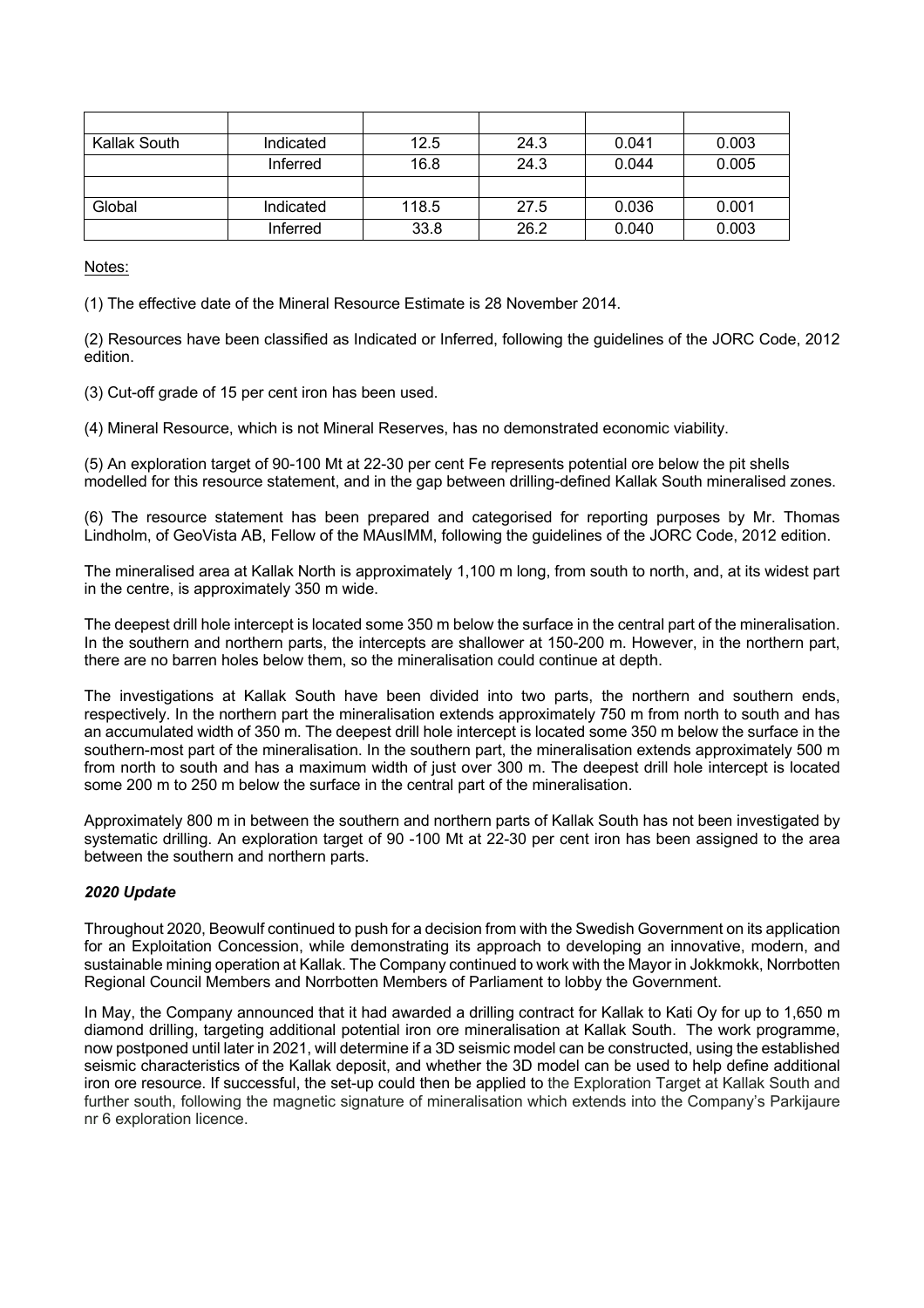There is clear potential for the mine life at Kallak to be much greater than the 14 -years included in the Kallak North application. As can be seen with LKAB's operations at Kiruna, which have lasted over a century, new resources are typically identified after a mine is opened.

The work is being undertaken as part of the EU funded PACIFIC Project ("PACIFIC"). The aim of PACIFIC is to develop a new low-cost and environmentally friendly tool for exploring for sub-surface mineral deposits. The programme will test a multi-array method in parallel with drilling at Kallak South, with noise from drilling providing a passive seismic source

On 17 September 2020, the Company published the market leading potential of Kallak's magnetite concentrate following an assessment by Dr. Arvidson as Qualified Person, the highlights of which can be summarised as follows:

- testwork on Kallak ore has produced an exceptionally high-grade magnetite concentrate at 71.5 per cent iron content with minimal detrimental components;
- this would make Kallak the market leading high-grade product among known current and planned future producers;
- the next best magnetite product is LKAB's (the state-owned Swedish iron ore company), which produces magnetite fines ("MAF") with a target specification of 70.7 per cent iron and is regarded as unique, until now, due to its exceptionally high iron content; and
- Kallak magnetite concentrate would reduce the carbon footprint of traditional steel manufacturing, improve energy efficiency in any downstream process and reduce waste. Magnetite has inherent energy content, which ultimately results in lower energy demand for steel manufacturing when compared to current common practice.

Globally, the feedstock for steelmaking is 80 per cent. hematite and 20 per cent. magnetite. The demand for high-quality feedstock and therefore magnetite should increase as producers look to protect the environment by improving energy efficiency, minimising waste and the impact of waste disposal.

The Constitutional Committee ("KU"), which has been reviewing the Swedish Government's handling of the Company's application for an Exploitation Concession for Kallak North met in November and made the following statement (translation):

*"KU has examined the application for a processing concession for Kallak. In the Government case, no visible administrative measures were implemented for almost three years. This means a delay that is not acceptable, according to KU.*

*It also appears that the applicant has on several occasions asked the Ministry of Trade and Industry for a meeting. The Ministry has then stated that this is not possible because the issue concerns a forthcoming Government decision and is a matter under consideration.*

*KU notes that the Ministry management's statement does not seem to be in line with what the Prime Minister has stated. The Government Offices thus seem to lack a common approach to the possibility for parties in administrative matters to have a meeting with the responsible ministry."*

A month prior to the KU's statement, the Government consulted with UNESCO on the Company's application. While the KU's statement will have no bearing on the final decision, the Company believes that once comments are received back from UNESCO a decision will be 'forthcoming', language used by the Minister in September 2019. The Company has been in communication with UNESCO regarding its review of Kallak.

# **2021 Outlook**

It remains the Directors' view that the Company's application for an Exploitation Concession fully meets the requirements of the prescribed process, and that it has done so since the Mining Inspectorate recommended to the Government, in October 2015, that the Concession be awarded.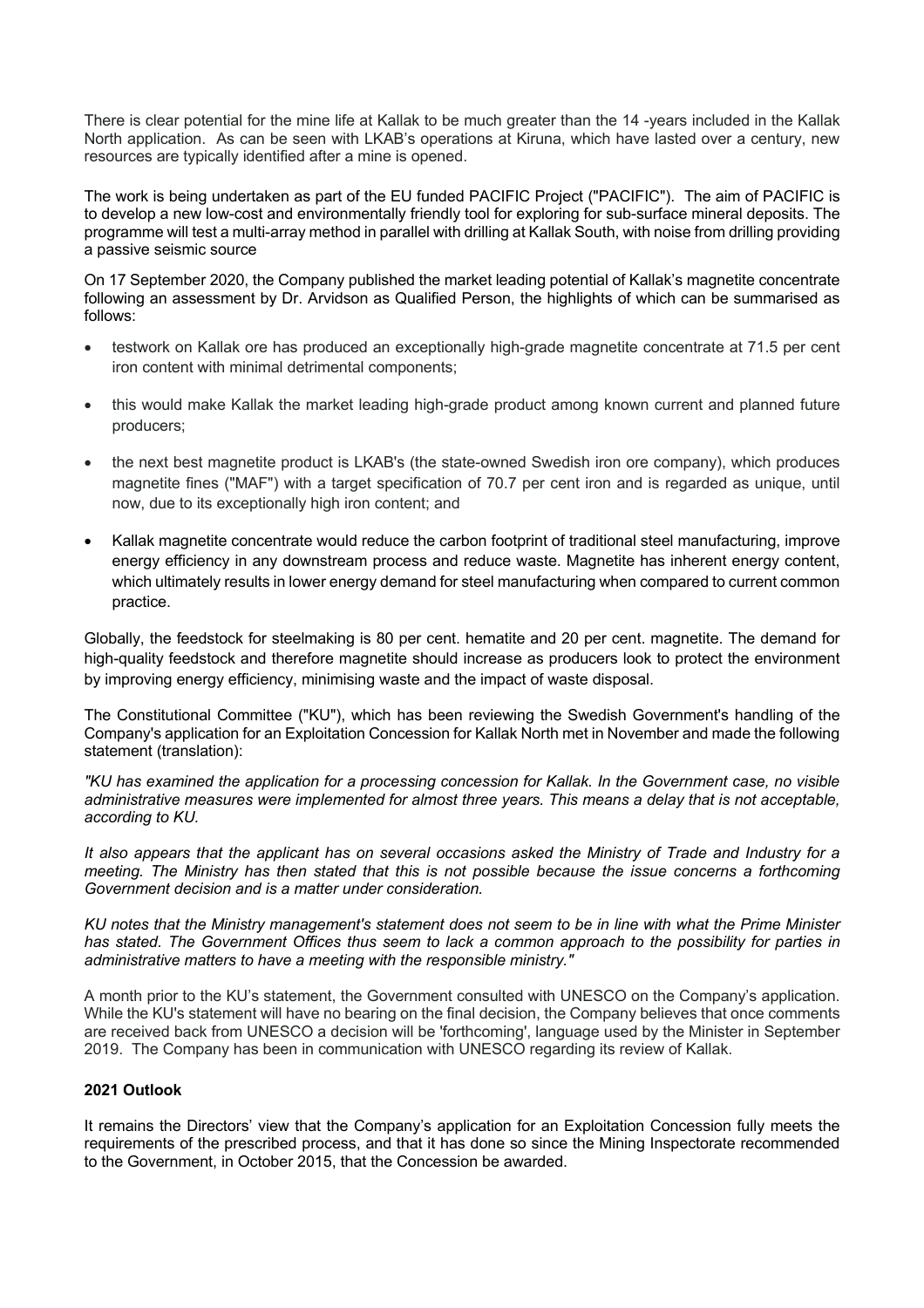In Sweden, the acknowledged direction of travel is that more mining is needed to produce the metals to facilitate the transition to a Green Economy and the electrification of society to address the Climate Emergency. It would seem illogical to consider that given this context the Concession, which has been in development for almost 15 years since the first exploration permit was awarded, is not granted, despite the inordinate time the Company has had to wait for a decision.

The Directors believe that the award of the Exploitation Concession would result in a re-rating of the Company's value and prospects by investors. The 'big picture' for Kallak is that a mine could be in production within four to five years.

If the Swedish Government approves the Exploitation Concession, and with funding from the Capital Raising, the Company's immediate plan is to complete a scoping study within 12 months, and in parallel a plan for a Prefeasibility Study and initiate environmental permitting.

While the Company waits for a decision on the Exploitation Concession, exploration work can continue under valid work plans, with drilling at Kallak South later this year. Work is continuing on firmly establishing the resource upside and the potential for a much longer life mining operation, beyond the 14 years included in the Kallak North application, which can support a sustainable mining operation over decades, and secure supply of high-quality iron ore to the growing fossil-free steelmaking industry.

In addition, the Company is continuing to work with consultants on assessing new processing innovations, which will remove the necessity for flotation and enable the Kallak design to move away from a wet tailings storage towards dry-stacking, thereby reducing the environmental footprint of a future operation.

Finally, the Company has embarked on advancing social studies, specifically aimed at advancing discussions on formal agreements with key stakeholders including the Jokkmokk municipality and the Sami reindeer herders. The Company considers this work as critical to maximising the benefits that Kallak will generate for all stakeholders. These specific studies and work programmes, are beneficial to optimising the environmental and social aspects of the Kallak project, reducing its impacts and maximising its benefits.

# **REMUNERATION REPORT**

The Directors have chosen to voluntarily present an unaudited remuneration report although is not required by the Companies Act 2006. Details of the Remuneration Committee's composition and responsibilities are set out in the Corporate Governance Report and its terms of reference can be found on the Group's website: beowulfmining.com

### **Executive Directors' terms of engagement**

Mr Budge is the sole Executive Director and Chief Executive Officer. His annual salary is £150,000. Mr Budge has a notice period of 12 months.

### **Non-Executive Directors' terms of engagement**

The Non-Executive Directors have specific terms of engagement under a letter of appointment. Their remuneration is determined by the Board. In the event that a Non-Executive Director undertakes additional assignments or work for the Company, this is covered under a separate consultancy agreement.

Mr Davies annual fee is £31,000 per annum. Mr Davies has a consultancy agreement with the Company for the provision of exploration advice over and above his Non-Executive duties. Mr Davies has a one month notice period under his letter of appointment.

Mr Färm was appointed as Non-Executive Chairman on 30 October 2017. Under Mr Färm's letter of appointment, he was paid an equivalent fee in Swedish Krona of £33,975 per annum. Mr Färm had a one month notice period under his letter of appointment. Mr Färm resigned on 10 November 2020.

Mr Littorin was appointed as Non-Executive Director on 10 November 2020. Under Mr Littorin's letter of appointment, he is paid a fee in Swedish Krona of 450,000 per annum. Mr Littorin has a notice period of one month under his letter of appointment.

### **Indemnity Agreements**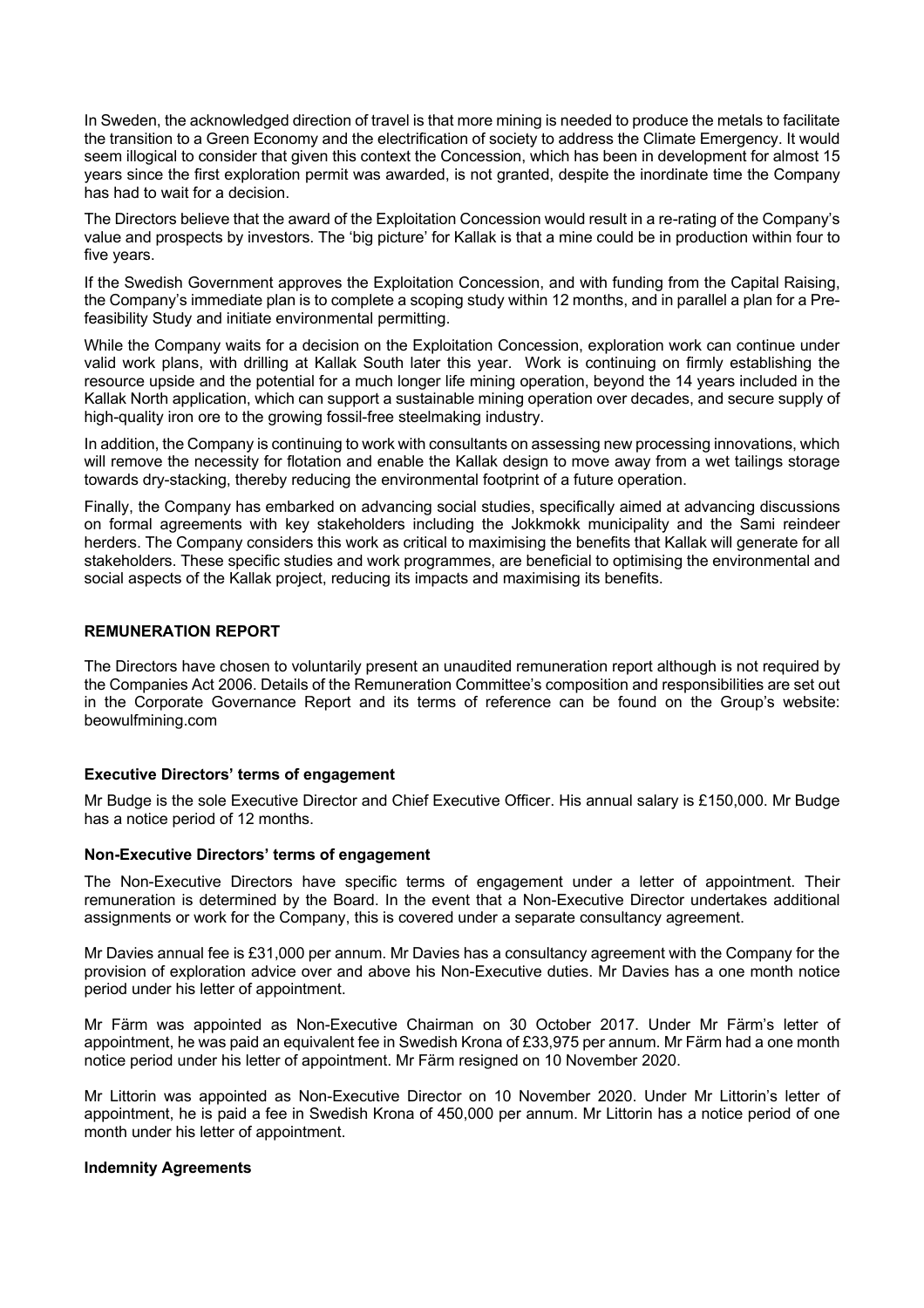Pursuant to the Companies Act 2006 and the Company's articles of association, the Board may exercise the powers of the Company to indemnify its Directors against certain liabilities, and to provide its Directors with funds to meet expenditure incurred, or to be incurred, in defending certain legal proceedings or in connection with certain applications to the court. In exercise of that power, and by resolution of the Board on 26 July 2016, the Company has agreed to enter into this Deed of Indemnity with each Director.

# **Aggregate Directors' Remuneration**

The remuneration paid to the Directors in accordance with their agreements, during the years ended 31 December 2020 and 31 December 2019, was as follows:

| Name                | Position                      | Salary &<br>Fees <sup>1</sup> | Benefits <sup>2</sup> | Pension $3$                                                                                                                                       | 2020<br>Total | 2019<br>Total |
|---------------------|-------------------------------|-------------------------------|-----------------------|---------------------------------------------------------------------------------------------------------------------------------------------------|---------------|---------------|
|                     |                               | £                             | £                     | £                                                                                                                                                 | £             | £             |
| Mr K R Budge        | Chief<br>Executive<br>Officer | 150,000                       | 874                   | 13,000                                                                                                                                            | 163,874       | 215,434       |
| Mr C Davies         | Non-<br>Executive<br>Director | 31,000                        |                       | -                                                                                                                                                 | 31,000        | 76,954        |
| Mr G Färm           | Non-<br>Executive<br>Chairman | 25,193                        |                       | $\hskip1.6pt\hskip1.6pt\hskip1.6pt\hskip1.6pt\hskip1.6pt\hskip1.6pt\hskip1.6pt\hskip1.6pt\hskip1.6pt\hskip1.6pt\hskip1.6pt\hskip1.6pt\hskip1.6pt$ | 25,193        | 49,956        |
| Mr Sven<br>Littorin | Non-<br>Executive<br>Director | 6,654                         |                       | -                                                                                                                                                 | 6,654         |               |
| Total               |                               | 212,847                       | 874                   | 13,000                                                                                                                                            | 226,721       | 341,975       |

Notes:

(1) Does not include expenses reimbursed to the Directors.

(2) Personal life insurance policy

(3) Employer contributions to personal pension.

Each Director is also paid all reasonable expenses incurred wholly, necessarily, and exclusively in the proper performance of his duties.

The beneficial and other interests of the Directors holding office on 31 December 2020 in the issued share capital of the Company were as follows:

| <b>ORDINARY SHARES</b> | 31<br><b>December</b><br>2020 | 31 December<br>2019 |
|------------------------|-------------------------------|---------------------|
| Mr K R Budge           | 3.322.585                     | 2,416,426           |
| <b>Chris Davies</b>    | 88,800                        | -                   |

As at 31 December 2020, all options have vested.

| <b>ORDINARY SHARES UNDER</b><br><b>OPTION</b> | <b>NUMBER</b> | <b>EXERCISE</b><br><b>PRICE</b> | <b>EXPIRY DATE</b> |
|-----------------------------------------------|---------------|---------------------------------|--------------------|
| Mr K R Budge                                  | 9,000,000     | 1.66 pence                      | 17 July 2021       |
| Mr K R Budge                                  | 3,500,000     | 7.35 pence                      | 14 January 2024    |
| Mr C Davies                                   | 2,500,000     | 12 pence                        | 26 January 2022    |
| Mr C Davies                                   | 2,500,000     | 7.35 pence                      | 14 January 2024    |

As at 31 December 2019, all options have vested.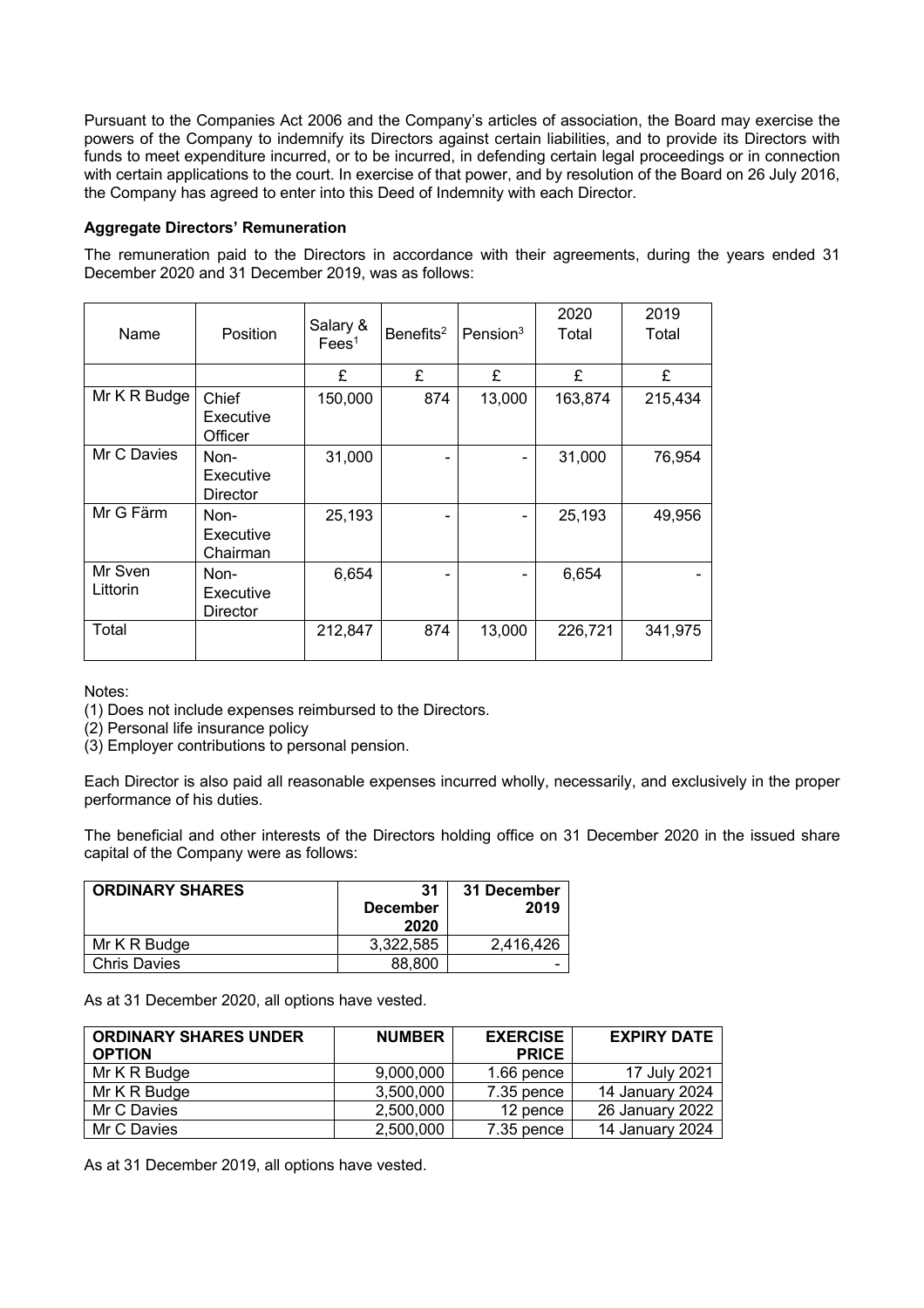| <b>ORDINARY SHARES UNDER</b><br><b>OPTION</b> | <b>NUMBER</b> | <b>EXERCISE</b><br><b>PRICE</b> | <b>EXPIRY DATE</b> |
|-----------------------------------------------|---------------|---------------------------------|--------------------|
| Mr K R Budge                                  | 9,000,000     | $1.66$ pence                    | 17 July 2020       |
| Mr K R Budge                                  | 3,500,000     | 7.35 pence                      | 14 January 2024    |
| Mr C Davies                                   | 2,500,000     | 12 pence                        | 26 January 2022    |
| Mr C Davies                                   | 2,500,000     | 7.35 pence                      | 14 January 2024    |

# **ON BEHALF OF THE REMUNERATION COMMITTEE**

Sven Otto Littorin Non-Executive Chairman 14 May 2021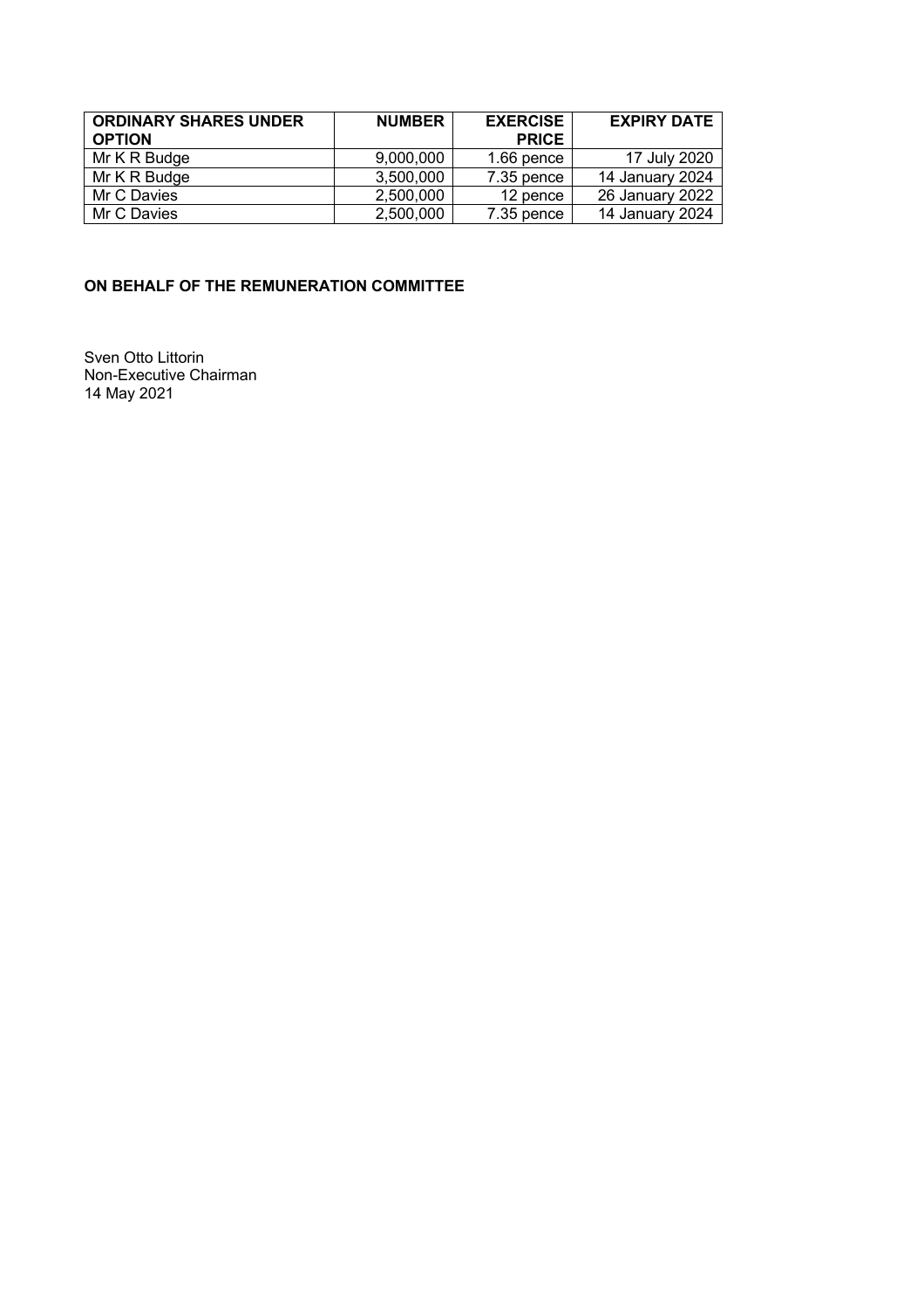# **CONSOLIDATED INCOME STATEMENT FOR THE YEAR ENDED 31 DECEMBER 2020**

|                                                                             |                | 2020        | 2019       |
|-----------------------------------------------------------------------------|----------------|-------------|------------|
|                                                                             | Note           | £           | £          |
| <b>CONTINUING OPERATIONS</b>                                                |                |             |            |
| Administrative expenses                                                     |                | (1,005,547) | (904, 666) |
| Impairment of exploration costs                                             |                | (98, 799)   | (10, 720)  |
| Share based payment expense                                                 |                |             | (119,720)  |
| Gain on step acquisition                                                    |                |             | 563,431    |
| <b>OPERATING LOSS</b>                                                       |                | (1,104,346) | (471, 675) |
| Finance costs                                                               | $\overline{c}$ | (203, 576)  | (410)      |
| Finance income                                                              | $\overline{2}$ | 594         | 6,298      |
| Grant income                                                                |                | 12,637      | 37,080     |
| <b>LOSS BEFORE TAX</b>                                                      |                | (1,294,691) | (428,707)  |
| Tax expense                                                                 |                |             |            |
| <b>LOSS FOR THE YEAR</b>                                                    |                | (1,294,691) | (428, 707) |
| Loss attributable to:                                                       |                |             |            |
| Owners of the parent                                                        |                | (1,128,512) | (267,000)  |
| Non-controlling interests                                                   | 7              | (166, 179)  | (161,707)  |
|                                                                             |                | (1,294,691) | (428, 707) |
| Loss per share attributable to the ordinary equity holder of the<br>parent: |                |             |            |
| Basic and diluted (pence)                                                   | 3              | (0.19)      | (0.04)     |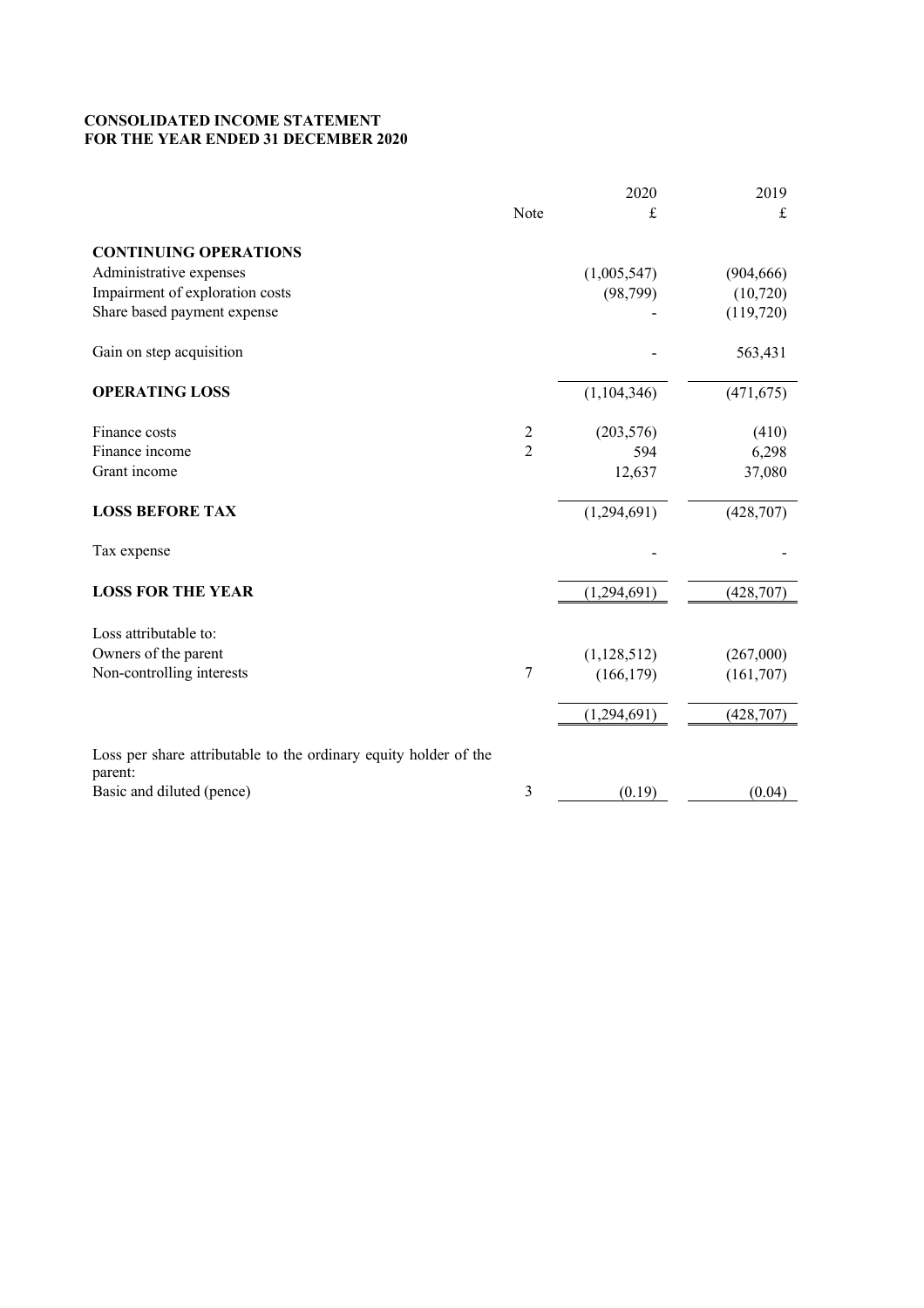# **CONSOLIDATED STATEMENT OF COMPREHENSIVE INCOME FOR THE YEAR ENDED 31 DECEMBER 2020**

|                                                                                                        |                | 2020        | 2019        |
|--------------------------------------------------------------------------------------------------------|----------------|-------------|-------------|
|                                                                                                        | Note           | £           | £           |
| <b>LOSS FOR THE YEAR</b>                                                                               |                | (1,294,691) | (428,707)   |
| <b>OTHER COMPREHENSIVE INCOME</b><br>Items that may be reclassified subsequently to profit or<br>loss: |                |             |             |
| Exchange losses arising on translation of foreign operations                                           |                | 854,020     | (794, 299)  |
|                                                                                                        |                | 854,020     | (794, 299)  |
| TOTAL COMPREHENSIVE LOSS                                                                               |                | (440, 671)  | (1,223,006) |
|                                                                                                        |                |             |             |
| Total comprehensive loss attributable to:                                                              |                |             |             |
| Owners of the parent                                                                                   |                | (294,716)   | (1,037,811) |
| Non-controlling interests                                                                              | 7              | (145, 955)  | (185, 195)  |
|                                                                                                        |                | (440, 671)  | (1,223,006) |
| CONSOLIDATED STATEMENT OF FINANCIAL POSITION<br><b>AS AT 31 DECEMBER 2020</b>                          |                |             |             |
|                                                                                                        | Note           | 2020        | 2019        |
|                                                                                                        |                | £           | $\pounds$   |
| <b>ASSETS</b>                                                                                          |                |             |             |
| <b>NON-CURRENT ASSETS</b>                                                                              |                |             |             |
| Intangible assets                                                                                      | $\overline{4}$ | 11,371,916  | 10,011,494  |
| Property, plant and equipment                                                                          |                | 145,094     | 86,998      |
| Loans and other financial assets                                                                       |                | 5,468       | 5,212       |
| Right-of-use asset                                                                                     |                | 1,937       | 7,324       |
|                                                                                                        |                | 11,524,415  | 10,111,028  |

| <b>CURRENT ASSETS</b>        |   |            |            |
|------------------------------|---|------------|------------|
| Trade and other receivables  | 5 | 1,566,848  | 167,261    |
| Cash and cash equivalents    | 6 | 4,329,414  | 1,124,062  |
|                              |   | 5,896,262  | 1,291,323  |
| <b>TOTAL ASSETS</b>          |   | 17,420,677 | 11,402,351 |
| <b>EQUITY</b>                |   |            |            |
| <b>SHAREHOLDERS' EQUITY</b>  |   |            |            |
| Share capital                | 8 | 8,281,751  | 6,022,446  |
| Share premium                | 8 | 24,684,737 | 20,824,009 |
| Capital contribution reserve |   | 46,451     | 46,451     |
| Share based payment reserve  |   | 732,185    | 732,185    |
| Merger reserve               |   | 137,700    | 137,700    |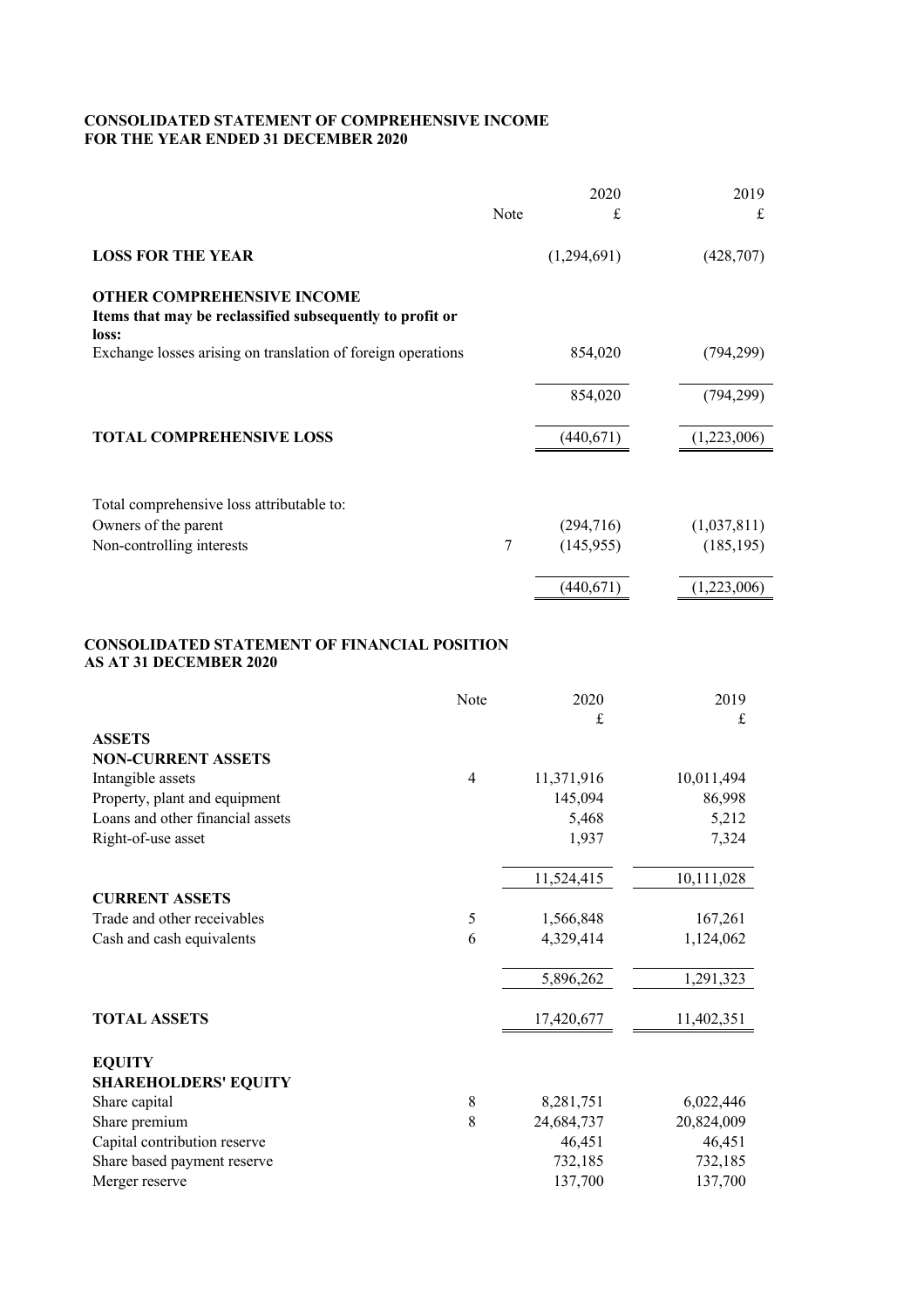| Translation reserve<br><b>Accumulated losses</b> |   | (457,272)<br>(17,083,185) | (1,291,068)<br>(15,781,161) |
|--------------------------------------------------|---|---------------------------|-----------------------------|
|                                                  |   | 16,342,367                | 10,690,562                  |
| Non-controlling interests                        | 7 | 394,113                   | 326,555                     |
| <b>TOTAL EQUITY</b>                              |   | 16,736,480                | 11,017,117                  |
| <b>LIABILITIES</b>                               |   |                           |                             |
| <b>CURRENT LIABILITIES</b>                       |   |                           |                             |
| Trade and other payables                         | 9 | 538,772                   | 242,885                     |
| Grant Income                                     |   | 143,399                   | 134,877                     |
| Lease liability                                  |   | 2,026                     | 7,472                       |
| <b>TOTAL LIABILITIES</b>                         |   | 684,197                   | 385,234                     |
| <b>TOTAL EQUITY AND LIABILITIES</b>              |   | 17,420,677                | 11,402,351                  |

The financial statements were approved and authorised for issue by the Board of Directors on 14 May 2021 and were signed on its behalf by:

Mr K Budge - Director Company Number 02330496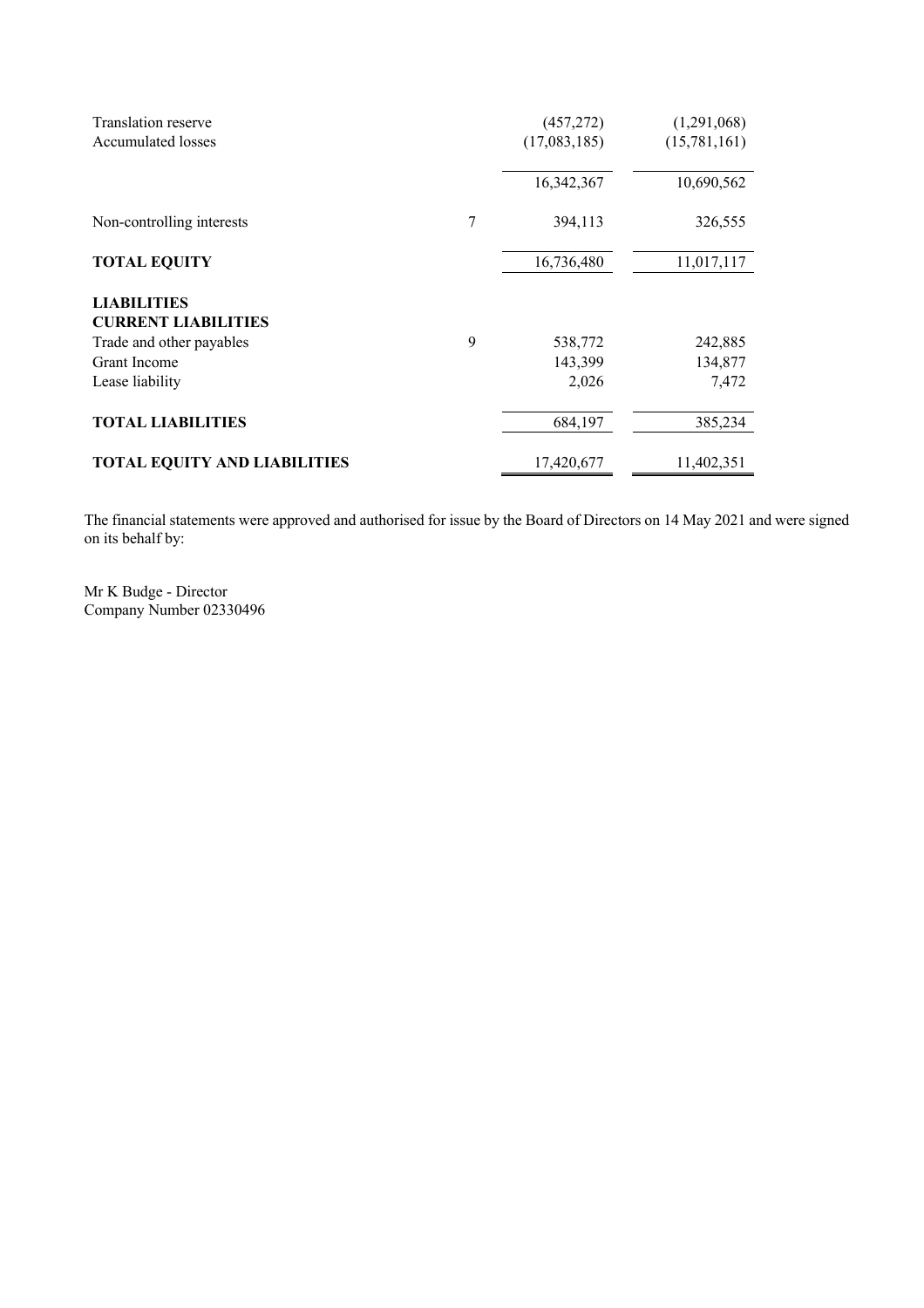#### **CONSOLIDATED STATEMENT OF CHANGES IN EQUITY FOR THE YEAR ENDED 31 DECEMBER 2020**

|                                 | Note | <b>Share</b><br>capital<br>£ | <b>Share</b><br>premium<br>£ | Merger<br>reserve<br>£ | Capital<br>contribution<br>reserve<br>£ | <b>Share based</b><br>payments<br>reserve<br>£ | <b>Translation</b><br>reserve<br>£ | Accumulate<br>d<br>losses<br>£ | <b>Totals</b><br>£ | $Non-$<br>controlling<br>interest<br>£ | <b>Totals</b><br>£ |
|---------------------------------|------|------------------------------|------------------------------|------------------------|-----------------------------------------|------------------------------------------------|------------------------------------|--------------------------------|--------------------|----------------------------------------|--------------------|
| At 1 January 2019               |      | 5,663,072                    | 19,266,271                   | 137,700                | 46,451                                  | 612,465                                        | (520, 257)                         | (15,311,933)                   | 9,893,769          | (160, 587)                             | 9,733,182          |
| Loss for the year               |      |                              |                              |                        |                                         |                                                | $\overline{\phantom{a}}$           | (267,000)                      | (267,000)          | (161,707)                              | (428, 707)         |
| Foreign exchange translation    |      |                              |                              |                        |                                         |                                                | (770, 811)                         |                                | (770, 811)         | (23, 488)                              | (794, 299)         |
| Total comprehensive income      |      |                              |                              |                        |                                         |                                                | (770, 811)                         | (267,000)                      | (1,037,811)        | (185, 195)                             | (1,223,006)        |
| <b>Transactions with owners</b> |      |                              |                              |                        |                                         |                                                |                                    |                                |                    |                                        |                    |
| Issue of share capital          |      | 357,707                      | 1,642,293                    |                        |                                         |                                                |                                    | $\blacksquare$                 | 2,000,000          |                                        | 2,000,000          |
| Cost of issue                   |      |                              | (93,305)                     |                        |                                         |                                                |                                    |                                | (93,305)           |                                        | (93,305)           |
| Share based payment<br>expense  |      | 1,667                        | 8,750                        |                        |                                         | 119,720                                        |                                    | $\blacksquare$                 | 130,137            |                                        | 130,137            |
| Issues of shares                |      | ٠                            |                              |                        |                                         |                                                |                                    | (202, 228)                     | (202, 228)         | 672,337                                | 470,109            |
| At 31 December 2019             |      | 6,022,446                    | 20,824,009                   | 137,700                | 46,451                                  | 732,185                                        | (1,291,068)                        | (15,781,161)                   | 10,690,562         | 326,555                                | 11,017,117         |
| Loss for the year               |      |                              |                              |                        |                                         |                                                |                                    | (1,128,512)                    | (1,128,512)        | (166, 179)                             | (1,294,691)        |
| Foreign exchange translation    |      |                              |                              |                        |                                         |                                                | 833,796                            |                                | 833,796            | 20,224                                 | 854,020            |
| Total comprehensive income      |      |                              |                              |                        |                                         |                                                | 833,796                            | (1,128,512)                    | (294, 716)         | (145, 955)                             | (440,671)          |
| <b>Transactions with owners</b> |      |                              |                              |                        |                                         |                                                |                                    |                                |                    |                                        |                    |
| Issue of share capital          | 8    | 2,259,305                    | 5,165,060                    |                        |                                         |                                                |                                    |                                | 7,424,365          |                                        | 7,424,365          |
| Cost of issue                   | 8    | $\overline{\phantom{a}}$     | (1,304,332)                  |                        |                                         |                                                |                                    |                                | (1,304,332)        |                                        | (1,304,332)        |
| Issue of shares                 |      |                              |                              |                        |                                         |                                                |                                    | (173,512)                      | (173, 512)         | 213,513                                | 40,001             |
| At 31 December 2020             |      | 8,281,751                    | 24,684,737                   | 137,700                | 46,451                                  | 732,185                                        | (457, 272)                         | (17,083,185)                   | 16,342,367         | 394,113                                | 16,736,480         |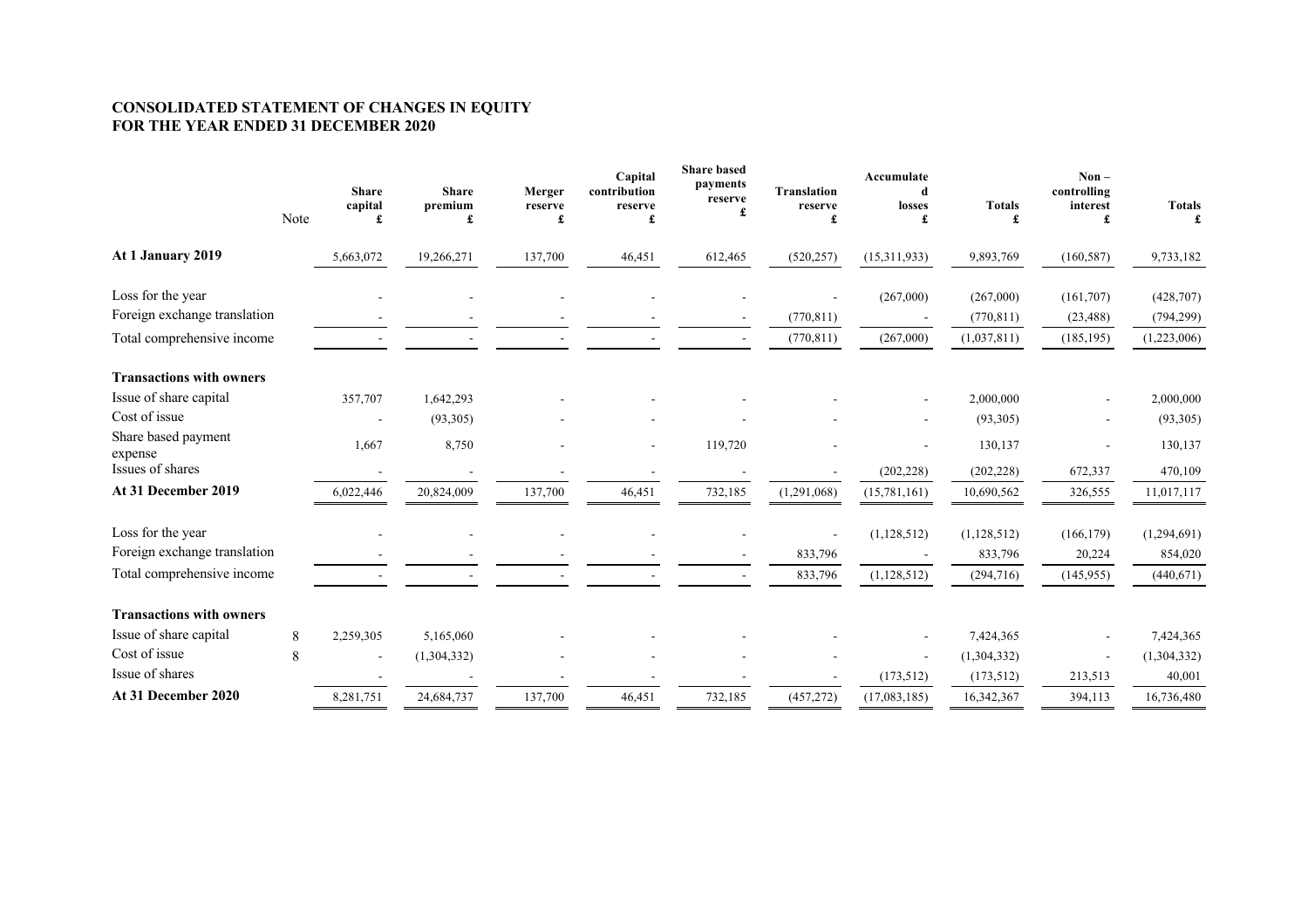# **CONSOLIDATED STATEMENT OF CASH FLOWS FOR THE YEAR ENDED 31 DECEMBER 2020**

|                                                    |                | 2020        | 2019        |
|----------------------------------------------------|----------------|-------------|-------------|
|                                                    | Note           | £           | £           |
| <b>Cash flows from operating activities</b>        |                |             |             |
| Loss before income tax                             |                | (1,294,691) | (428,707)   |
| Depreciation charges                               |                | 35,608      | 20,971      |
| Share based payment expense                        |                |             | 119,720     |
| Impairment of exploration costs                    |                | 98,799      | 10,720      |
| Finance income                                     | $\overline{c}$ | (594)       | (6,298)     |
| Finance cost                                       | $\overline{2}$ | 203,576     | 410         |
| Grant income                                       |                | (12, 637)   | (37,080)    |
| Shares in Lieu                                     |                | 2,806       | 10,417      |
| Gain on step acquisition                           |                |             | (563, 431)  |
| Amortisation of right -of -use asset               |                | 5,777       | 4,615       |
| Unrealised foreign exchange (gains) / losses       |                | (12,590)    | 2,121       |
|                                                    |                | (973, 946)  | (866, 542)  |
| (Increase) in trade and other receivables          |                | (2,203)     | (106,009)   |
| Increase in trade and other payables               |                | 97,623      | 14,930      |
| Net cash used in operating activities              |                | (878, 526)  | (957, 621)  |
| <b>Cash flows from investing activities</b>        |                |             |             |
| Purchase of intangible assets                      | $\overline{4}$ | (622, 501)  | (1,304,896) |
| Purchase of property, plant and equipment          |                | (89, 436)   | (77, 615)   |
| Sale of investments                                |                |             | 7           |
| Acquisition of subsidiary / associate              |                |             | (500,000)   |
| Cash acquired with subsidiary                      |                |             | 530,031     |
| Grant receipt                                      |                | 25,796      |             |
| Interest received                                  |                | 594         | 6,298       |
| Net cash used in investing activities              |                | (685, 547)  | (1,346,175) |
| <b>Cash flows from financing activities</b>        |                |             |             |
| Proceeds from issue of shares                      | 8              | 3,827,717   | 1,906,695   |
| Lease principal                                    |                | (5, 840)    | (4, 467)    |
| Lease interest paid                                |                | (255)       | (410)       |
| Proceeds from borrowings                           | 11             | 932,309     |             |
| Interest paid on loan and borrowings               | 11             | (93, 935)   |             |
| Investment by minority interest                    |                | 40,000      |             |
| Net cash from financing activities                 |                | 4,699,996   | 1,901,818   |
| Increase / (Decrease) in cash and cash equivalents |                | 3,135,923   | (401, 978)  |
| Cash and cash equivalents at beginning of year     |                | 1,124,062   | 1,533,232   |
| Effect of foreign exchange rate changes            |                | 69,429      | (7,192)     |
| Cash and cash equivalents at end of year           |                | 4,329,414   | 1,124,062   |
|                                                    |                |             |             |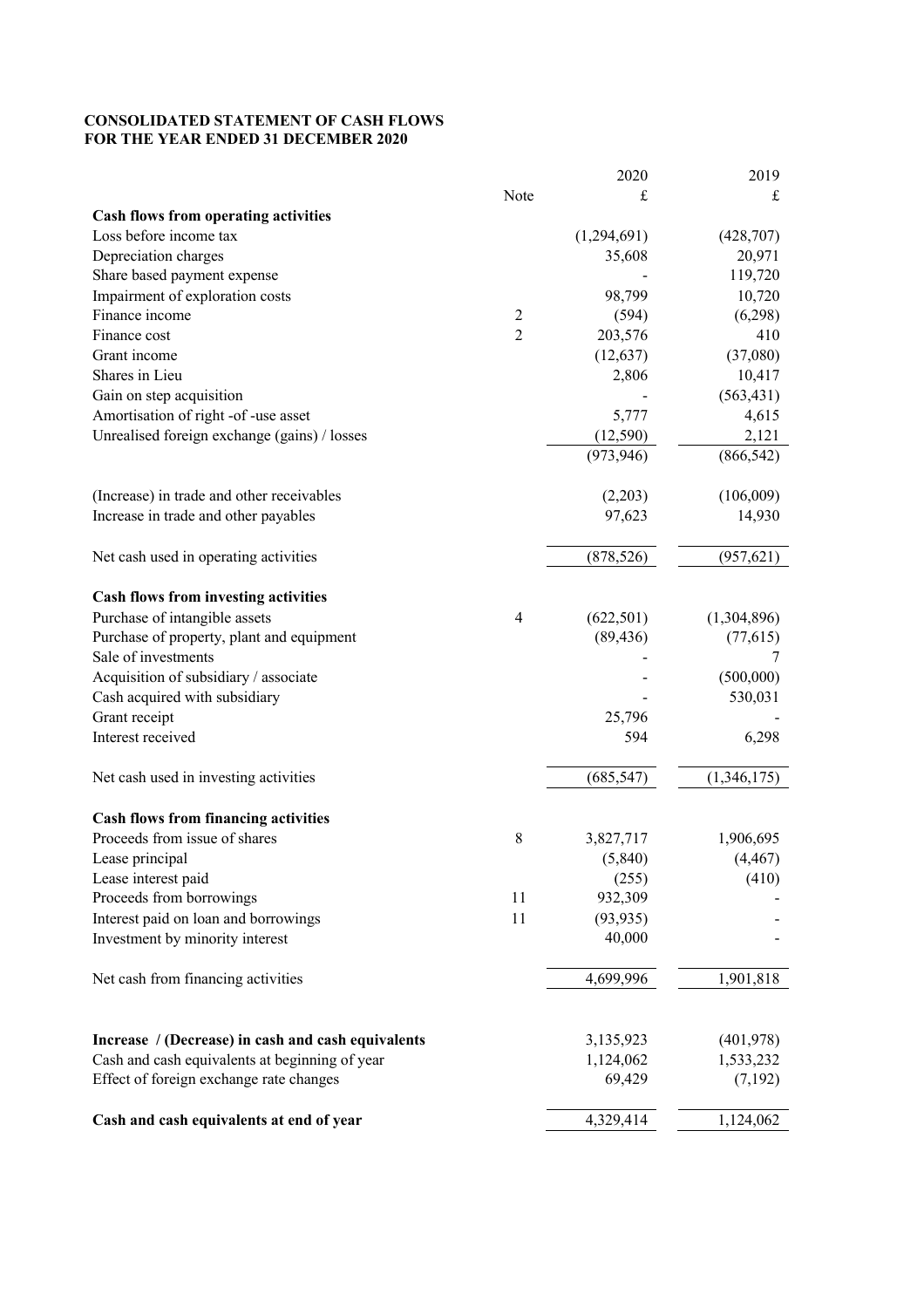# **1. ACCOUNTING POLICIES**

# **Nature of operations**

Beowulf Mining plc (the "Company") is domiciled in England. The Company's registered office is 201 Temple Chambers, 3-7 Temple Avenue, London, EC4Y 0DT. These consolidated financial statements comprise the Company and its subsidiaries (collectively the 'Group' and individually 'Group companies'). The Group is engaged in the acquisition, exploration and evaluation of natural resources assets and has not yet generated revenues.

The principal accounting policies applied in the preparation of these consolidated financial statements are set out below:

# **Going concern**

At 31 December 2020, the Group had a cash balance of £4.33 million and the Company had a cash balance of £4.24 million.

The Company announced, on 13 August 2020, that it had secured bridge loan financing in Sweden of SEK 12 million (approximately £1.0 million) from Nordic investors. Since 2014, this has been the only divergence from equity capital markets fundraising. The bridging loan demonstrated the availability of alternative financing to the Company and good support from a group of Nordic investors, who went on to underwrite the SDR offer and buy shares via a Private Placement/Directed Issue in the Capital Raising.

On 21 December 2020, the Company closed a fully subscribed Capital Raising of approximately £7.4 million before expenses (approx. SEK 83 million).

Management have prepared cash flow forecasts confident that they are taking all necessary steps to ensure that the Group has the required cash to pursue it strategic objectives, an assertion supported by the significant equity finance raised prior to year end. They have therefore concluded that it is appropriate to prepare the financial statements on a going concern basis.

Management implemented logistical and organisational changes to underpin the Group's resilience to the impact felt by the COVID-19 pandemic, with the key focus being protecting all personnel, minimising the impact on critical work streams and ensuring business continuity. The effect on the economy may impact the Group in varying ways, which could lead to a direct bearing on the Group's ability to generate future cash flows for working capital purposes. The inability to gauge the length of such disruption further adds to this uncertainty. For these reasons, the generation of sufficient operating cash flows remain a risk. Management is closely monitoring commercial and technical aspects of the Group's operations to mitigate risk and is confident that the Group has access to sufficient working capital to continue operations for the foreseeable future.

### **Basis of preparation**

The consolidated financial statements have been prepared in accordance with applicable International Accounting Standards as applied in accordance with the provisions of the Companies Act 2006 ("IAS") and with those parts of the UK Companies Act 2006 applicable to companies reporting under IAS. The policies have been consistently applied to both the parent Company and Group. The financial statements are presented in GB Pounds Sterling. They are prepared on the historical cost basis or the fair value basis where the fair valuing of relevant assets and liabilities has been applied.

Merger relief under s612 of the Companies Act 2006 removes the requirement to credit the share premium account and where the conditions are met, the relief must be applied. However, it allows the investment to be accounted for at the nominal value of the shares issued or the fair value of the consideration. Where the investment is to be recorded at fair value, then the credit will be to the merger relief reserve.

The conditions to qualify for merger relief are:

- the consideration for shares in another company includes issued shares;
- on completion of the transaction, the company issuing the shares will have secured at least a 90% equity holding in the other company.

Merger relief was required to be applied in acquisition of Fennoscandian Resources, in which the Company obtained 100% of the share capital of Fennoscandian for shares issued by the Company.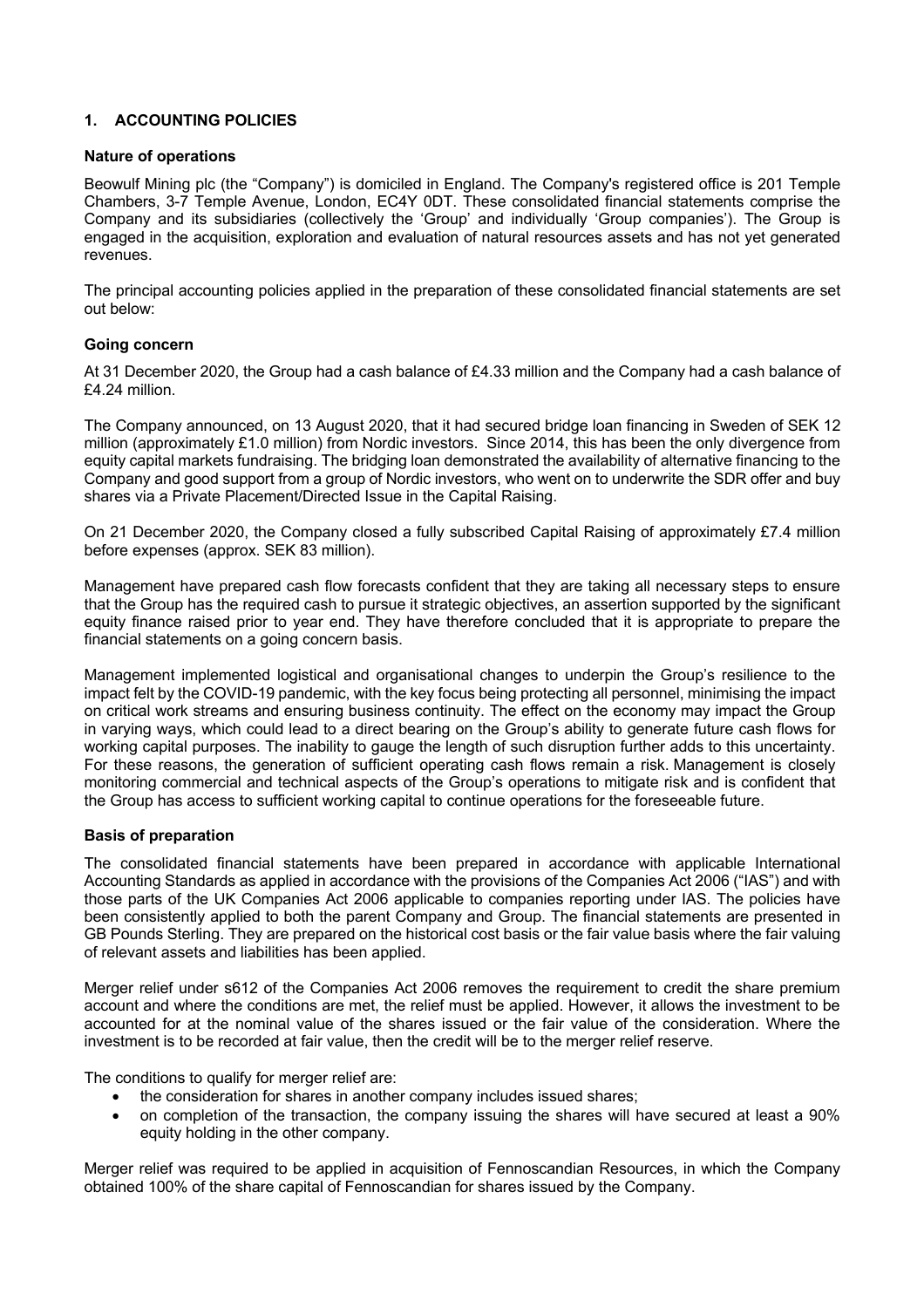### **Prior year restatement**

The Company has amended certain prior year comparatives to correctly present amounts in the Company financial statements for the year ended 31 December 2020. The Company determined that a correction of an error was required related to financing of subsidiary amounts totalling £465,000 presented as cash outflows from financing activities, specifically to present these amounts as cash flows from investing activities in the Company statement of cash flows. The cash outflows related to additional investments made in subsidiaries which, in accordance with IAS 7 must be classified as investing activities in the company cash flow statement and not financing as would be the case in the group cash flow statement. As this is a material error, the company is required to correct it retrospectively. This amendment had no other impact on the consolidated and Company financial statements for the year ended 31 December 2020.

# **New standards, amendments and interpretations**

There are several standards, amendments to standards, and interpretations which have been issued by the IASB that are effective in future accounting periods that the group has decided not to adopt early. The most significant of these are as follows, which are all effective for the period beginning 1 January 2020:

- IAS 1 *Presentation of Financial Statements* and IAS 8 *Accounting Policies, Changes in Accounting Estimates and Errors* (Amendment – Definition of Material)
- IFRS 3 *Business Combinations* (Amendment Definition of Business)
- Revised Conceptual Framework for Financial Reporting
- Interest Rate Benchmark Reform (IBOR) reform Phase 1 (Amendments to IFRS 9, IAS 39 and IFRS 7)

The Directors have assessed there to be no material impact of these new accounting standards on the Group financial statements.

# **Significant accounting judgements, estimates and assumptions**

The preparation of the financial statements requires management to make judgements, estimates and assumptions that affect the amounts reported for income and expenses during the year and the amounts reported for assets and liabilities at the balance sheet date. However, the nature of estimation means that the actual outcomes could differ from those estimates.

A principal source of risk and judgement is that the Exploitation Concession (the "Concession") for Kallak North will not be awarded. Management maintains that its application for the Concession has satisfied the requirements of the Swedish Minerals Act and Environmental Code. In October 2015, the Mining Inspectorate recommended to the Swedish Government that the Concession be awarded.

The Company's application for the Concession remained with the Government through 2020, and as such, Swedish authorities other than the Government were not actively engaged in the permitting process.

The Constitutional Committee ("KU"), which has been reviewing the Swedish Government's handling of the Company's application for an Exploitation Concession for Kallak North met 26 November 2020 and disclosed in a statement that no viable administrative measures were implemented by the Government for almost three years, resulting in an unacceptable delay.

A month prior to the KU's statement, the Government consulted with United Nations Educational, Scientific and Cultural Organization UNESCO on the Company's application. While the KU's statement will have no bearing on the final decision, the Company believes that once comments are received back from UNESCO a decision will be 'forthcoming', language used by the Minister in September 2019. The Company has been in communication with UNESCO regarding its review of Kallak.

Since the KU statement last November, political parties outside of Government are taking a greater interest in the case and, with the support of our advisers, we continue to inform and educate on the facts about Kallak and dispel the perceptions that exist. It is management's judgement that it is appropriate to remain optimistic about the Government, the decision maker in the application process, awarding a Concession, and therefore Kallak has not been impaired.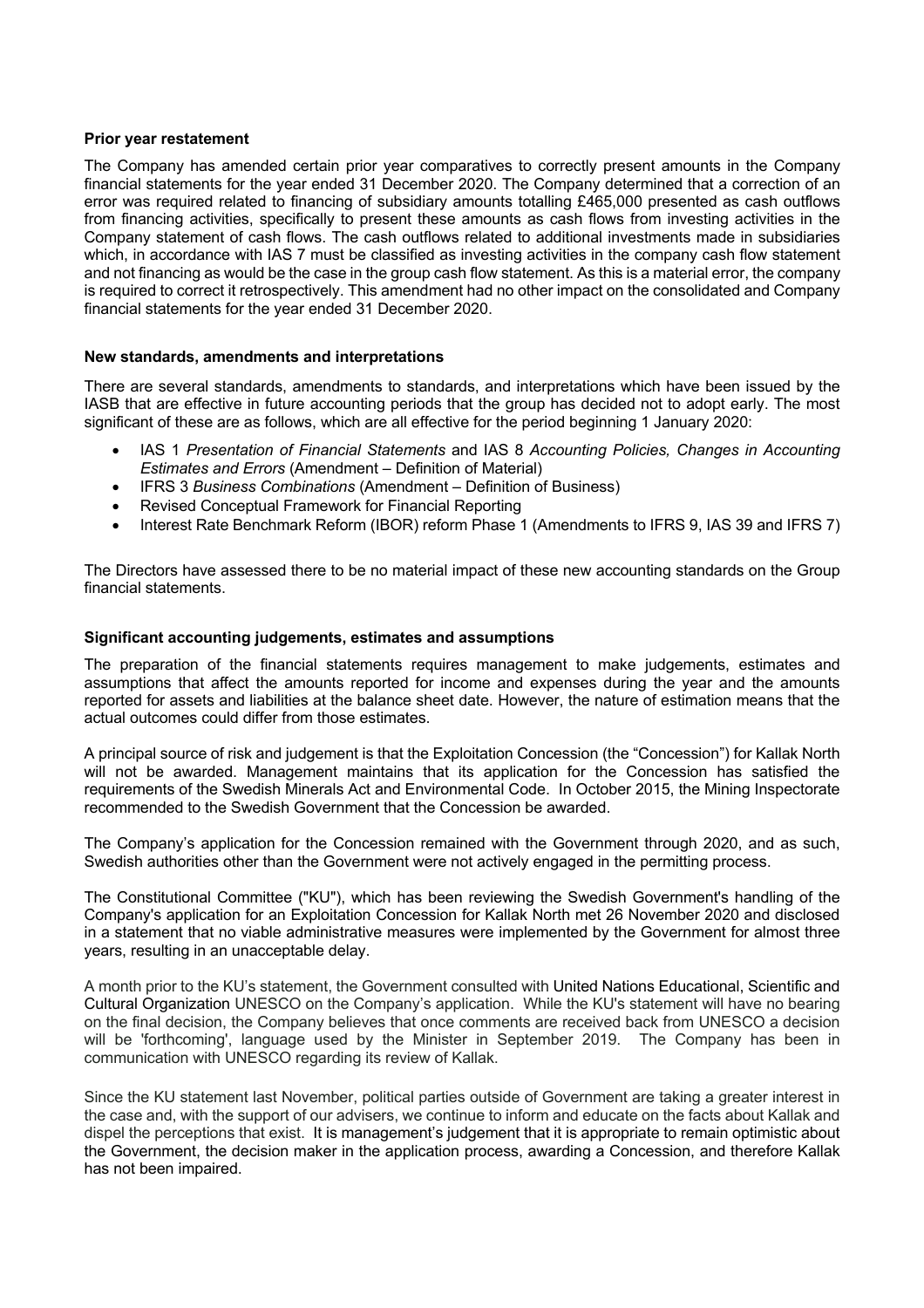Management's judgement is based on several factors: Kallak is ideally situated as a secure and sustainable supply of high-quality iron ore to the growing fossil-free steel making sector powered by renewables in Sweden; it can produce a market leading concentrate of 71.5 per cent iron content; if the Government were to say 'no' they would have said 'no' before now; the Minister for Business, Industry and Innovation, Mr. Ibrahim Baylan is under pressure to take decisions from politicians in his own and other political parties; Sweden's reputation as a mining investment destination is being significantly damaged.

The Åtvidaberg licence is located in the Bergslagen area, southern Sweden. It was renewed during 2019 and now expires on 30 May 2022. Due to COVID-19, the exploration permit is likely to be awarded an additional year to the existing term. The Mining Inspectorate is yet to complete updating its registers and will directly inform each permit holder of the change that applies to their respective permits. As such the extension year, which should extend the term of these licence to 2023, has not been added to the licence 'Valid To' date shown in the Annual Report.

Bergslagen is one of Europe's oldest mining districts and yielded a substantial portion of Sweden's mineral wealth in the 1800-1900s, with several large mines and hundreds of smaller mines producing copper, zinc, lead, gold, silver, and iron ore. Current operating mines in the area include Boliden's Garpenberg and Lundin Mining's Zinkgruvan. Most of southern Bergslagen has seen little modern exploration, yet it hosts Bersbo, one of Sweden's largest early copper mines, and Zinkgruvan, Sweden's most important zinc mine. During the year, no fieldwork was undertaken, due to COVID-19 restrictions and as the Company's exploration focus moved to Kosovo. However, the Company is now in discussions with potential partners to continue with the next stage of work on the licence. At the date of this report the Company will have two years remaining on the term of the licence.

Another source of risk and judgement is that the renewal applications for exploration licences at Mitrovica and Viti have been accepted but are yet to receive final approval.

As original permits were awarded around the same time, all renewals have become due around the same time. Vardar's renewal applications have also coincided with a changeover in personnel on the board of The Independent Commission for Mines and Minerals ("ICMM"), the permitting authority in Kosovo. The ratification of a new board has been delayed because of parliamentary elections, which took place in February 2021. It is hoped that the new board will soon be confirmed.

Management considers that in each case licence conditions have been met and applications or renewals have been accepted by receiving authorities. Management have included this in the principal risks and estimates due to material nature of these licences.

The Board has considered the impairment indicators as outlined in the Company's accounting policies and having done so is of the opinion that no impairment provisions are required for Company's main assets, Kallak, Aitolampi, Mitrovica, Viti and Åtvidaberg (see note 4).

The other key areas of judgement and sources of estimation uncertainty that have a significant risk of causing material adjustment to the carrying amounts of assets and liabilities within the next financial year is the judgment exercised in assessing the control of the Vardar Group and in respect of the Parent Company the recoverability of the loans made to subsidiary undertakings.

The Company was assessed to have control on the 1 April 2019 as the Company was able to exercise power over Vardar through the appointment of Kurt Budge as Investor Director. The investment agreement conveyed substantive rights to the Investor Director and through the combination of the increased shareholding and these rights the Company was able to affect the overall returns of the investee.

The Parent Company, in applying the ECL model under IFRS 9, must make assumptions when implementing the forward-looking ECL model. This model is required to be used to assess the intercompany loans receivable from subsidiaries for impairment.

Estimations were made regarding the credit risk of the counterparty and the underlying probability of default in each of the credit loss scenarios. The scenarios identified by management included Production, Divestment, Fire-sale and Failure. These scenarios considered technical data, necessary licences to be awarded, the Company's ability to raise finance, and ability to sell the project. A reasonable change in the probability weightings of 3% would result in further impairment of £573,813 (2019 :£552,193).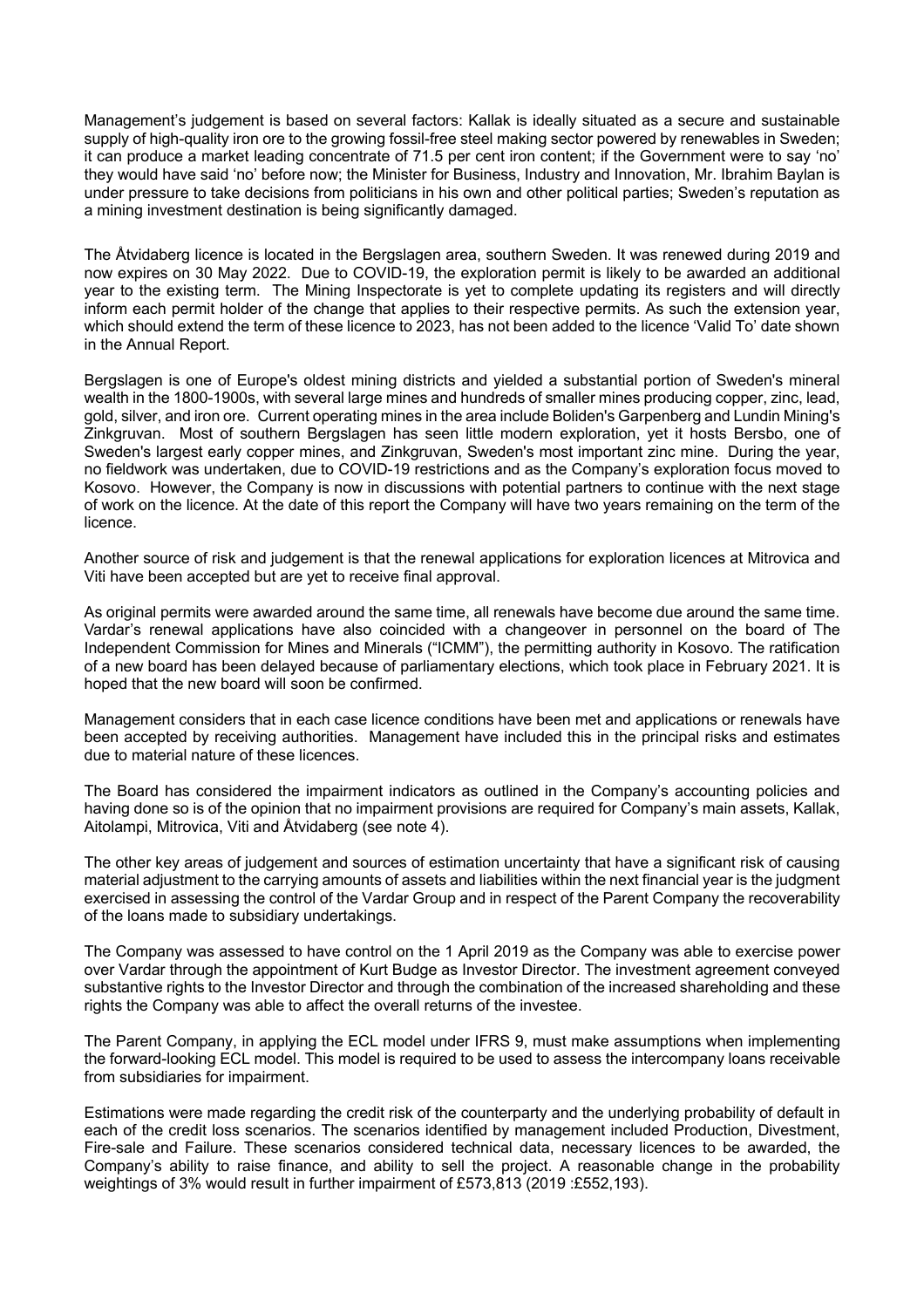The results of subsidiaries acquired or disposed of during the year are included in the statement of comprehensive income from the effective date of acquisition, or up to the effective date of disposal, as appropriate.

Non-controlling interests in subsidiaries are presented separately from the equity attributable to equity owners of the parent Company. When changes in ownership in a subsidiary do not result in a loss of control, the noncontrolling shareholders' interests are initially measured at the non-controlling interests' proportionate share of the subsidiaries net assets. Subsequent to this, the carrying amount of non-controlling interests is the amount of those interests at initial recognition plus the non-controlling interests' share of subsequent changes in equity. Total comprehensive income is attributed to non-controlling interests even if this results in the non-controlling interests having a deficit balance

# **Basis of consolidation**

(i) Subsidiaries and acquisitions

The consolidated financial statements incorporate the financial statements of the Company and entities controlled by the Company (and its subsidiaries) made up to 31 December each year. Control is recognised where an investor is exposed, or has rights, to variable returns from its investment with the investee, and has the ability to affect these returns through its power over the investee.

# (ii) Equity accounted investees

# *Associates*

Associates are entities over which the Group has significant influence but not control, generally accompanying a shareholding of between 20% and 50% of the voting rights. Significant influence is the power to participate in the financial and operating policy decisions of the investee but not the ability to control or jointly control those policies. Investments in Associates are accounted for using the equity method of accounting.

### *Equity method of accounting – Associates*

Under the equity method of accounting, interests in Associates are initially recognised at cost. The Group's share of Associates post acquisition profit / loss after tax and other comprehensive income/ loss are presented as the 'Share of results of Equity accounted investees' in the Group income statement and Group Statement of other comprehensive income respectively. The cumulative post-acquisition movements are adjusted against the carrying amount of the investment less any impairment in value. Where indicators of impairment arise, the carrying amount of the Associate is tested for impairment by comparing its recoverable amount against its carrying value. Unrealised gains arising from transactions with Associates are eliminated to the extent of the Group's interest in the entity. Unrealised losses are similarly eliminated to the extent that they do not provide evidence of impairment of a transferred asset. When the Group's share of losses in an Associate equal or exceeds its interest in the Associate, the Group does not recognise further losses unless the Group has incurred obligations or made payments on behalf of the Associate. When the Group ceases to have or significant influence, any retained interest in the entity is re-measured to its fair value at the date when or significant influence is lost with the change in carrying amount recognised in the income statement. The Group also reclassifies any movements previously recognised in other comprehensive income to the income statement.

### (iii) Transactions eliminated on consolidation

Intra-Group balances and any unrealised gains and losses or income and expenses arising from intra-Group transactions are eliminated in preparing the consolidated financial statements.

# **Business combinations**

On acquisition, the assets, liabilities, and contingent liabilities of a subsidiary are measured at their fair value at the date of acquisition. Any excess of the cost of the acquisition over the fair values of the identifiable net assets acquired is recognised as goodwill. If the aggregate of the acquisition-date fair value of the consideration transferred and the amount recognised for the non-controlling interest (and where the business combination is achieved in stages, the acquisition-date fair value of the acquirer's previously held equity interest in the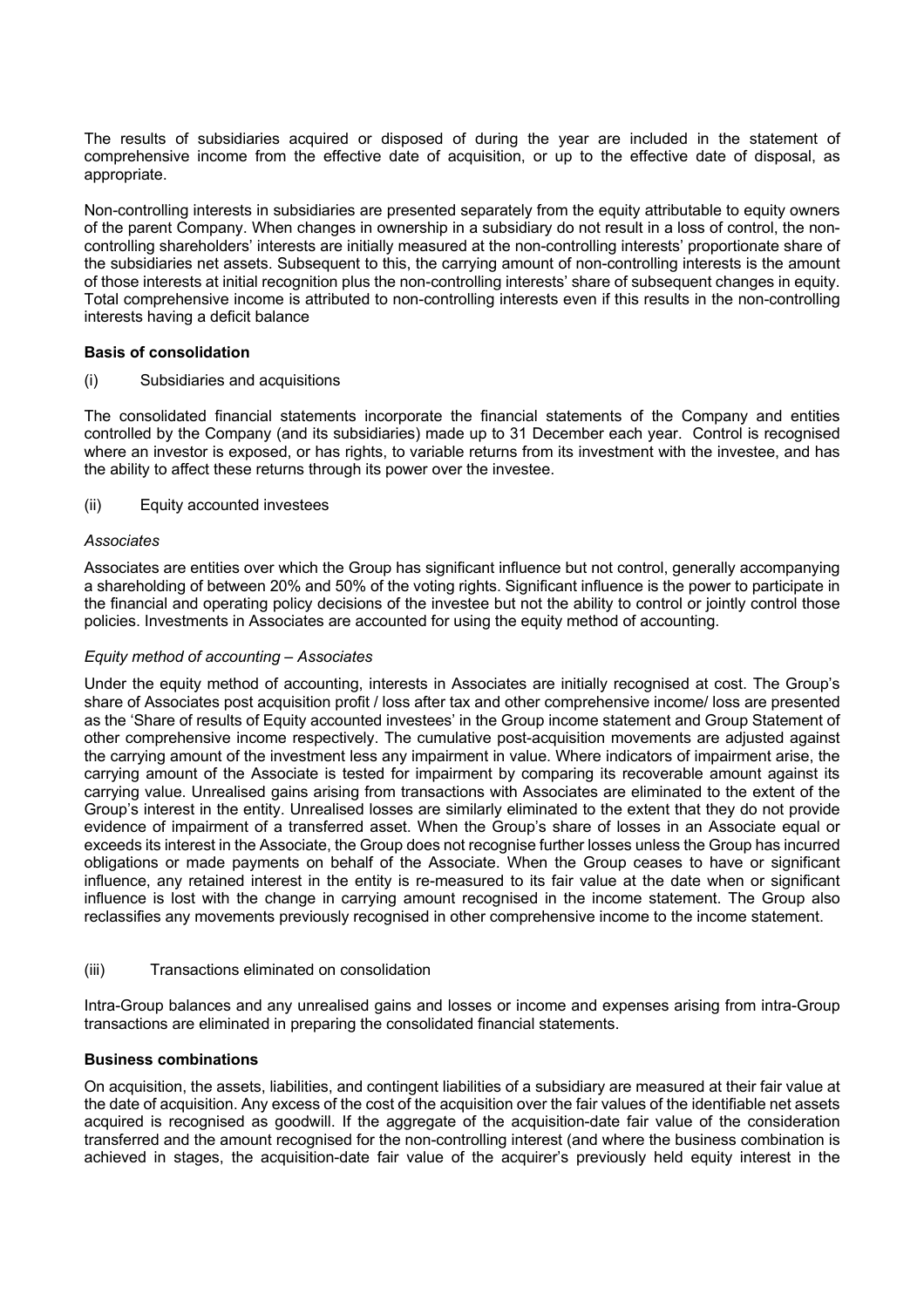acquiree) is lower than the fair value of the assets, liabilities and contingent liabilities and the fair value of any pre-existing interest held in the business acquired, the difference is recognised in profit and loss.

# **Intangible assets – deferred exploration costs**

All costs incurred prior to the application for the legal right to undertake exploration and evaluation activities on a project are expensed as incurred. Each asset is evaluated annually at 31 December, to determine whether there are any indications that impairment exists.

Exploration and evaluation costs arising following the application for the legal right, are capitalised on a projectby-project basis, pending determination of the technical feasibility and commercial viability of the project. Costs incurred include appropriate employee costs and costs pertaining to technical and administrative overheads.

Exploration and evaluation activity include:

- researching and analysing historical exploration data;
- gathering exploration data through topographical, geochemical and geophysical studies;
- exploratory drilling, trenching and sampling;
- determining and examining the volume and grade of the resource;
- surveying transportation and infrastructure requirements; and
- conducting market and finance studies.

Administration costs that are not directly attributable to a specific exploration area are expensed as incurred.

Deferred exploration costs are carried at historical cost less any impairment losses recognised. When a project is deemed to no longer have commercially viable prospects to the Group, deferred exploration costs in respect of that project are deemed to be impaired and written off to the statement of comprehensive income. Once the decision for investment is taken, the assets will be assessed for impairment and to the extent that these are not impaired, will be classified as development assets. At the point that production commences these assets will be depreciated.

### **Impairment**

Whenever events or changes in circumstance indicate that the carrying amount of an asset may not be recoverable an asset is reviewed for impairment. An asset's carrying value is written down to its estimated recoverable amount (being the higher of the fair value less costs to sell and value in use) if that is less than the asset's carrying amount.

Impairment reviews for deferred exploration and evaluation expenditure are carried out on a project by project basis, with each project representing a potential single cash generating unit. An impairment review is undertaken when indicators of impairment arise such as:

- (i) unexpected geological occurrences that render the resource uneconomic;
- (ii) title to the asset is compromised;
- (iii) variations in mineral prices that render the project uneconomic;
- (iv) substantive expenditure on further exploration and evaluation of mineral resources is neither budgeted nor planned; and
- (v) the period for which the Group has the right to explore has expired and is not expected to be renewed.

### **Property, plant and equipment**

Items of property, plant and equipment are stated at historical cost less accumulated depreciation.

Depreciation is provided at the following annual rates in order to write off each asset over its estimated useful life.

| Office equipment      | - 25 per cent on reducing balance       |
|-----------------------|-----------------------------------------|
| Computer equipment    | - 25 per cent on reducing balance       |
| <b>Motor Vehicles</b> | - 20 per cent on reducing balance       |
| Machinery and         | - 20 to 25 per cent on reducing balance |
| equipment             |                                         |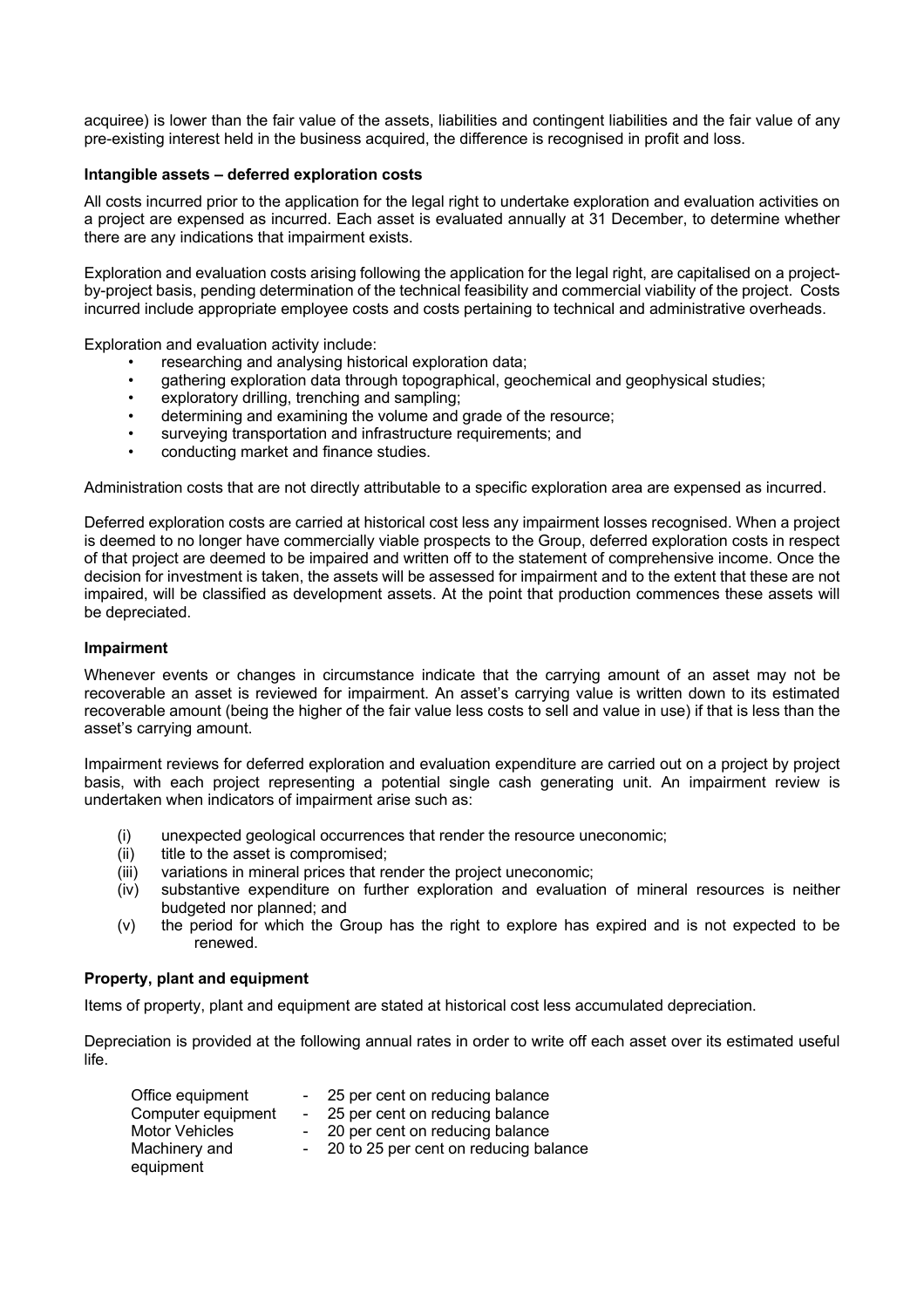The assets' residual values and useful lives are reviewed, and adjusted if appropriate, at each balance sheet date.

### **Leased assets**

When entering into a contract the Group assesses whether or not a lease exists. A lease exists if a contract conveys a right to control the use of an identified asset under a period of time in exchange for consideration. Leases of low value items and short-term leases (leases of less than 12 months at the commencement date) are charged to the profit or loss on a straight-line basis over the lease term in administrative expenses.

The Group recognises right-of-use assets at cost and lease liabilities at the lease commencement date based on the present value of future lease payments. The right-of-use assets are amortised on a straight-line basis over the length of the lease term. The lease liabilities are recognised at amortised cost using the effective interest rate method. Discount rates used reflect the incremental borrowing rate specific to the lease.

### **Investments in subsidiaries**

Investments in subsidiary undertakings are stated at cost less provision for any impairment in value.

# **Cash and cash equivalents**

Cash and cash equivalents include cash in hand, deposits held at call with banks, and other short term highly liquid investments with original maturities of three months or less.

# **Financial assets**

The Group classifies all of its financial assets at amortised cost. Management determines the classification of its financial assets at initial recognition.

# *Amortised cost*

The Group's financial assets held at amortised cost comprise trade and other receivables and cash and cash equivalents in the consolidated statement of financial position.

These assets are non-derivative financial assets with fixed or determinable payments that are not quoted in an active market. They arise principally through the provision of goods and services to customers (e.g. trade receivables), but also incorporate other types of financial assets where the objective is to hold their assets in order to collect contractual cash flows and the contractual cash flows are solely payments of the principal and interest. They are initially recognised at fair value plus transaction costs that are directly attributable to their acquisition or issue and are subsequently carried at amortised cost using the effective interest rate method, less provision for impairment.

Impairment provisions for trade receivables are recognised based on the simplified approach within IFRS 9 using the lifetime ECLs. During this process the probability of the non-payment of the trade receivables is assessed. This probability is then multiplied by the amount of the expected loss arising from default to determine the lifetime ECL for the trade receivables. For trade receivables, which are reported net; such provisions are recorded in a separate provision account with the loss being recognised within administrative expenses in the consolidated statement of comprehensive income. On confirmation that the trade receivable will not be collectable, the gross carrying value of the asset is written off against the associated provision.

Expected credit loss provisions for other receivables are recognised based a forward-looking expected credit loss model. The methodology used to determine the amount of the provision is based on whether there has been a significant increase in credit risk since initial recognition of the financial asset. For those where the credit risk has not increased significantly since initial recognition of the financial asset, twelve month expected credit losses along with gross interest income are recognised. For those for which credit risk has increased significantly, lifetime expected credit losses along with the gross interest income are recognised. For those that are determined to be credit impaired, lifetime expected credit losses along with interest income on a net basis are recognised.

### **Financial liabilities**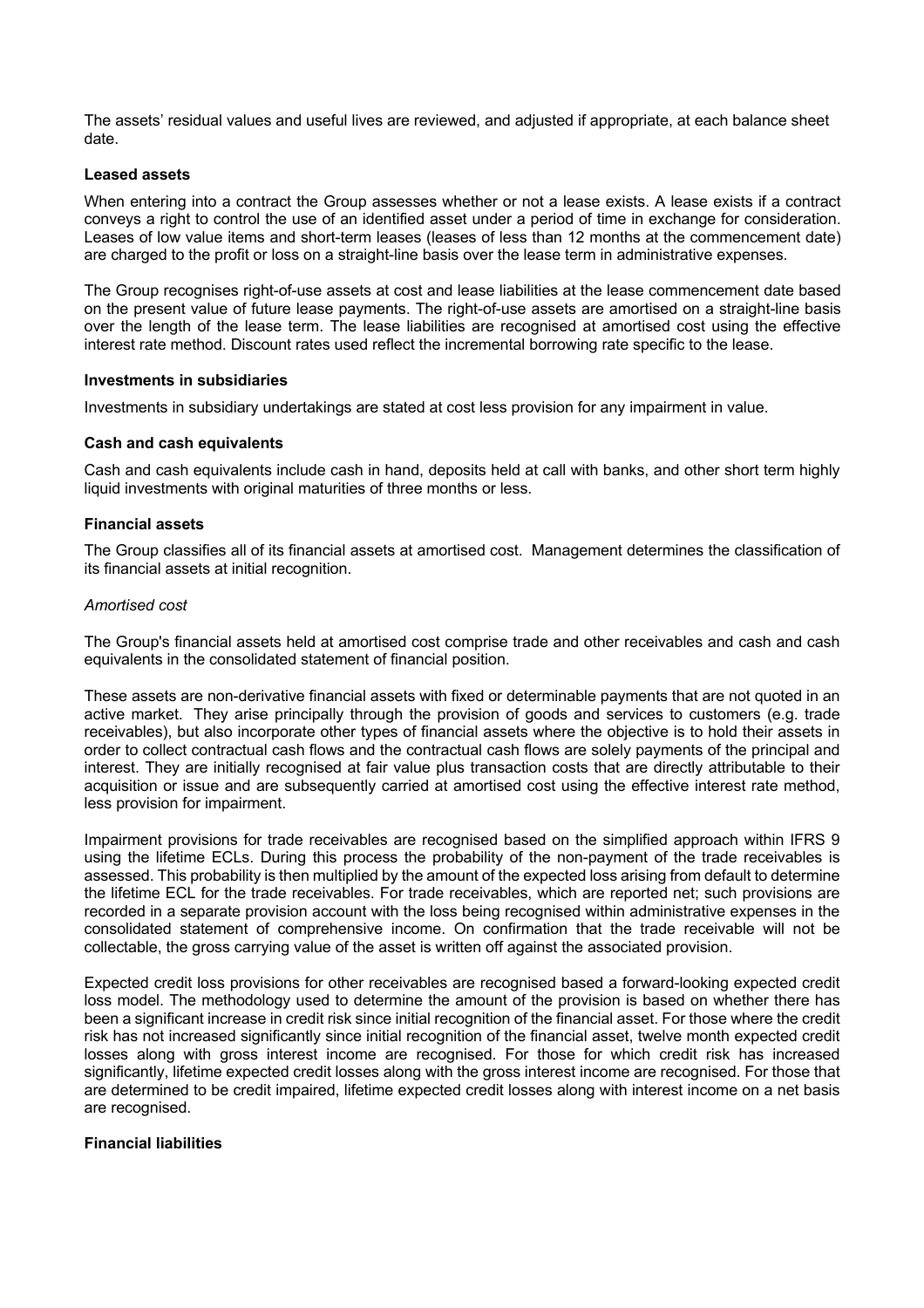The Group's financial liabilities include trade and other payables and loans and borrowings. All financial liabilities are recognised initially at fair value, net of transaction costs incurred, and are subsequently stated at amortised cost, using the effective interest method.

Loans and borrowings with settlement terms that that fail the fixed for fixed criterion will be treated as a containing an embedded derivative liability, where this is recognised the loan value will be allocated between the derivative value and the loan residual which will be carried amortised cost. Loans and borrowings are derecognised when the obligation is extinguished.

Unless otherwise indicated, the carrying values of the Group's financial liabilities measured at amortised cost represents a reasonable approximation of their fair values.

# *Fair value*

All assets and liabilities for which fair value is measured or disclosed in the consolidated financial statements are

categorised within the fair value hierarchy. The fair value hierarchy prioritises the inputs to valuation techniques used to measure fair value. The Group uses the following hierarchy for determining and disclosing the fair value of financial instruments and other assets and liabilities for which the fair value was used:

- level 1: quoted prices in active markets for identical assets or liabilities;
- level 2: inputs other than quoted prices included in level 1 that are observable for the asset or liability, either directly (as prices) or indirectly (derived from prices); and
- level 3: inputs for the asset or liability that are not based on observable market data (unobservable inputs).

# **Equity instruments**

Equity instruments issued by the Company are recorded at the proceeds received, net of direct issue costs. Where equity instruments are issued as part of an acquisition they are recorded at their fair value on the date of acquisition.

# **Taxation**

Current tax, including UK corporation tax and foreign tax, is provided at amounts expected to be paid (or recovered) using the tax rates and laws that have been enacted or substantively enacted by the balance sheet date.

Deferred tax is recognised, using the liability method, in respect of temporary differences between the carrying amount of the Group's assets and liabilities and their tax base.

Deferred tax assets and deferred tax liabilities are offset, if a legally enforceable right exists to set off current tax assets against current tax liabilities and the deferred taxes relate to the same taxable entity and the same taxation authority. Any remaining deferred tax asset is recognised only when, on the basis of all available evidence, it can be regarded as probable that there will be suitable taxable profits, within the same jurisdiction, in the foreseeable future against which the deductible temporary difference can be utilised.

Deferred tax is determined using tax rates that are expected to apply in the periods in which the asset is realised or liability settled, based on tax rates and laws that have been enacted or substantively enacted by the balance sheet date.

Current and deferred tax is recognised in the profit or loss, except when the tax relates to items charged or credited directly in equity, in which case the tax is also recognised directly in equity.

# **Foreign currencies**

The individual financial statements of each Group entity are presented in the currency of the primary economic environment in which the entity operates (its functional currency). For the purpose of the consolidated financial statements, the results and financial position of each entity are expressed in GB Pounds Sterling which is the presentation currency for the Group and Company financial statements. The functional currency of the Company is the GB Pounds Sterling.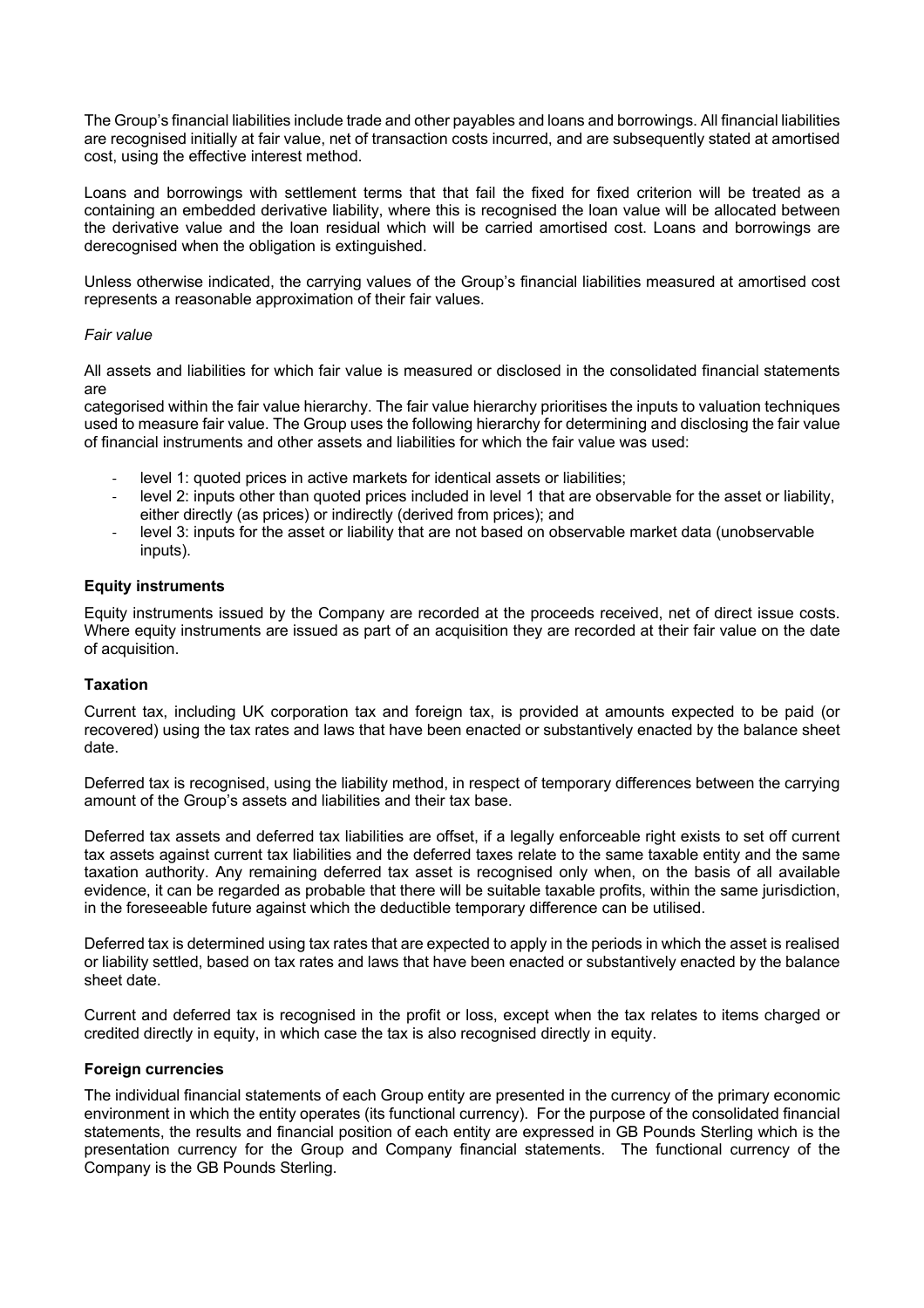In preparing the financial statements of the individual entities, transactions in currencies other than the entity's functional currency (foreign currencies) are recorded at the rates of exchange prevailing on the dates of the transactions. At each balance sheet date, monetary items denominated in foreign currencies are retranslated at the rates prevailing at the balance sheet date.

Exchange differences arising on the settlement of monetary items and on the retranslation of monetary items are included in the statement of comprehensive income for the period.

For the purpose of presenting consolidated financial statements, the assets and liabilities of the Group's foreign operations are expressed in GB Pounds Sterling using exchange rates prevailing at the balance sheet date. Income and expense items are translated at the average exchange rates for the period. Exchange differences arising, if any, are classified as other comprehensive income and are transferred to the Group's translation reserve.

Foreign currency movements arising from the Group's net investment, which comprises equity and long-term debt, in subsidiary companies whose functional currency is not the GB Pounds Sterling are recognised in the translation reserve, included within equity until such time as the relevant subsidiary company is sold, whereupon the net cumulative foreign exchange difference relating to the disposal is transferred to profit and loss.

# **Share-based payment transactions**

Where equity settled share options are awarded to employees, the fair value of the options at the date of grant is charged to the income statement over the vesting period. Non-market vesting conditions are taken into account by adjusting the number of equity instruments expected to vest at each balance sheet date so that, ultimately, the cumulative amount recognised over the vesting period is based on the number of options that eventually vest. Market vesting conditions are factored into the fair value of all options granted. As long as all other vesting conditions are satisfied, a charge is made irrespective of whether market vesting conditions are satisfied. The cumulative expense is not adjusted for failure to achieve a market vesting condition.

Where terms and conditions of options are modified before they vest, the increase in the fair value of the options, measured immediately before and after the modification, is also charged to the income statement over the remaining vesting period.

Where equity instruments are granted to persons other than employees, the income statement or share premium account, if appropriate, are charged with the fair value of goods and services received.

# **Government grant**

Government grants received on capital expenditure are generally deducted in arriving at the carrying amount of the asset purchased. Grants for revenue expenditure are recorded gross in the Group income statement. Where retention of a government grant is dependent on the Group satisfying certain criteria, it is initially recognised as deferred income. When the criteria for retention have been satisfied, the deferred income balance is released to the consolidated statement of comprehensive income or netted against the asset purchased.

# **2. FINANCE INCOME AND COSTS**

|                                  | 2020<br>£ | 2019  |
|----------------------------------|-----------|-------|
| Finance income:                  |           |       |
| Deposit account interest         | 594       | 6,298 |
|                                  | 594       | 6,298 |
|                                  |           |       |
| Finance costs:                   |           |       |
| Interest on lease liabilities    | 255       | 410   |
| Interest on loans and borrowings | 203,321   |       |
|                                  | 203,576   | 410   |

# **3. BASIC AND DILUTED LOSS PER SHARE**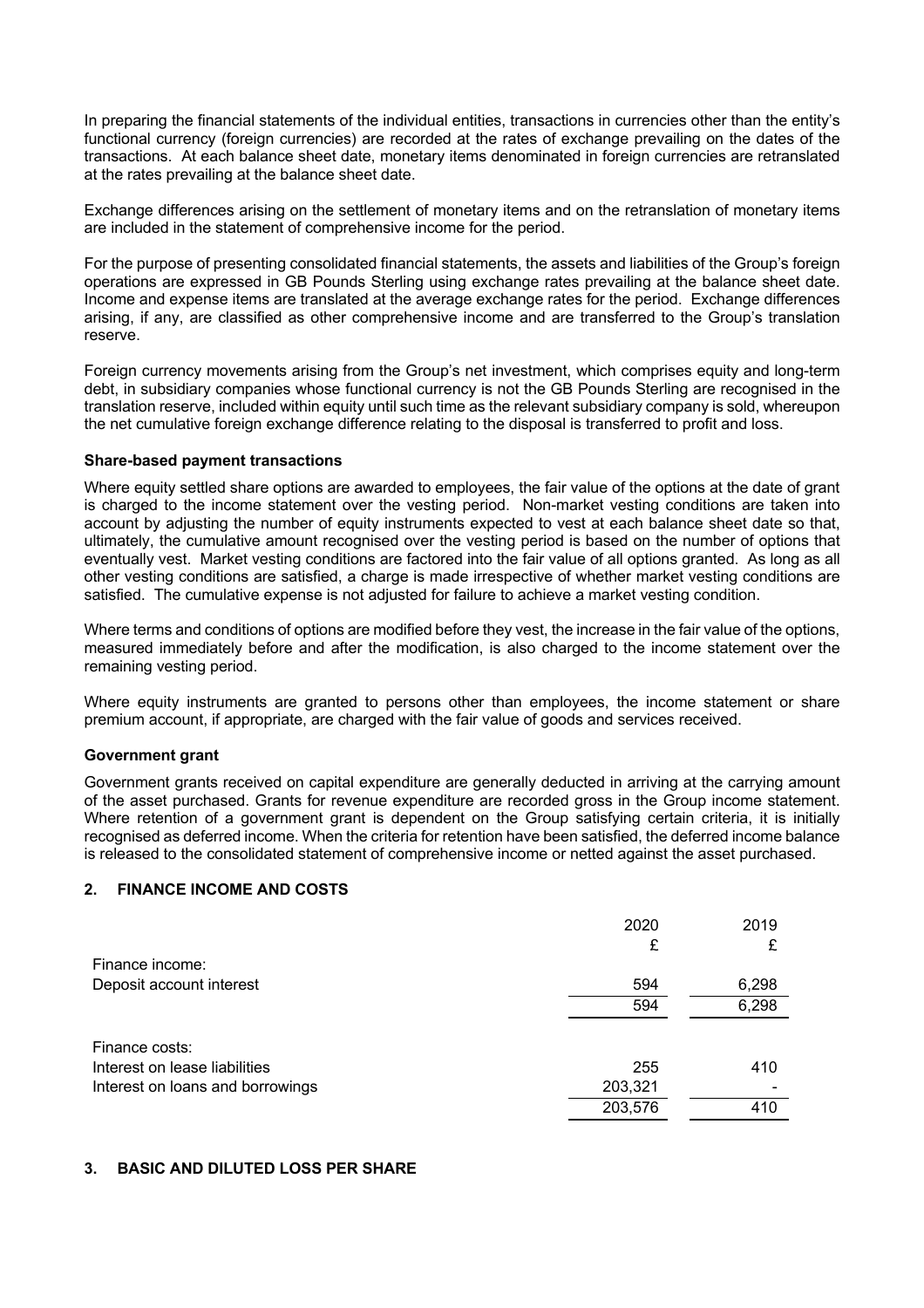The calculation of basic and diluted loss per share at 31 December 2020 was based on the loss attributable to ordinary shareholders of £1,128,512 (2019: £267,000) and a weighted average number of Ordinary Shares outstanding during the year ended 31 December 2020 of 607,815,562 (2019: 585,102,740) calculated as follows:

|                                            | 2020          | 2019      |
|--------------------------------------------|---------------|-----------|
|                                            |               |           |
| Loss attributable to ordinary shareholders | (1, 128, 512) | (267,000) |

#### **Weighted average number of ordinary shares**

|                                                                  | 2020        | 2019          |
|------------------------------------------------------------------|-------------|---------------|
|                                                                  | Number      | <b>Number</b> |
| Number of shares in issue at the beginning of the year           | 585,102,740 | 554,716,045   |
| Effect of shares issued during year                              | 20,712,822  | 30,386,695    |
| Weighted average number of ordinary shares in issue for the year | 607,815,562 | 585,102,740   |

The diluted earnings per share is identical to the basic loss per share as the exercise of warrants and options would be anti-dilutive.

# 4. **INTANGIBLE ASSETS - Group**

|                                                          | Exploration<br>Costs<br>£ |
|----------------------------------------------------------|---------------------------|
| <b>COST</b>                                              |                           |
| At 1 January 2019                                        | 8,285,547                 |
| Additions for the year                                   | 1,304,896                 |
| Additions arising from the step-up in interest in Vardar | 1,203,685                 |
| Foreign exchange movements                               | (771, 914)                |
| Impairment                                               | (10, 720)                 |
| At 31 December 2019                                      | 10,011,494                |
|                                                          |                           |
| At 1 January 2020                                        | 10,011,494                |
| Additions for the year                                   | 612,062                   |
| Foreign exchange movements                               | 847,159                   |
| Impairment                                               | (98, 799)                 |
| At 31 December 2020                                      | 11,371,916                |
|                                                          |                           |

| <b>NET BOOK VALUE</b> |            |
|-----------------------|------------|
| At 31 December 2020   | 11.371.916 |
| At 31 December 2019   | 10.011.494 |

The net book value of exploration costs is comprised of expenditure on the following projects:

|        | 2020<br>~ | 2019<br>£ |
|--------|-----------|-----------|
| Kallak | 7,533,388 | 6,675,124 |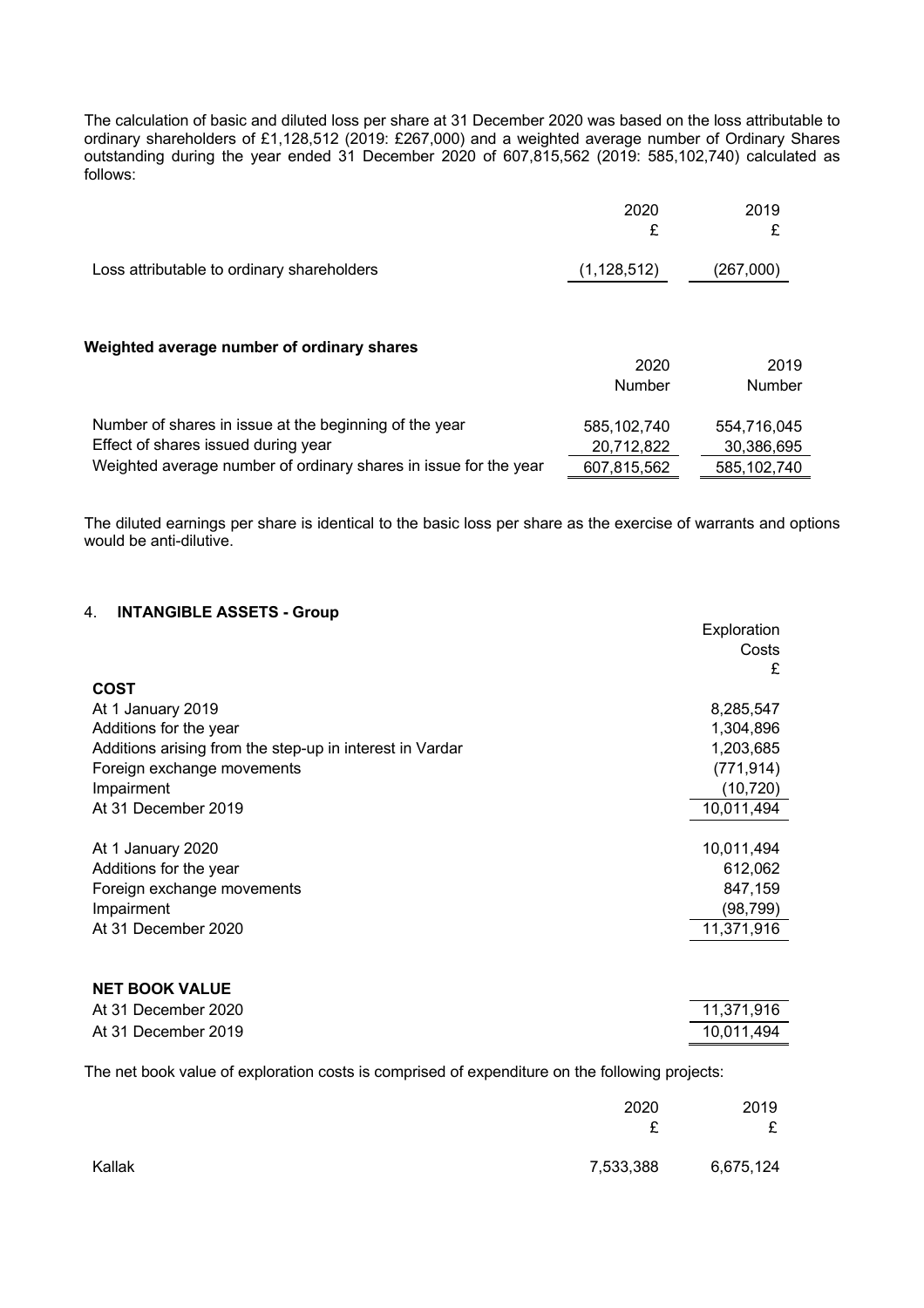| Åtvidaberg  | 393,303    | 345,978    |
|-------------|------------|------------|
| Ågåsjiegge  |            | 15,568     |
| Pitkäjärvi  | 1,333,114  | 1,058,078  |
| Joutsijärvi |            | 19,095     |
| Karhunmaki  | 41,017     | 24,078     |
| Rääpysjärvi | 47,053     | 39,905     |
| Mervivaara  | 36,965     | 17,846     |
| Polvela     |            | 31,316     |
| Tammijärvi  |            | 24,278     |
| Mitrovica   | 1,387,030  | 1,243,194  |
| Viti        | 600,046    | 517,034    |
|             | 11,371,916 | 10,011,494 |

Total Group exploration costs of £11,371,916 are currently carried at cost in the financial statements. The Group will need to raise funds and/or bring in joint venture partners to further advance exploration and development work. An amount of £68,508 was recorded against the projects for services provided by the Directors during the year (2019: £91,231).

The Company's application for the Concession remained with the Government through 2020, and as such, Swedish authorities other than the Government were not actively engaged in the permitting process.

The Constitutional Committee ("KU"), which has been reviewing the Swedish Government's handling of the Company's application for an Exploitation Concession for Kallak North met 26 November 2020 and disclosed in a statement that no viable administrative measures were implemented by the Government for almost three years, resulting in an unacceptable delay.

A month prior to the KU's statement, the Government consulted with United Nations Educational, Scientific and Cultural Organization UNESCO on the Company's application. While the KU's statement will have no bearing on the final decision, the Company believes that once comments are received back from UNESCO a decision will be 'forthcoming', language used by the Minister in September 2019. The Company has been in communication with UNESCO regarding its review of Kallak.

Since the KU statement last November, political parties outside of Government are taking a greater interest in the case and, with the support of our advisers, we continue to inform and educate on the facts about Kallak and dispel the perceptions that exist. It is management's judgement that it is appropriate to remain optimistic about the Government, the decision maker in the application process, awarding a Concession, and therefore Kallak has not been impaired.

Management's judgement is based on several factors: Kallak is ideally situated as a secure and sustainable supply of high-quality iron ore to the growing fossil-free steel making sector powered by renewables in Sweden; it can produce a market leading concentrate of 71.5 per cent iron content; if the Government were to say 'no' they would have said 'no' before now; the Minister for Business, Industry and Innovation, Mr. Ibrahim Baylan is under pressure to take decisions from politicians in his own and other political parties; Sweden's reputation as a mining investment destination is being significantly damaged.

The Åtvidaberg licence is located in the Bergslagen area, southern Sweden. It was renewed during 2019 and now expires on 30 May 2022. Due to COVID-19, the exploration permit is likely to be awarded an additional year to the existing term. The Mining Inspectorate is yet to complete updating its registers and will directly inform each permit holder of the change that applies to their respective permits. As such the extension year, which should extend the term of these licence to 2023, has not been added to the licence 'Valid To' date shown in the Annual Report.

Bergslagen is one of Europe's oldest mining districts and yielded a substantial portion of Sweden's mineral wealth in the 1800-1900s, with several large mines and hundreds of smaller mines producing copper, zinc, lead, gold, silver, and iron ore. Current operating mines in the area include Boliden's Garpenberg and Lundin Mining's Zinkgruvan. Most of southern Bergslagen has seen little modern exploration, yet it hosts Bersbo, one of Sweden's largest early copper mines, and Zinkgruvan, Sweden's most important zinc mine. During the year, no fieldwork was undertaken, due to COVID-19 restrictions and as the Company's exploration focus moved to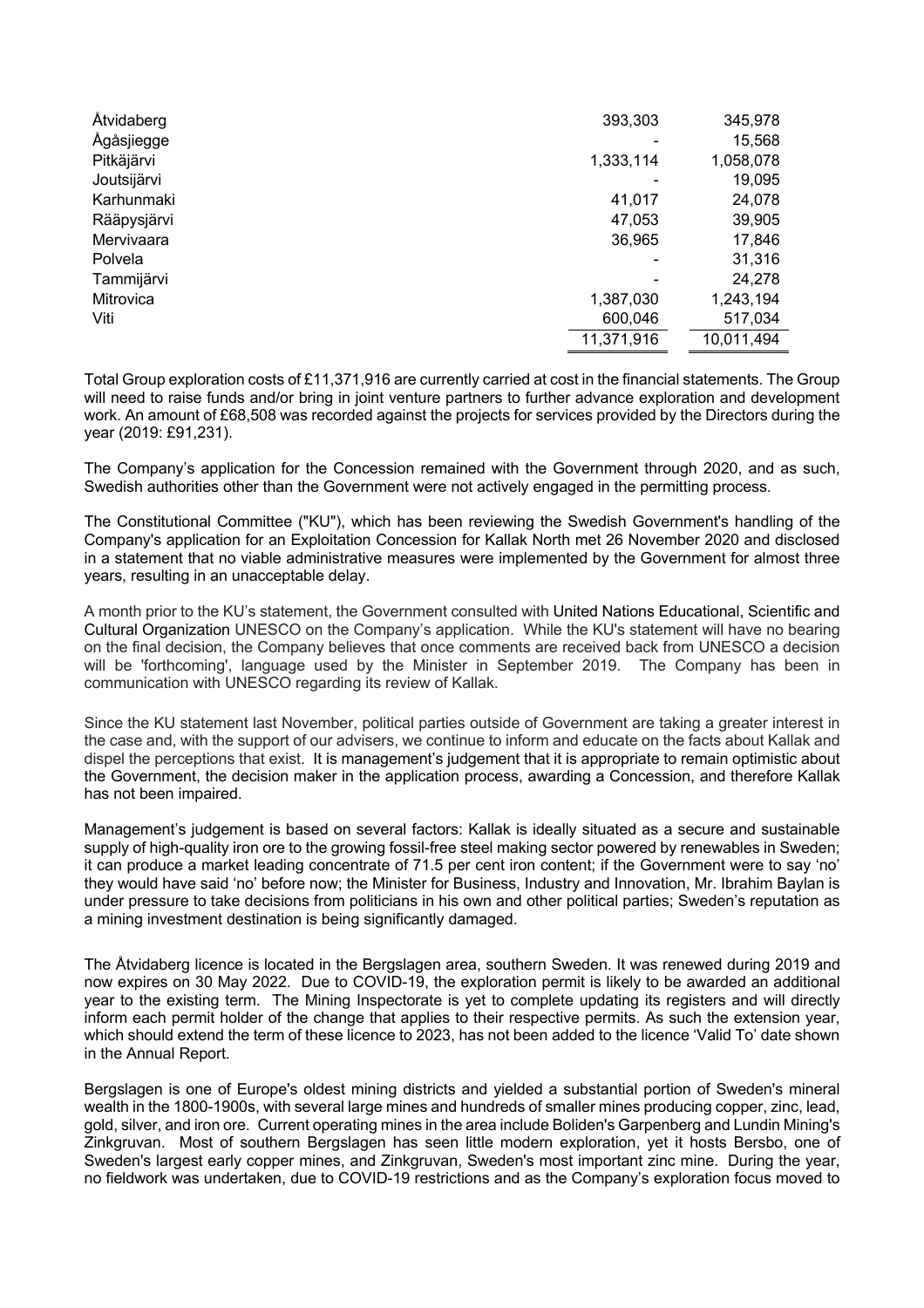Kosovo. However, the Company is now in discussions with potential partners to continue with the next stage of work on the licence. At the date of this report the Company will have two years remaining on the term of the licence.

Another source of risk and judgement is that the renewal applications for exploration licences at Mitrovica and Viti have been accepted but are yet to receive final approval.

As original permits were awarded around the same time, all renewals have become due around the same time. Vardar's renewal applications have also coincided with a changeover in personnel on the board of The Independent Commission for Mines and Minerals ("ICMM"), the permitting authority in Kosovo. The ratification of a new board has been delayed because of parliamentary elections, which took place in February 2021. It is hoped that the new board will soon be confirmed.

Management considers that in each case licence conditions have been met and applications or renewals have been accepted by receiving authorities. Management have included this in the principal risks and estimates due to material nature of these licences.

The Board has considered the impairment indicators as outlined in the Company's accounting policies and having done so is of the opinion that no impairment provisions are required for Company's main assets, Kallak, Aitolampi, Mitrovica, Viti and Åtvidaberg

In the year, an impairment provision of £98,799 was recognised for project costs capitalised for projects at Ågåsjiegge, Joutsijärvi, Polvela and Tammijärvi (31 December 2019: Sala £10,270) on the basis that no further exploration would be carried out on those projects. In respect of the other license areas, no impairment indicators have been identified. The impairment is charged as an expense and included within the consolidated income statement.

# **5. TRADE AND OTHER RECEIVABLES**

|                         | 2020<br>£ | 2019    |
|-------------------------|-----------|---------|
| Other receivables       | 1,428,491 | 94,653  |
| <b>VAT</b>              | 123,638   | 60,819  |
| Prepayments and accrued | 14,719    | 11,789  |
| income                  | 1,566,848 | 167,261 |

Included in other receivables is a deposit of £17,854 held by Finnish regulatory authorities (2019: £16,927).

Included in other receivables of both the Group is a balance of £1,392,081 funds due to be received for shares issued (2019: £nil). This amount should be considered as a reconciling item to the working capital movements included the operating line of the statement of cashflows, as this amount has been offset against the gross cash proceeds received from the issue of shares.

# **6. CASH AND CASH EQUIVALENTS**

|               | 2020<br>£ | 2019<br>ᡗ |
|---------------|-----------|-----------|
| Bank accounts | 4,329,414 | 1,124,062 |
|               | 4,329,414 | 1,124,062 |

# **7. NON-CONTROLLING INTERESTS**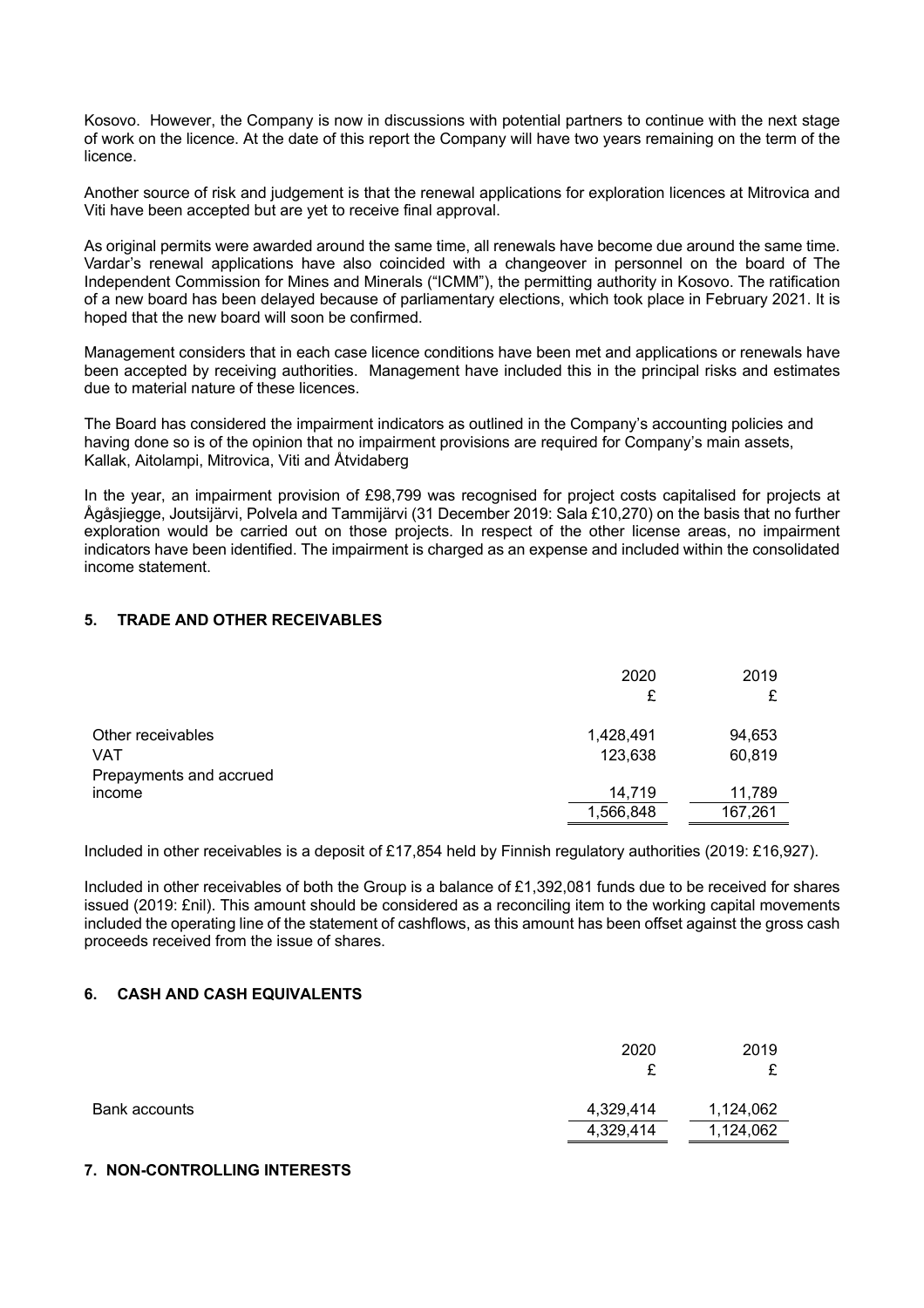The Group has material non-controlling interests arising from its subsidiaries Wayland Copper Limited and Vardar Minerals Limited. These non-controlling interests can be summarised as follows;

|                                           | 2020       | 2019       |
|-------------------------------------------|------------|------------|
|                                           | £          |            |
| Balance at 1 January                      | 326,555    | (160,587)  |
| Total comprehensive loss allocated to NCI | (145, 955) | (185, 195) |
| Effect of step acquisitions               | 213,513    | 672,337    |
| <b>Total</b>                              | 394,113    | 326,555    |
|                                           |            |            |
|                                           | 2020       | 2019       |
|                                           | £          |            |
| <b>Wayland Copper Limited</b>             | (161,677)  | (161,291)  |
| Vardar Minerals Limited                   | 555,790    | 487,846    |
| <b>Total</b>                              | 394,113    | 326,555    |

Wayland Copper Limited is a 65.25 per cent owned subsidiary of the Company that has material non-controlling interests ("NCI").

Summarised financial information reflecting 100 per cent of the Wayland's relevant figures is set out below:

|                                             | 2020<br>£  | 2019<br>£ |
|---------------------------------------------|------------|-----------|
| Administrative expenses                     | (1,471)    | (1,537)   |
| Loss after tax                              | (1,471)    | (1,537)   |
| Loss allocated to NCI                       | (512)      | (534)     |
| Other comprehensive income allocated to NCI | 126        | (169)     |
| Total comprehensive loss allocated to NCI   | (386)      | (703)     |
| <b>Current assets</b>                       | 4,391      | 5,385     |
| <b>Current liabilities</b>                  | (469, 644) | (469,531) |
| Net liabilities                             | (465, 253) | (464,146) |
| Non-Controlling Interest                    | (161,677)  | (161,291) |

Vardar Minerals Limited, a 46.1% per cent owned subsidiary of the Company that has material non-controlling interests ("NCI").

Summarised financial information reflecting 100 per cent of the Vardar Minerals relevant figures is set out below:

|                                             | 2020       | 2019       |
|---------------------------------------------|------------|------------|
|                                             | £          | £          |
| Administrative expenses                     | 284,281    | (248, 836) |
| Loss after tax                              | 284,281    | (248, 836) |
| Loss allocated to NCI                       | (165, 668) | (161, 173) |
| Other comprehensive income allocated to NCI | 20,099     | (23, 319)  |
| Total comprehensive loss allocated to NCI   | (145, 569) | (184, 492) |
| <b>Current assets</b>                       | 101,029    | 118,289    |
| Non-Current assets                          | 1,047,809  | 746,097    |
| <b>Current liabilities</b>                  | (134, 829) | (30,462)   |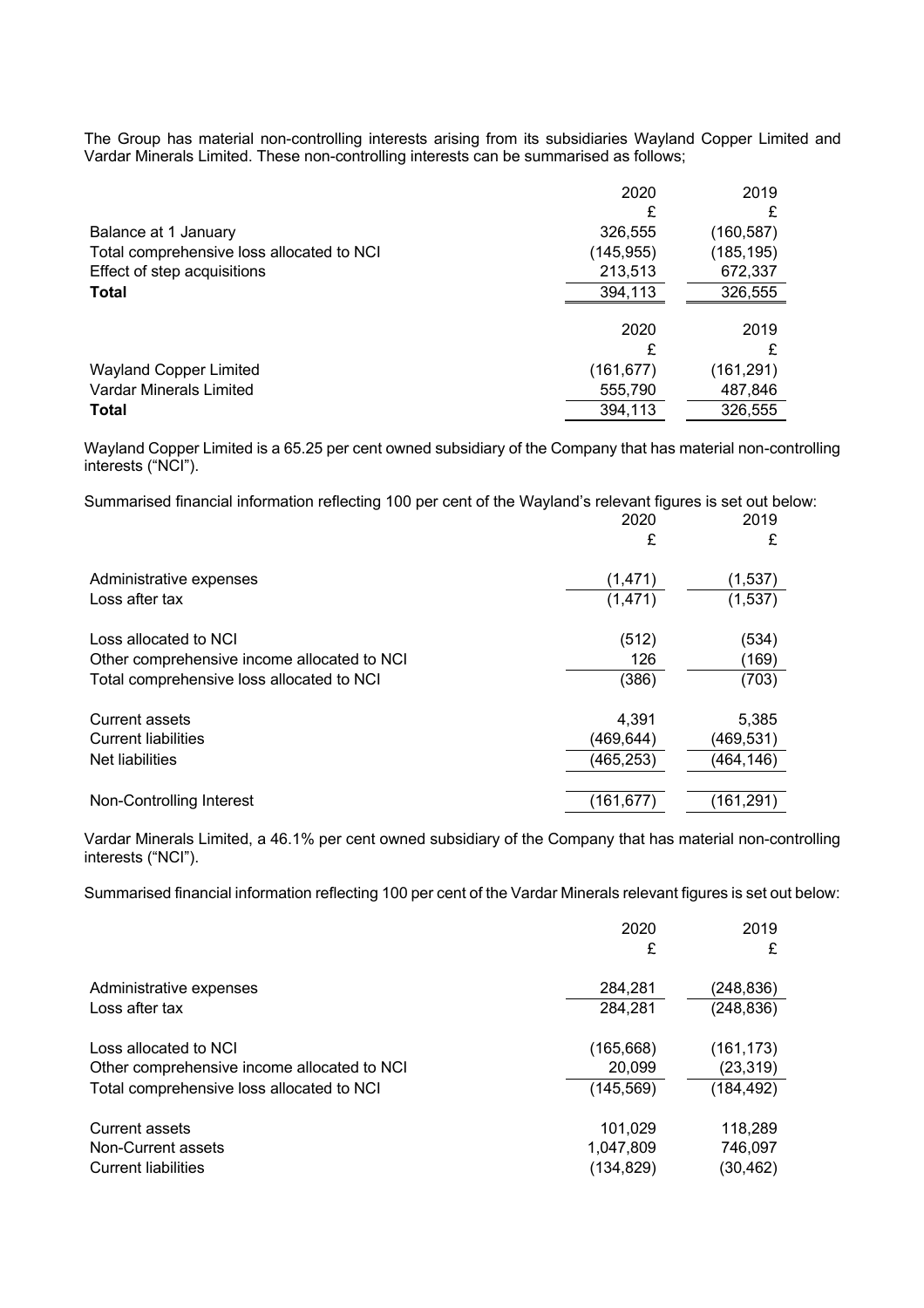| Net Assets               | 1,014,009 | 833,924 |
|--------------------------|-----------|---------|
| Non-Controlling Interest | 555.790   | 487.846 |

# **8. SHARE CAPITAL**

|                                    | 2020          | 2020      | 2019        | 2019      |
|------------------------------------|---------------|-----------|-------------|-----------|
|                                    | <b>Number</b> |           | Number      |           |
| Allotted, called up and fully paid |               |           |             |           |
| At 1 January                       | 602,244,672   | 6,022,446 | 566,307,254 | 5,663,072 |
| Issued for cash                    | 225,841,752   | 2,258,417 | 35,770,751  | 357,707   |
| <b>Issued for fees</b>             | 88,800        | 888       | 166.667     | 1,667     |
| At 31 December                     | 828, 175, 224 | 8,281,751 | 602,244,672 | 6,022,446 |

All issues are for cash unless otherwise stated.

|                                                                                              | Number      | Share<br>Capital<br>£ | Share<br>Premium<br>£ | Total<br>£ |
|----------------------------------------------------------------------------------------------|-------------|-----------------------|-----------------------|------------|
|                                                                                              |             |                       |                       |            |
| At 1 January 2019                                                                            | 566,307,254 | 5,663,072             | 19,266,271            | 24,929,343 |
| 1 April - Issue of new shares <sup>1</sup>                                                   | 13,636,364  | 136,363               | 575,917               | 712,281    |
| 16 April – Issue of new shares <sup>2</sup>                                                  | 8,695,652   | 86,957                | 387,817               | 474,774    |
| 13 October - Issue of fee shares                                                             | 166,667     | 1,667                 | 8,750                 | 10,417     |
| 24 October - Issue of new                                                                    |             |                       |                       |            |
| shares $3$                                                                                   | 9,090,909   | 90,909                | 383,911               | 474,820    |
| 13 November - Issue of new                                                                   |             |                       |                       |            |
| shares <sup>4</sup>                                                                          | 4,347,826   | 43,478                | 201,342               | 244,820    |
|                                                                                              |             |                       |                       |            |
| At 31 December 2019                                                                          | 602,244,672 | 6,022,446             | 20,824,009            | 26,846,455 |
| <sup>1</sup> Includes issue costs of £37,719<br><sup>2</sup> Includes issue costs of £25,226 |             |                       |                       |            |
| 3Includes issue costs of £25,180                                                             |             |                       |                       |            |

4Includes issue costs of £5,180

|                                          | Number        | Share<br>Capital<br>£ | Share<br>Premium<br>£ | Total<br>£ |
|------------------------------------------|---------------|-----------------------|-----------------------|------------|
| At 1 January 2019                        | 602,244,672   | 6,022,446             | 20,824,009            | 26,846,455 |
| 21 December - Issue of new<br>shares $1$ | 225,841,752   | 2,258,417             | 3,858,810             | 6,117,227  |
| 21 December – Issue of fee<br>shares     | 88,800        | 888                   | 1.918                 | 2,806      |
| At 31 December 2019                      | 828, 175, 224 | 8,281,751             | 24,684,737            | 32,966,488 |

1Includes issue costs of £1,304,322

The par value of all Ordinary Shares in issue is £0.01.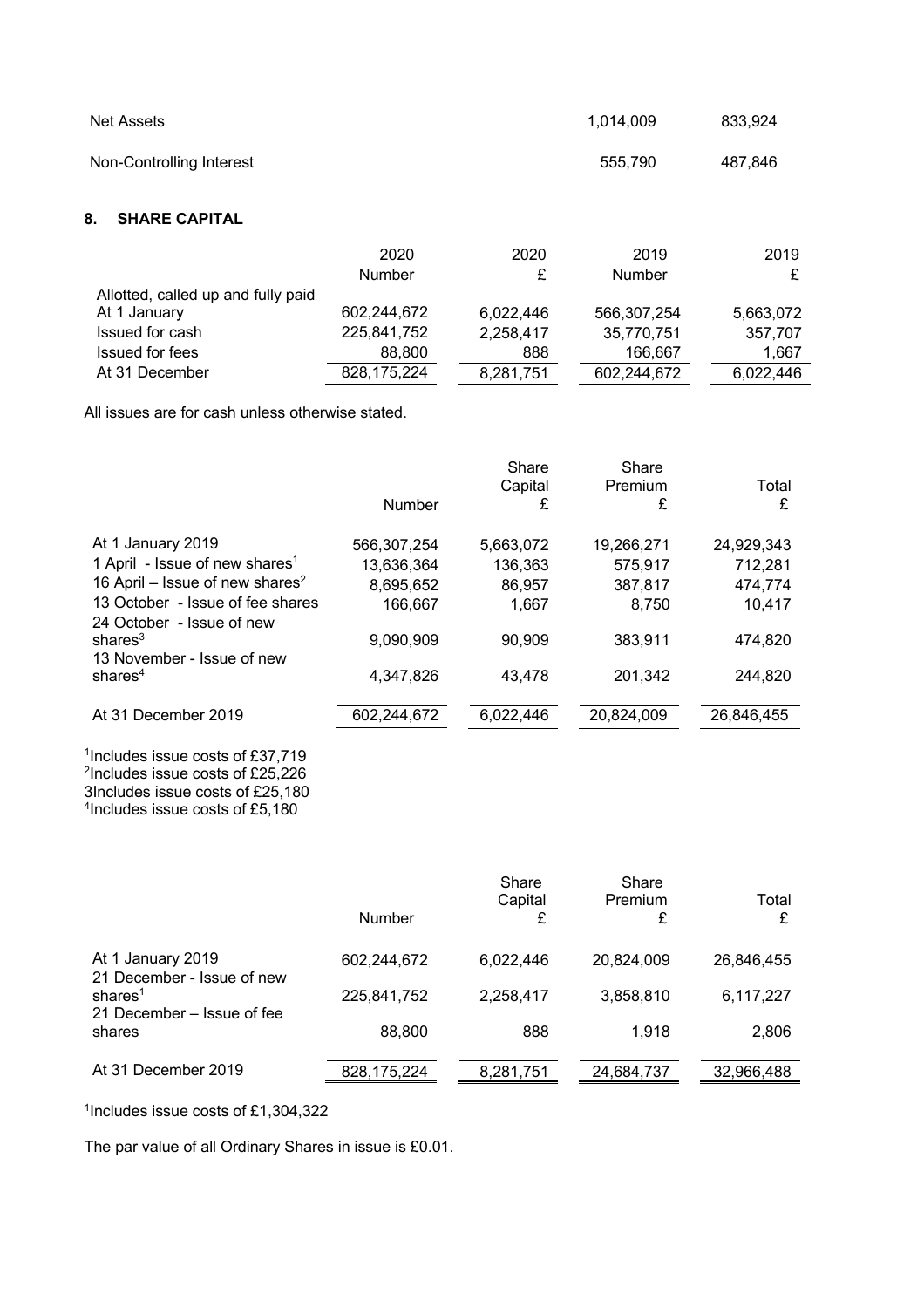The Company has removed the limit on the number of shares that it is authorised to issue in accordance with the Companies Act 2006.

#### *Shares issued in 2020*

On 21 December 2020, the Company announced the completion of a rights issue in Sweden, open offer and subscription to issue a combined 197,599,345 ordinary shares of £0.01 to raise £6,500,000 before expenses. As part of this offering, director fees outstanding to Chris Davies of £2,806 (2019:nil) were settled in shares.

On 21 December 2020, the Company announced a fully subscribed placing to 28,331,207 ordinary shares at £0.01 raising £900,000 before expenses.

#### *Shares issued in 2019*

On 1 April 2019, the Company announced a subscription for 13,636,364 new ordinary shares of £0.01 each to raise £750,000 before expenses.

On 16 April 2019, the Company announced a subscription for 8,695,652 new ordinary shares of £0.01 each to raise £500,000 before expenses.

The Company announced, on 13 October 2019, that as a part of compensation for 500,000 options at 4p forgone Kurt Budge was to be issued was issued 166,667 new ordinary shares with a commensurate value of approximately £10,417 being the equivalent to the economic value of the lapsed options.

The Company announced, on 24 October 2019, a subscription for 9,090,909 new ordinary shares of £0.01 each to raise £500,000.

The Company announced, on 8 November 2019, a subscription for 4,347,826 new ordinary shares of £0.01 each to raise £250,000.

### **9. TRADE AND OTHER PAYABLES**

|                                 | 2020    | 2019    |
|---------------------------------|---------|---------|
|                                 | £       |         |
| Current:                        |         |         |
| Trade payables                  | 406,503 | 151,332 |
| Social security and other taxes | 13,197  | 11,623  |
| Other payables                  | 15,149  | 10,619  |
| Accruals                        | 103,923 | 69,311  |
|                                 | 538,772 | 242,885 |

Included in other trade and other payables of both the Group is a balance of £190,984 due be to paid for issue costs relating to share issues (2019: £nil). This amount should be considered as a reconciling item to the working capital movements included the operating line of the statement of cashflows, as this amount decreases the cash issue costs displayed in the cashflow statement rather than presenting as a movement in working capital.

# **10. BORROWINGS**

| 2020 | 2019 |
|------|------|
|      |      |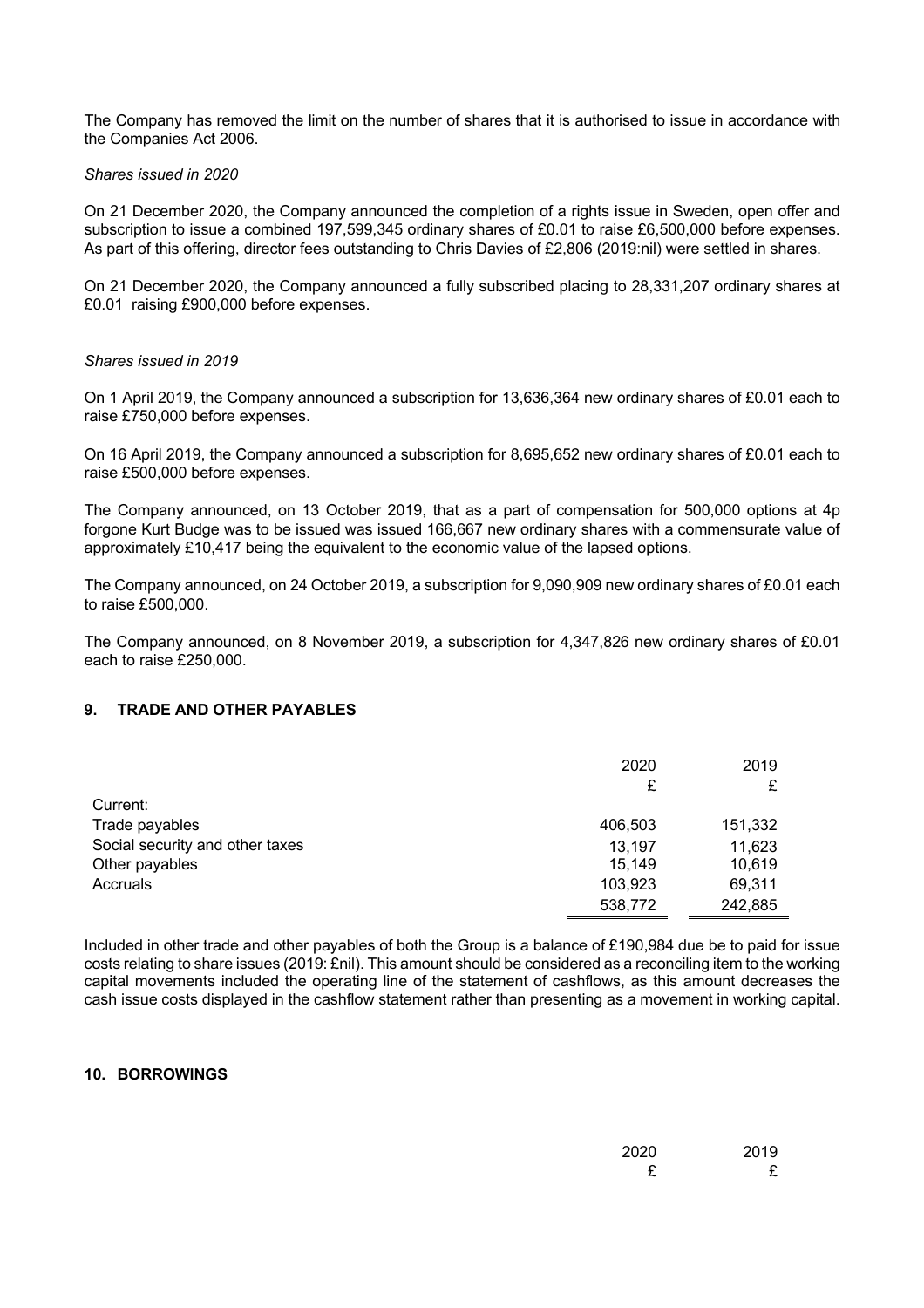| Opening balance     | $\,$          |                          |
|---------------------|---------------|--------------------------|
| Funds advanced      | 932,309       |                          |
| Finance costs       | 203,321       |                          |
| <b>Effect of FX</b> | 20,802        |                          |
| Funds repaid        | (1, 156, 432) | $\overline{\phantom{0}}$ |
|                     |               |                          |

On 13 August 2020, the Company secured a Bridging loan from Nordic investors of SEK 12 million (approximately £1.0 million) The Loan has a fixed interest rate of 1.5 percent per stated 30-day period during the duration. Accrued interest is non-compounding. The Loan had a commitment fee of 5 per cent and a Maturity Date of 15 January 2021.

Beowulf had the option to repay the Loan and accrued interest at any time prior to the Maturity Date. If the Loan and accrued interest was not repaid by 15 February 2021, at the latest, the Creditors had the right to convert the Loan and accrued interest into Swedish Depository Receipts ("SDR") at a price per SDR calculated with a 10 per cent discount on the volume weighted average price of the SDR during the preceding 5 trading days to the conversion decision.

The Loan was accounted for using an amortised cost using an effective rate of interest. The conversion feature contained within the loan is considered an embedded derivative and was not assessed to be significant given the available inputs. The Loan was fully repaid on 17 December 20, following successful capital raisings.

# **11. CHANGES IN LIABILITIES FROM FINANCING ACTIVITIES**

|                                  | Leases<br>£ | <b>Borrowings</b><br>£ | Total<br>£  |
|----------------------------------|-------------|------------------------|-------------|
| Opening balance 1 January 2020   | 7,472       |                        | 7,472       |
| <b>Cash movements</b>            |             |                        |             |
| Drawdown of borrowings           |             | 932,309                | 932,309     |
| Interest paid                    |             | (93, 935)              | (93,935)    |
| Repayment of loan principal      |             | (1,062,497)            | (1,062,497) |
| Lease payments                   | (6,095)     |                        | (6,095)     |
| Total                            | 1,377       | (224, 123)             | (222,746)   |
| Non-cash movements               |             |                        |             |
| Finance cost                     | 255         | 203.321                | 203,576     |
| Effect of FX                     | 394         | 20,802                 | 21,196      |
| Closing balance 31 December 2020 | 2,026       |                        | 2,026       |

|                                | Leases | Total |
|--------------------------------|--------|-------|
|                                |        |       |
| Opening balance 1 January 2019 | -      |       |

#### **Cash movements**

Drawdown of borrowings Interest paid Repayment of loan principal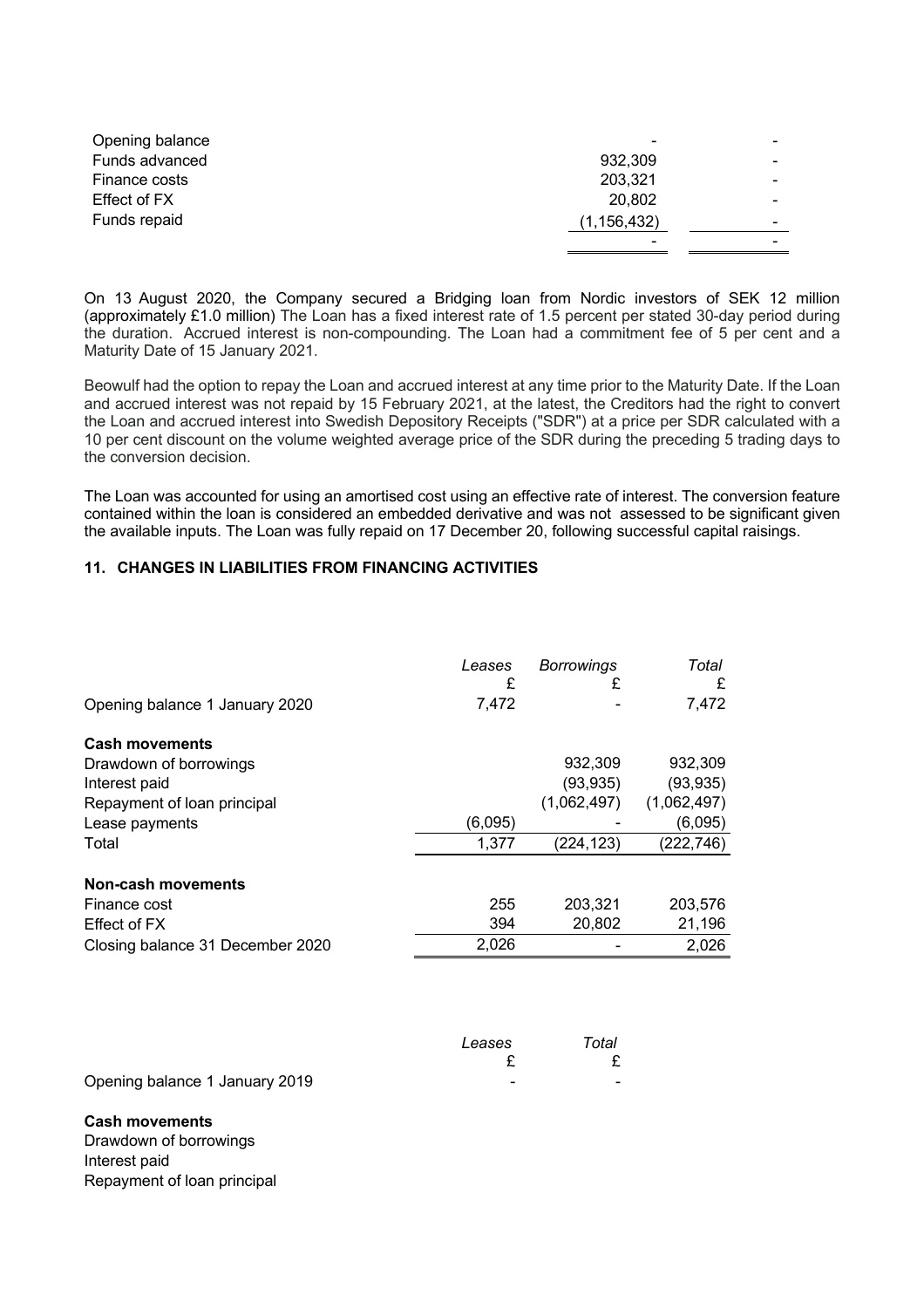|                                               | Leases  | Total    |
|-----------------------------------------------|---------|----------|
| Lease payments                                | (4,465) | (4,465)  |
| Total                                         | (4,465) | (4, 465) |
|                                               |         |          |
| Non-cash movements                            |         |          |
| Recognition of right of use lease liabilities | 12.144  | 12,144   |
| Effect of FX                                  | (207)   | (207)    |
| Closing balance 31 December 2019              | 7,472   | 7.472    |

In the consolidated and company cashflow statements, the cash repayment of the bridging loan of £1,062,497 has been offset against the gross proceeds from the issue of shares, this is due to the proceeds from the issue of shares being received net of the debt repayment.

# **12. RELATED PARTY DISCLOSURES**

# **Transactions with subsidiaries**

During the year, cash advances of £170,257 (2019: £286,045) were made to Jokkmokk Iron Mines AB and incurred costs of £68,130 that were paid on behalf by the Company (2019: £131,948). The advances are held on an interest free inter-group loan which has no terms for repayment. At the year end the inter-Group loan amounted to £7,407,215 (2019: £7,241,374).

Beowulf Sweden AB received cash advances of £nil (2019: £72,290) and settled had net settled costs with the Company of (£2,512) (2019: £5,057). The advances are held on an interest free inter-Group loan which has no terms for repayment. At the year end the inter-Group loan amounted to £358,947 (2019: £361,772).

OY Fennoscandian AB received cash advances of £206,513 (2019: £479,458) and incurred costs of £19,936 (2019: £31,296) that were paid on behalf by the Company. The advances are held on an interest free inter-Group loan which has no terms for repayment. At the year end the inter-Group loan amounted to £1,572,369 (2019: £1,383,518).

In accordance with its service agreement, Fennoscandian charges Beowulf Mining plc for time incurred by its staff on exploration projects held by other entities in the Group. In turn Beowulf Mining plc recharges the other entities involved.

In addition, Beowulf Mining plc charges entities in the Group for time and expenses spent by Directors on providing services. An arm's length margin has been included at entity level, but this is subsequently eliminated on consolidation.

The Company has made unsecured interest-free loans to its subsidiaries. Although they are repayable on demand, they are unlikely to be repaid until the projects becomes successful and the subsidiaries start to generate revenues.

### **Transactions with other related parties**

Key management personnel include all Directors and those who have authority and responsibility for planning, directing and controlling the activities of the entity, the aggregate compensation paid to key management personnel of the Company is set out below,

| 2020 | 2019 |
|------|------|
| £    |      |